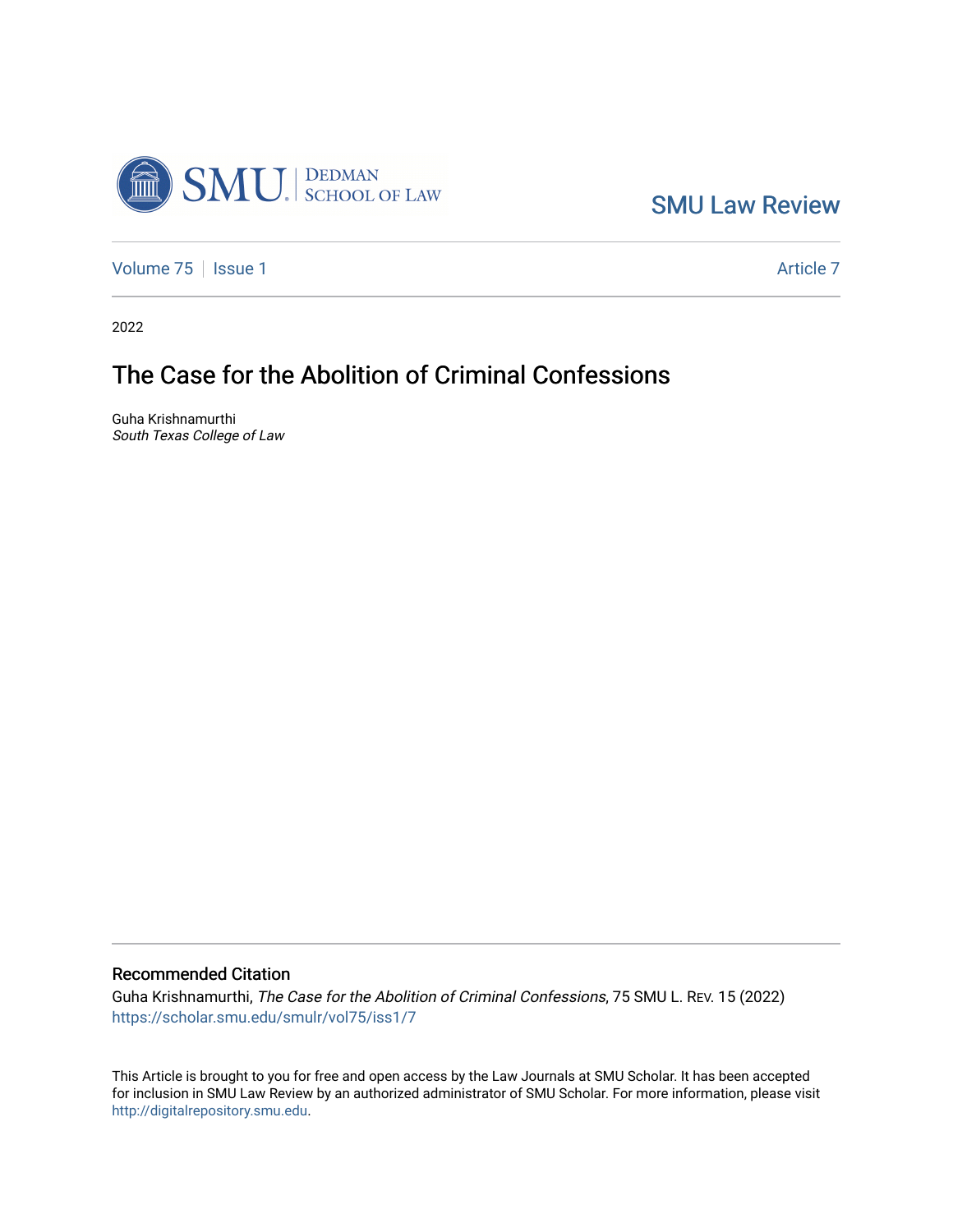# THE CASE FOR THE ABOLITION OF CRIMINAL CONFESSIONS

*Guha Krishnamurthi*\*

#### ABSTRACT

*Confessions have long been considered the gold standard of evidence in criminal proceedings. But in truth, confession evidence imposes significant harms on our criminal justice system, through false convictions and other violations of defendants' due process and moral rights. Moreover, our current doctrine is unable to eliminate or even curb these harms.*

*This Article makes the case for the abolition of confession evidence in criminal proceedings. Though it may seem radical, abolition is sensible and best furthers our penological goals. As a theoretical matter, confession evidence has low probative value, but it is prejudicially overvalued by juries and judges. Consequently, this overvaluation means both that innocent defendants are systemically pressured into proclaiming their guilt and that juries are so swayed by it—even in light of countervailing evidence—that they render wrongful convictions. Indeed, as practice and empirical evidence demonstrate, this is not merely a theoretical possibility: false confessions and resulting miscarriages of justice occur with disturbing frequency. Moreover, confession evidence, and the methods to obtain it, impose significant harms on defendants in terms of their due process and moral rights, due to the pressures of interrogation, investigation, and jeopardy. And our current constitutional and evidentiary doctrines are incapable of addressing these harms, for these doctrines fail to recognize that false confessions are often caused by overwhelming pressures endemic to our criminal justice system. Consequently, solving these problems requires a comprehensive, properly focused solution that goes far beyond our current doctrinal hodgepodge.*

*The abolition of confession evidence meets that demand. Compared to other solutions that have been proposed, such as further limiting law enforcement and prosecutorial conduct or introducing expert testimony and evidence, the abolition of such evidence best apprehends and mitigates the epistemic and moral concerns arising from confession evidence and inter-*

Assistant Professor, South Texas College of Law. I would like to thank Ronald Allen, Susannah Barton Tobin, Warigia M. Bowman, Joshua Braver, Martin Brenner, Jenny Carroll, the Honorable Paul G. Cassell, Russell Christopher, Ryan William Copus, Colin Doyle, Sheldon Evans, Thomas Ward Frampton, Stephen Galoob, Charanya Krishnaswami, the Honorable Goodwin H. Liu, Alexander Platt, Betsy Rosenblatt, Blaine Saito, Peter Salib, Seth Stoughton, and Carly Zubrzycki. I am grateful and indebted to Alexandre Diniz de Oliveira for excellent research assistance. All errors and omissions are mine.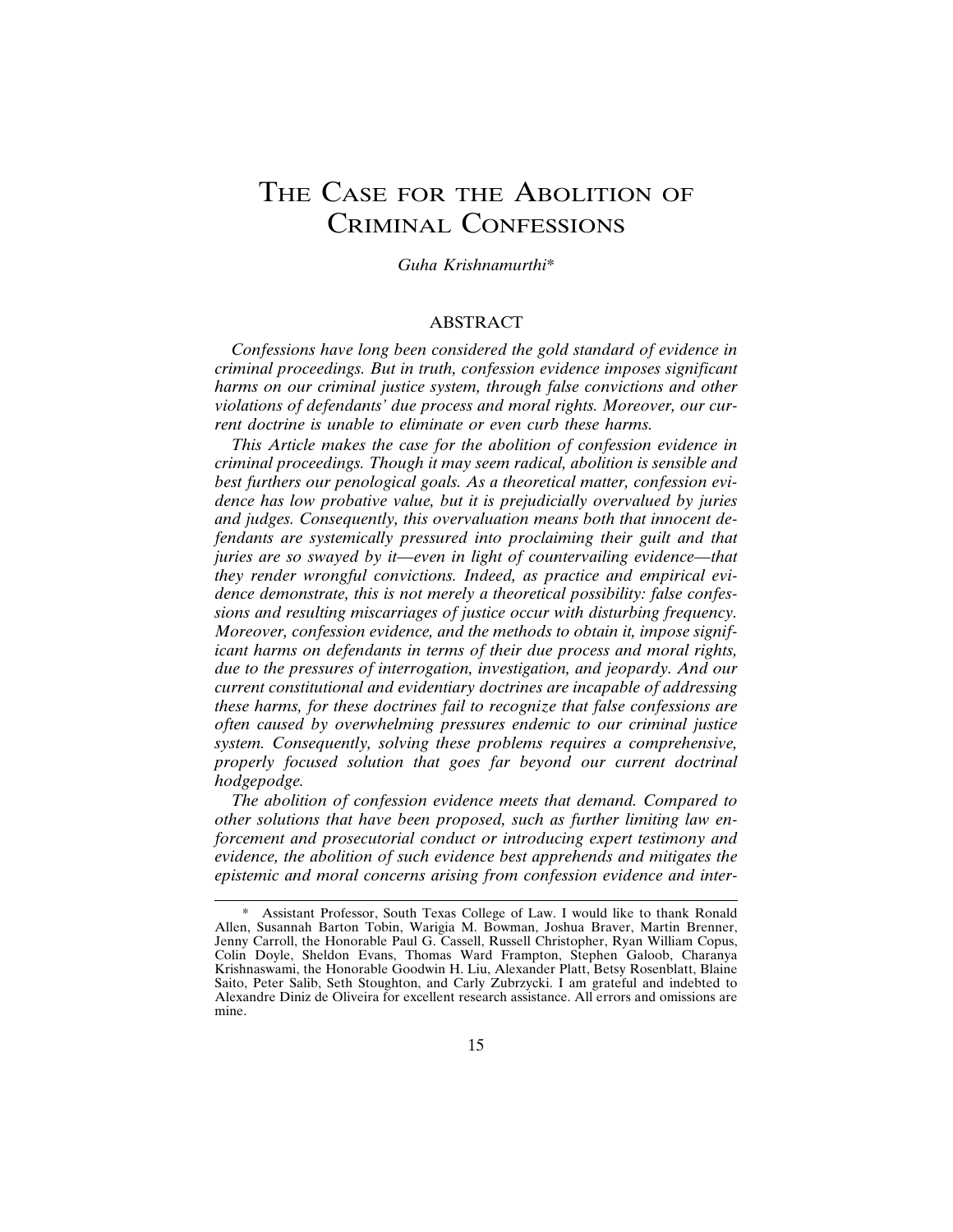*rogation. In addition, it coheres with and flows from the Constitution's due process requirement of voluntariness in confessions and the evidentiary requirements of reliability. Finally, it would preserve and improve key features of our criminal justice system, namely interrogation, plea bargaining, and the assessment of evidence.*

# TABLE OF CONTENTS

| Ι.   | INTRODUCTION<br>17                                            |    |  |  |
|------|---------------------------------------------------------------|----|--|--|
| II.  | DEFINING THE ABOLITION OF CRIMINAL                            |    |  |  |
|      | CONFESSIONS                                                   |    |  |  |
| III. | THE EPISTEMIC FRAILTY OF CONFESSION                           |    |  |  |
|      |                                                               | 21 |  |  |
|      | A. CONFESSION EVIDENCE CANNOT PROVE THE CHARGE                |    |  |  |
|      | BEYOND A REASONABLE DOUBT                                     | 22 |  |  |
|      | The Narrative Account of BARD<br>$\mathcal{I}$ .              | 23 |  |  |
|      | The Nonconfession Evidence is Insufficient<br>a.              | 26 |  |  |
|      | The Nonconfession Evidence is Sufficient<br>b.                | 28 |  |  |
|      | 2.<br>The Probabilistic Account of BARD                       | 29 |  |  |
|      | The Nonconfession Evidence is Insufficient<br>a.              | 31 |  |  |
|      | The Nonconfession Evidence is Sufficient<br>$h_{-}$           | 33 |  |  |
|      | CONFESSION EVIDENCE IS TRUSTED BEYOND ITS<br>$\mathbf{B}$ .   |    |  |  |
|      | PROBATIVE VALUE                                               | 34 |  |  |
| IV.  | THE PRACTICAL AND EMPIRICAL TRAGEDY OF                        |    |  |  |
|      | CONFESSION EVIDENCE                                           | 36 |  |  |
|      | THE TERRIBLE CHOICE IS REAL<br>A.                             | 36 |  |  |
|      | THE OVERWHELMING PRESSURE IS REAL<br>B.                       | 39 |  |  |
|      | $\mathcal{C}$<br>THE DISASTROUS RESULTS ARE REAL              | 41 |  |  |
| V.   | THE MORAL HAZARDS OF CONFESSION                               |    |  |  |
|      |                                                               | 46 |  |  |
| VI.  | THE DOCTRINAL INEFFICACY IN ENSURING                          |    |  |  |
|      | RELIABLE CONFESSIONS (AND PROTECTING                          | 49 |  |  |
|      |                                                               |    |  |  |
|      | A. THE HISTORY AND LANDSCAPE OF THE DOCTRINE ON               |    |  |  |
|      | CONFESSION EVIDENCE                                           | 50 |  |  |
|      | Constitutional Doctrines<br>1.                                | 50 |  |  |
|      | The Evidentiary Doctrine<br>2.                                | 53 |  |  |
|      | THE PRACTICAL PROBLEMS WITH THE ACTUAL<br>В.                  |    |  |  |
|      |                                                               | 54 |  |  |
|      | Miranda Prophylactic Rules Are Absent<br>1.                   | 54 |  |  |
|      | $\overline{2}$ .<br>Due Process-Voluntariness Limitations Are |    |  |  |
|      |                                                               | 56 |  |  |
|      | The Evidentiary Limitations Are Feeble<br>3.                  | 58 |  |  |
|      | THE MISFOCUS OF DOCTRINAL LIMITATIONS<br>$\mathcal{C}$        |    |  |  |
| VII. | THE SOLUTION OF ABOLISHING CONFESSION                         |    |  |  |
|      |                                                               | 61 |  |  |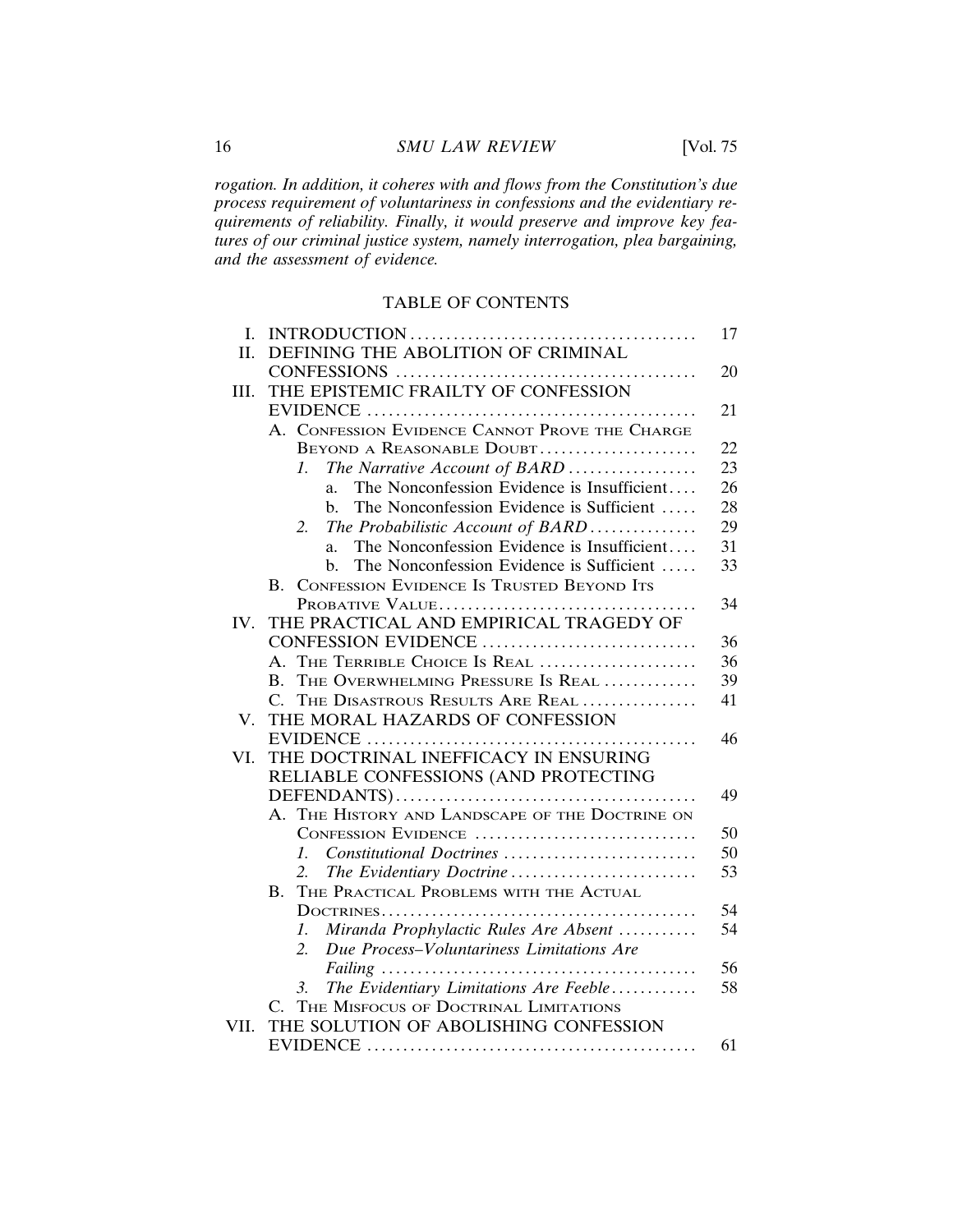| 2022] | Case for Abolition of Criminal Confessions                        |          |
|-------|-------------------------------------------------------------------|----------|
|       | A. THE AFFIRMATIVE CASE FOR THE ABOLITION OF                      | 62       |
|       | CONFESSION EVIDENCE<br>B. THE SUPERIORITY OF ABOLITION OVER OTHER |          |
|       | C. THE CONSEQUENCE OF THE ABOLITION OF                            | 67       |
|       | CONFESSION EVIDENCE                                               | 70<br>71 |
|       |                                                                   |          |

# I. INTRODUCTION

**NEMO tenetur seipsum prodere.**<br> **N** be compelled to incriminate<br>
tion,<sup>3</sup> and it is one that most everyone **TEMO** tenetur seipsum prodere.<sup>1</sup> It is the rule that no person shall be compelled to incriminate themselves.<sup>2</sup> It finds place in the Constitution's Fifth Amendment privilege against self-incrimination,3 and it is one that most everyone is familiar with, due to the famous phrase from *Miranda*: "the right to remain silent."4 The *nemo tenetur* rule found footing in England, through the supplantation of ecclesiastical courts and practice by common law courts and practice.5 One of the principal reasons for the genesis of the *nemo tenetur* rule was to avoid imposing the cruel choice of criminal inquiry upon the accused.6 The ecclesiastical courts would force the accused to adopt an oath to truthfully answer all questions posed, on pain of damnation, in order to learn of the formal charges that were made against them.7 The purpose of the oath was to extract a confession, and refusal to accept the oath was itself nearly dispositive evidence of the accused's guilt.8 This posed a cruel choice for the accused to either "cut[ ] one's throat with one's tongue" or "suffer[ ] eternal damnation."9 The imposition by the state that a defendant testify, and therefore choose between worldly punishment and eternal damnation, was considered below the dignity of the state.10 This choice is also referred to as the "cruel trilemma": the Hobson's choice between perjury, contempt, or self-incrimination.<sup>11</sup> In American history,

<sup>1.</sup> *See* John H. Wigmore, *Nemo Tenetur Seipsum Prodere*, 5 HARV. L. REV. 71, 71 (1891).

<sup>2.</sup> *Id.*; Andrew J.M. Bentz, Note, *The Original Public Meaning of the Fifth Amendment and Pre-*Miranda *Silence*, 98 VA. L. REV. 897, 899–900 (2012).

<sup>3.</sup> U.S. CONST. amend. V ("No person . . . shall be compelled in any criminal case to be a witness against himself  $\ldots$ .

<sup>4.</sup> Miranda v. Arizona, 384 U.S. 436, 467–68 (1966).

<sup>5.</sup> *See* LEONARD W. LEVY, ORIGINS OF THE FIFTH AMENDMENT: THE RIGHT AGAINST SELF-INCRIMINATION 43–49, 330–31 (1968).

<sup>6.</sup> *See id.* at 329–32.

<sup>7.</sup> *See id.* at 46–47.

<sup>8.</sup> *See id.* at 133–34.

<sup>9.</sup> Laurence A. Benner, *Requiem for* Miranda*: The Rehnquist Court's Voluntariness Doctrine in Historical Perspective*, 67 WASH. U. L.Q. 59, 75 (1988) (quoting *id.* at 330).

<sup>10.</sup> *See id.* at 74–75.

<sup>11.</sup> Peter Westen, *Answer Self-Incriminating Questions or Be Fired*, 37 AM. J. CRIM. L. 97, 112 (2010) ("The 'cruel trilemma' is a Hobson's choice between (1) responding truthfully and being penalized on the basis of one's answers; (2) responding falsely and being penalized for it; and (3) remaining silent in the face of incriminating questions and being penalized for it.").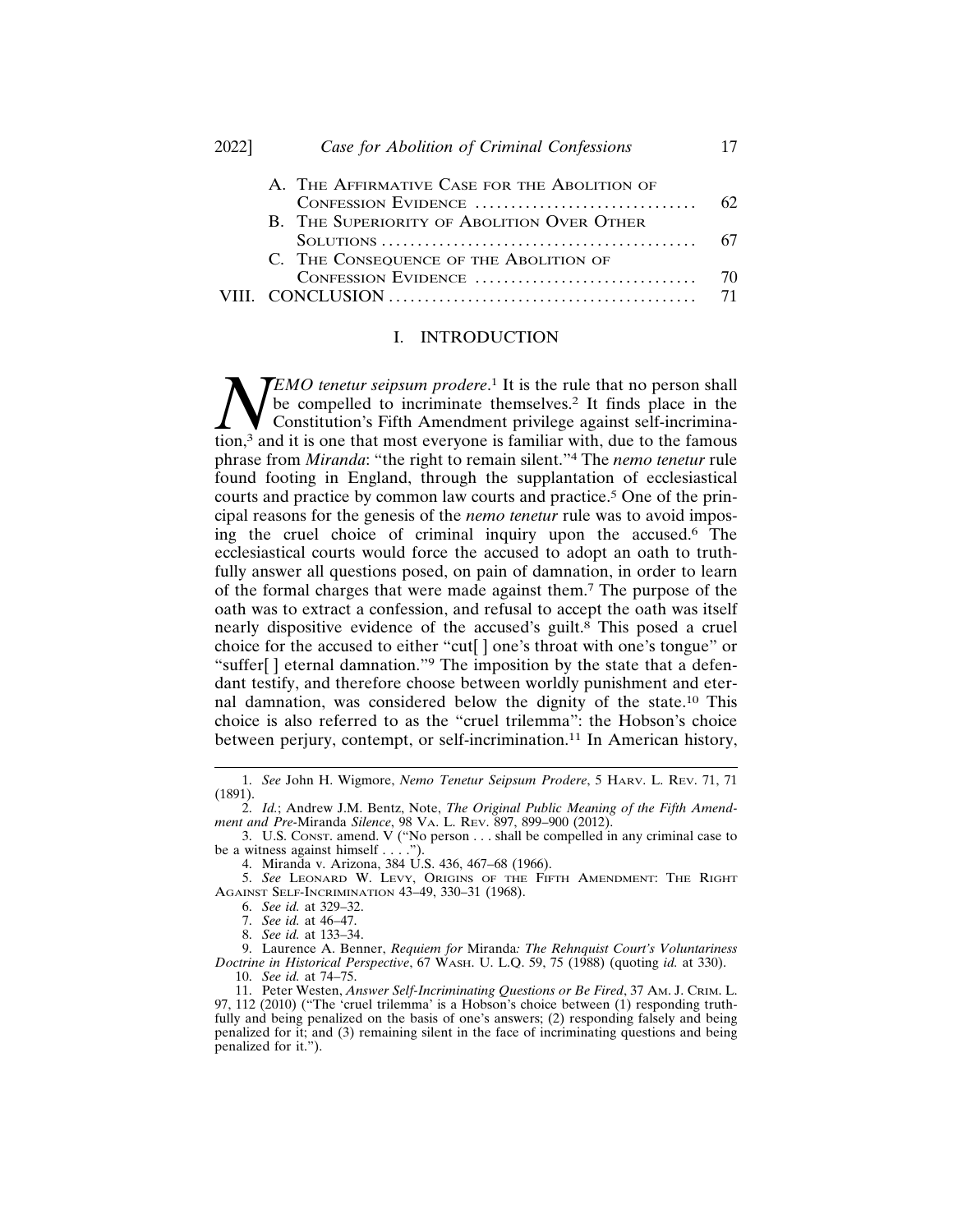the most stark example is the Salem Witch Trials of 1692, where a number of people, mostly women, were tried for witchcraft on the basis of confessions extracted through torture and threats of damnation.<sup>12</sup>

These considerations evolved into the enshrinement of a defendant's right against self-incrimination in the Fifth Amendment and the requirement that a defendant's incriminating statements be made voluntarily.<sup>13</sup> Yet despite these general advances in protecting against self-incrimination, a similarly odious choice arises for defendants in our criminal justice system. Consider an innocent defendant investigated for a serious crime, with substantial punishment at stake. The defendant is brought in for interrogation, and through the course of law enforcement's admonitions, the defendant becomes aware of certain facts: they are a suspect in the crime and conviction for the crime can result in substantial punishment. Two further points are impressed upon the defendant: there is evidence sufficient for an actual jury to convict the defendant, and if the defendant confesses, the defendant will receive a substantially lighter punishment than they would face otherwise. Here, the innocent defendant has a terrible choice: risk prosecution, which may result in the harsh penalty, or falsely confess and gain a significant chance of escaping the harsher penalty.

In theory, this is where procedural protections enter to protect the defendant from this choice. Requirements of independent evidentiary corroboration, ensuring the voluntariness of the confession as a matter of due process; the right to remain silent and the right to an attorney before and during interrogation; and the right to access any exculpatory information in the government's possession are supposed to minimize the possibility or the gravity of this terrible choice. However, actual practice shows their implementation has utterly failed to safeguard defendants' due process rights.

There have been multitudes of verified false confessions where triedand-true law enforcement techniques have succeeded in obtaining false confessions. Consider the Central Park Jogger Case, in which five Black teenagers—Raymond Santana, Kevin Richardson, Yusef Salaam, Antron McCray, and Korey Wise—were detained and subjected to intense, protracted interrogation in connection with the grievous rape and assault of Trisha Meili.14 As a result, all of them confessed, were convicted, and were incarcerated.15 But they weren't the perpetrators, as confirmed by DNA evidence.16 The five teens had falsely confessed.17 Why? Because the NYPD had used a battery of techniques, including intimidation, isola-

<sup>12.</sup> *See* ELIZABETH REIS, DAMNED WOMEN: SINNERS AND WITCHES IN PURITAN NEW ENGLAND 124, 130–32 (1997).

<sup>13.</sup> *See* LEVY, *supra* note 5, at 422–32.

<sup>14.</sup> Robert J. Norris & Allison D. Redlich, *Seeking Justice, Compromising Truth? Criminal Admissions and the Prisoner's Dilemma*, 77 ALB. L. REV. 1005, 1005–06 (2013). 15. *Id.* at 1006.

<sup>16.</sup> *Id.*

<sup>17.</sup> *Id.*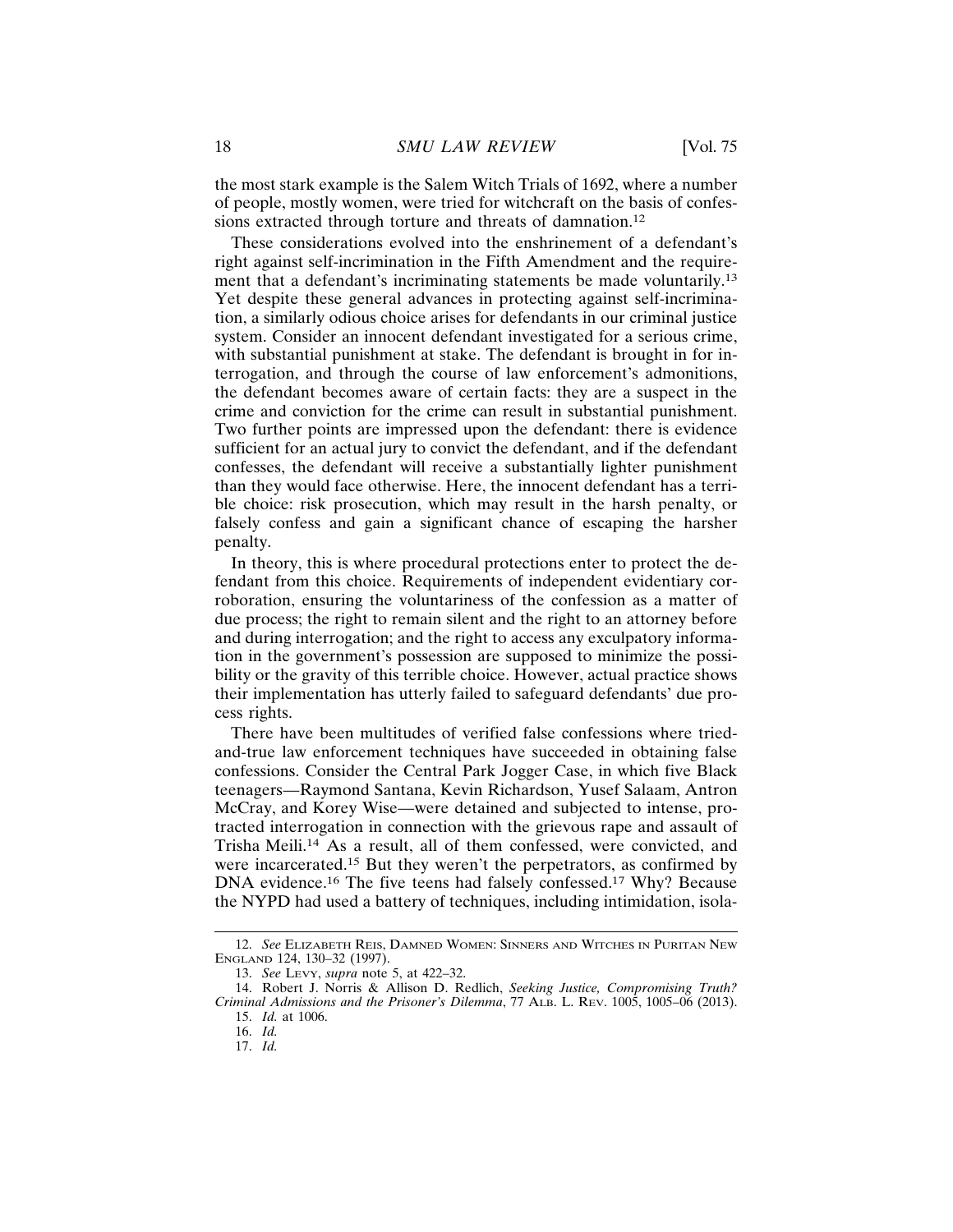tion, and threats and inducements regarding punishment.18 And this is no rarity: it is the design of interrogation and investigation. Both law enforcement and the prosecution use techniques to capitalize on the pressures of investigation and adjudicative jeopardy to induce confessions from defendants. The results are devastating: defendants are pressured into confessing, and that confession evidence, as potent as it is unreliable, leads to false convictions. In addition, apart from the fact that confession evidence is perilously unreliable, the process of obtaining confession evidence through interrogation and investigation that coerces defendants violates defendants' due process rights and subjects them to moral harm.

Consequently, I argue that we should abolish—or categorically exclude—confession evidence from criminal prosecutions. *First*, I contend that confession evidence is of low probative value yet is prejudicially overvalued by juries and judges. Consequently, any supposed epistemic benefits are vastly outweighed by the costs, especially given our commitment to minimizing the punishment of the innocent. *Second*, as shown by practice and empirical evidence, false confessions, and resulting false convictions, are prevalent to such a degree to undermine confidence in the criminal justice system. *Third*, confession evidence, and the law-enforcement and adjudicative processes of acquiring it, impose significant harms on defendants in terms of their due process and moral rights. *Fourth*, our constitutional and evidentiary doctrine is critically misfocused, such that it is incapable of addressing the persisting harms of confession evidence. Indeed, that misfocus is foundational, and thus even extensions of our current doctrine are doomed to fail.

This Article proceeds in six further Parts. In Part II, I set forth preliminaries and definitions that shape the contours of the analysis. In Part III, I present the theoretical case that confession evidence is epistemically weak. This is primarily because there are rational reasons for any defendant to confess, and thus the fact of confession does not differentiate the innocent from the guilty. Because confession evidence is popularly viewed as dispositive of a defendant's guilt, jurors and judges are likely to overestimate the value of confession evidence, which in turn creates incentives for the state to deploy coercive tactics to extract confessions from innocent defendants. In Part IV, I bolster this theoretical analysis with practical and empirical data. I show that law enforcement practice manuals on interrogation encourage exploiting the defendant to induce confessions, that defendants often encounter the pressures of the criminal jury system in deciding whether to confess, and that studies show a surprising commonality in the occurrence of false confessions. In Part V, I contend that, separate from the perils of false confession and conviction, the process of obtaining confession evidence, by interrogation and investigation that coerces defendants, is practically certain to cause moral harms to the defendant and thus violate the defendant's rights. For this, I

<sup>18.</sup> *Id.* at 1006–07.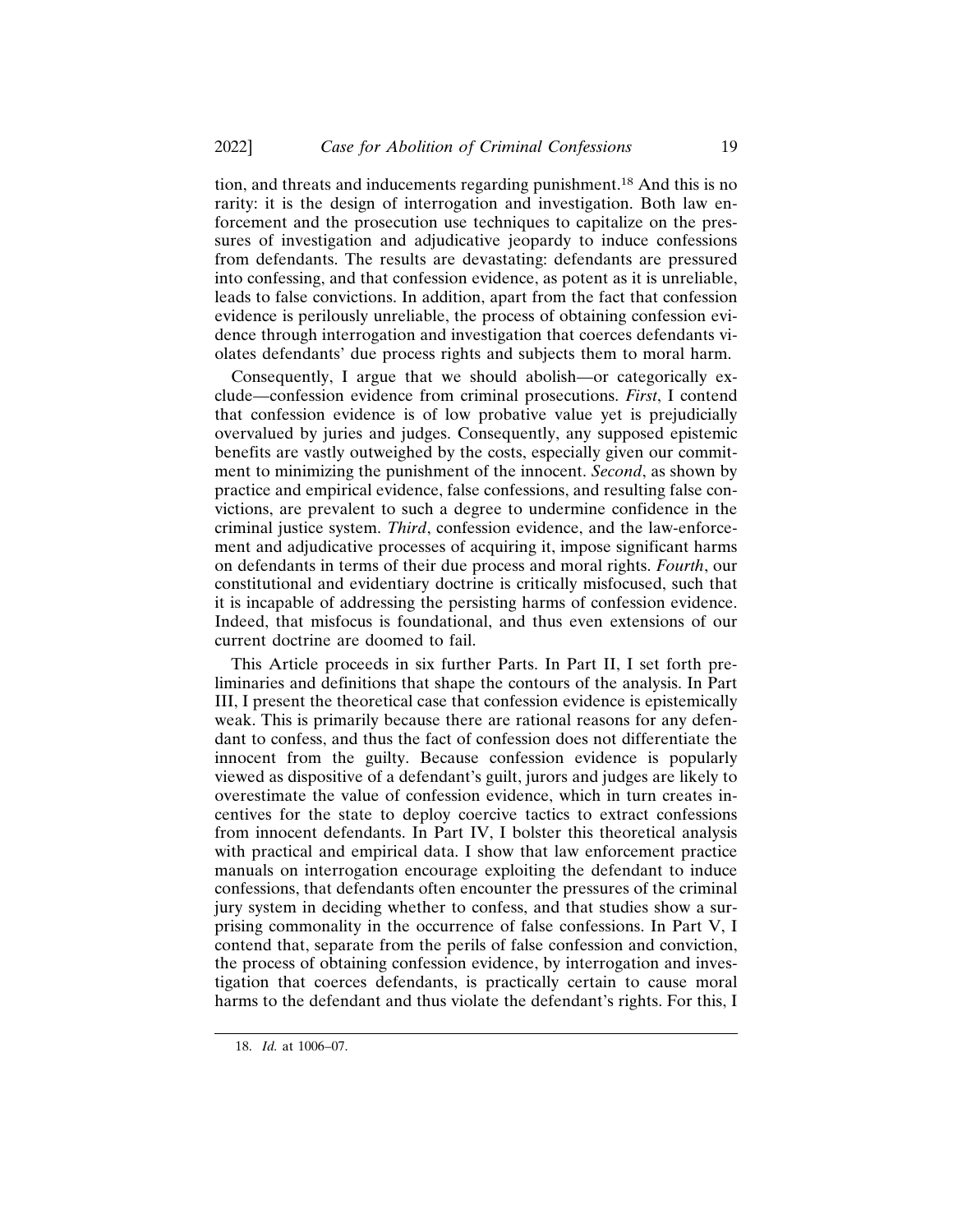marshal our understanding of torture to elucidate how these due process and moral harms arise.

In Part VI, I explain how current doctrine is failing to address the continuing harms of confession evidence. I show that, under current law, *Miranda*'s prophylactic rules, the due process–voluntariness limitations, and other evidentiary limitations requiring corroboration are too weak or porous to make a difference. I also contend that most all of our current doctrines to combat the harms of confession evidence are misfocused by concentrating on wrongful official conduct or improperly relying on juries to rationally assess evidence that is by its nature prejudicial.

In Part VII, I set forth the solution to the harms of confession evidence: abolishing confession evidence from criminal proceedings. I first provide a prima facie justification for the abolition, explaining how it addresses the problem of the pressures defendants feel in interrogation by reducing the stakes of interrogation and removing the terrible choice from the defendant's hands. Then, I show how abolition is superior to other extant solutions. Finally, I show that abolition does little to disturb key features of our criminal justice system.

# II. DEFINING THE ABOLITION OF CRIMINAL CONFESSIONS

I will make the case that we should abolish confessions from criminal prosecutions. For our purposes, I define a "confession" as a statement made by a defendant, claiming that the defendant committed a crime, or satisfied particular elements of a crime, with the knowledge that the statement will be used by the government in a criminal prosecution of the defendant to establish or help establish an element of a crime, based on prior conduct.19 Importantly here, the confession excludes any corroborating information by the defendant; it is only the statement by the defendant that the defendant committed the crime or satisfied an element of the crime.

One consequence of the definition of confession is that statements made by a defendant to an undercover officer or an informant that the defendant engaged in particular criminal conduct are not confessions, because the defendant would not know that such statements would be used by the government. Also, the definition of confession requires that the defendant know that the statement will be made to the government in order to establish or help establish an element of a crime. If a defendant,

<sup>19.</sup> Black's Law Dictionary defines confession as follows: "A criminal suspect's oral or written acknowledgment of guilt, often including details about the crime." *Confession*, BLACK'S LAW DICTIONARY (11th ed. 2019). There is an important distinction between false and untrustworthy confessions:

A false confession may be defined as one in which the facts admitted in the confession appear to be either totally incorrect or materially inaccurate. An untrustworthy confession, on the other hand, should be defined as one that is obtained under circumstances that provide significant doubt as to its accuracy.

Welsh S. White, *False Confessions and the Constitution: Safeguards Against Untrustworthy Confessions*, 32 HARV. C.R.-C.L. L. REV. 105, 109 (1997).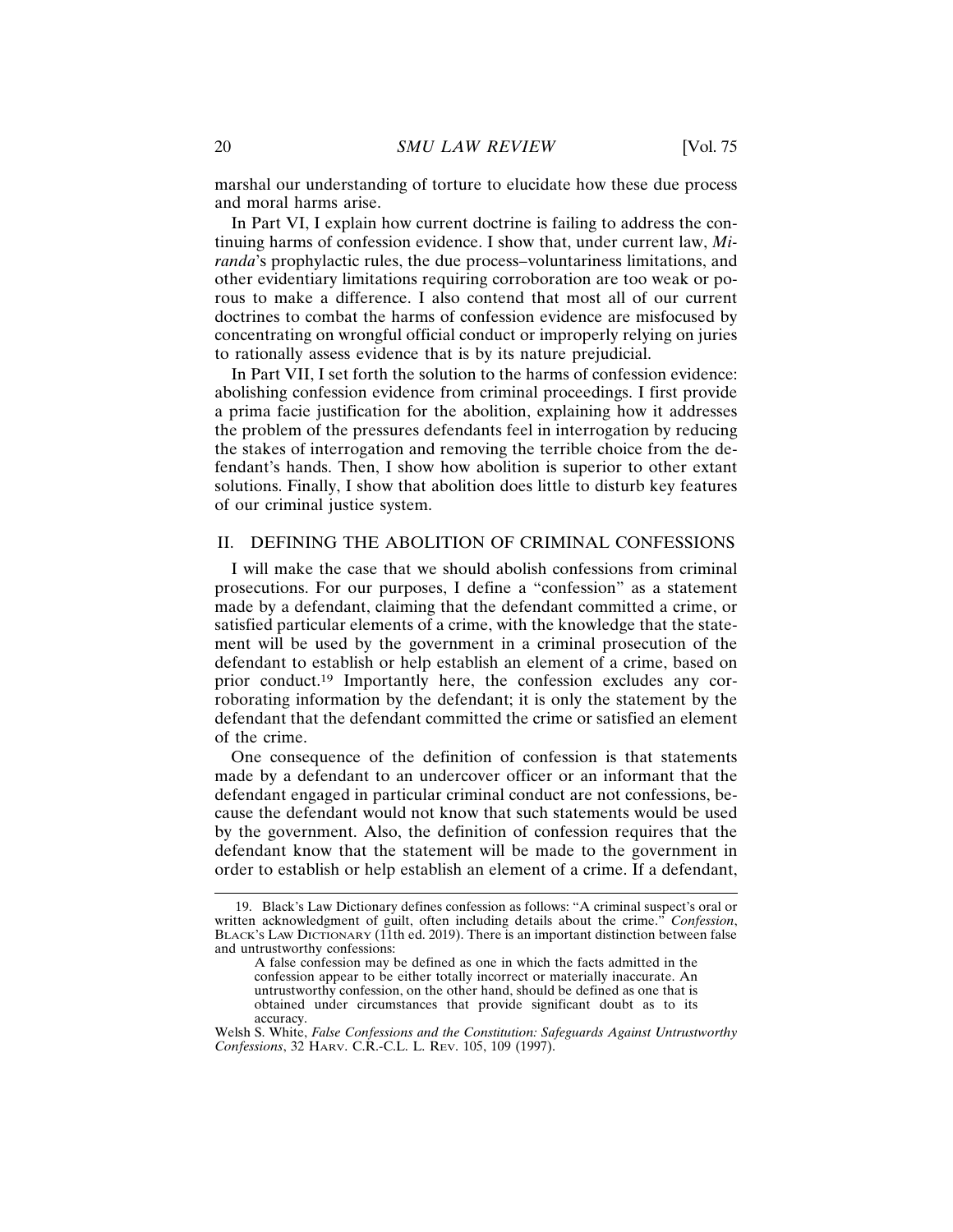for example, makes false statements to law enforcement and prosecuting authorities because the defendant seeks to avoid liability, and law enforcement and prosecuting authorities determine that the statements are false, the ban on confession evidence would not necessarily exclude those false statements by the defendant from evidence.

By "abolish," I mean that we should implement a rule that confession evidence should be categorically excluded, without exception, when the particular conditional is satisfied. Importantly, the abolition of confession evidence is a ban on such evidence as confession evidence. It is a separate question whether such evidence can be introduced by the prosecution for other purposes. For example, if a defendant takes the stand and testifies contrary to a prior confession, the abolition of confession evidence does not necessarily exclude using the prior confession to impeach the defendant.20 For purposes of this Article, abolition is limited to criminal prosecutions of the putative confessor. I am not here addressing the question of whether such evidence should be allowed in civil trials, in criminal prosecutions of other individuals, or in any other kind of legal proceeding.

Finally, the term "based on prior conduct" includes criminal offenses based on a concurrent statement to law enforcement and prosecuting authorities. For example, if an individual tells a material lie to authorities, such that the individual commits perjury, then the government will have to use that statement to pursue the perjury charge.21 The abolition of confession evidence is therefore restricted to statements about prior crimes, and thus does not address situations where the statements themselves constitute part of the criminal act.

The thesis can be stated as follows: We should exclude all confessions statements by defendants knowingly made so that the government may use the statement to establish or help establish elements of a crime based on prior conduct—from evidence in criminal proceedings against the defendant, insofar as they are used for the purpose of directly establishing elements of a crime.

# III. THE EPISTEMIC FRAILTY OF CONFESSION EVIDENCE

Confession evidence is epistemically weak—so weak that it in fact corrupts the fact-finding process. There are two distinct senses to how confession evidence exhibits epistemic weakness. *First*, where the potential

<sup>20.</sup> This is similar to the Supreme Court's holding that a confession obtained in violation of *Miranda*'s strictures on interrogations is still admissible to impeach inconsistent testimony by a defendant. *See* Kansas v. Ventris, 556 U.S. 586, 593–94 (2009).

<sup>21.</sup> The crime of "perjury" is generally defined as making a false statement, under oath, on a material matter that the utterer does not believe to be true. *See* 18 U.S.C. § 1621. Without the "prior crimes" limitation, we can envision paradoxical situations where defendants perjure themselves, and thus in some sense know that the government may use those statements to prosecute them. The naïve abolitionist would restrict the government from using those statements. But that is not the intention of abolition, hence the restriction to prior crimes.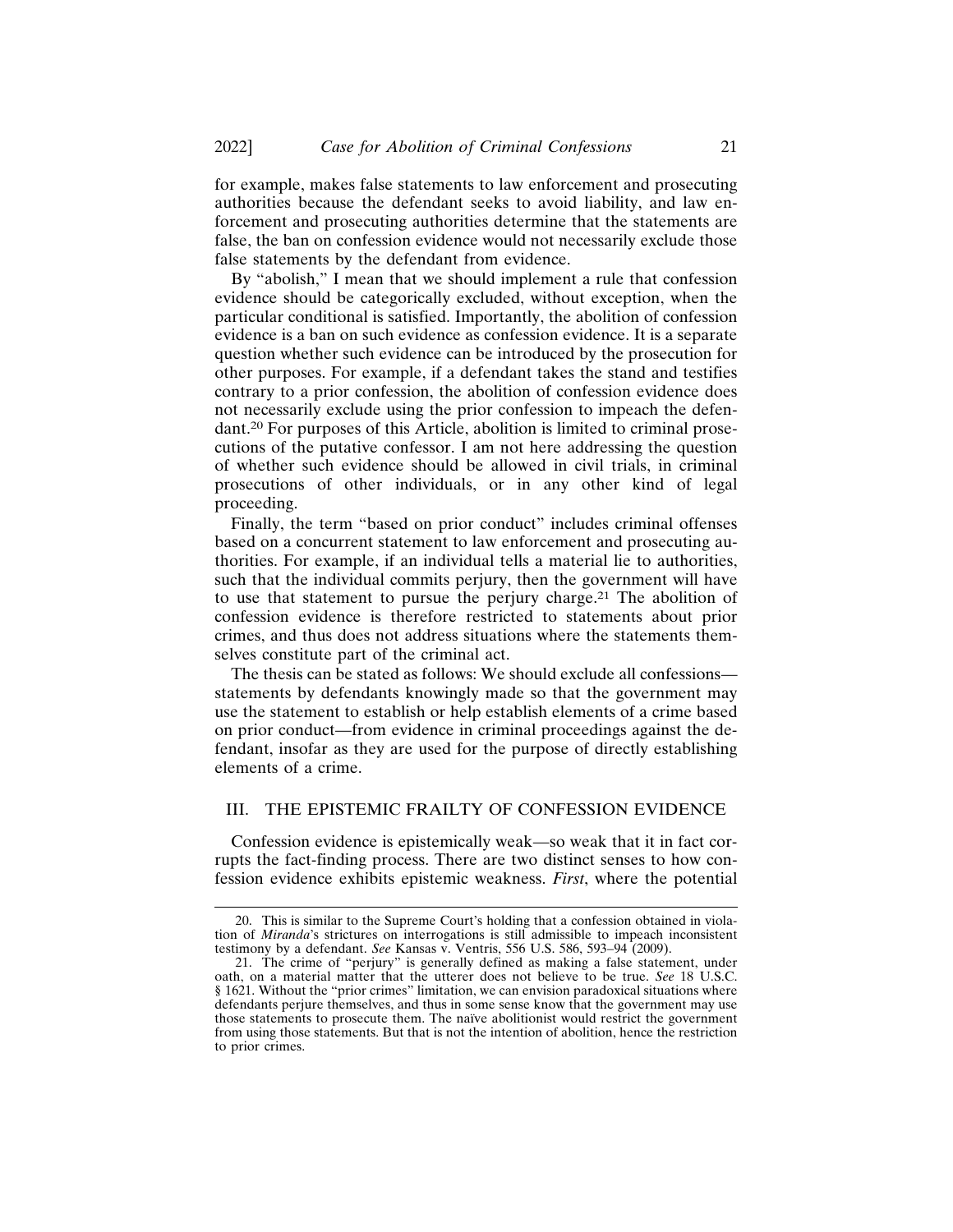punishment is substantial, confession evidence is untrustworthy and therefore cannot meaningfully supply the evidence necessary to prove the criminal charge beyond a reasonable doubt. This means that confession evidence cannot actually make a significant difference in the determination as to whether the criminal charge is proven. *Second*, despite this, confession evidence is weighed greatly by jurors beyond its rational merit. Consequently, confession evidence further skews the rational weighing of evidence in a criminal proceeding.

# A. CONFESSION EVIDENCE CANNOT PROVE THE CHARGE BEYOND A REASONABLE DOUBT

I contend that confession evidence cannot make the difference in proving a charge beyond a reasonable doubt. To understand this, we first need to understand the meaning of the beyond-a-reasonable-doubt (BARD) standard. That is a substantial question in itself. Larry Laudan has called the BARD standard "obscure, incoherent, and muddled."22 James Whitman, while acknowledging BARD as "fundamental" and "familiar," describes the standard as "vexingly difficult to interpret and apply."23 Not surprisingly, jurors, whose understanding of the standard is perhaps most important, are not immune to BARD's complexities either.<sup>24</sup> Compounding the problem, judicial instruction on BARD is typically less than helpful and often erroneous.<sup>25</sup>

There are two prominent scholarly accounts of how to understand the BARD standard as an epistemic matter. The first, which I call the "narrative account," considers whether there is a plausible explanation of the evidence that is consistent with the defendant not committing the crime, i.e., innocence.26 The second, which I call the "probabilistic account," considers whether the likelihood that the defendant committed the crime is over a certain probabilistic threshold—say 90% or 95%.27 I contend that under both accounts, confession evidence cannot make a practical difference in proving the case beyond a reasonable doubt: either (1) confession evidence in addition to the other evidence will not meet the BARD standard; or (2) confession evidence in addition to the other evidence will meet the BARD standard, but so would the other evidence *without* the confession evidence. In either case, confession evidence can-

<sup>22.</sup> LARRY LAUDAN, TRUTH, ERROR, AND CRIMINAL LAW: AN ESSAY IN LEGAL EPIS-TEMOLOGY 30 (2006).

<sup>23.</sup> JAMES Q. WHITMAN, THE ORIGINS OF REASONABLE DOUBT: THEOLOGICAL ROOTS OF THE CRIMINAL TRIAL 1 (2008).

<sup>24.</sup> *Id.*; LAUDAN, *supra* note 22, at 31.

<sup>25.</sup> LAUDAN, *supra* note 22, at 31.

<sup>26.</sup> *See, e.g.*, Michael S. Pardo & Ronald J. Allen, *Juridical Proof and the Best Explanation*, 27 LAW & PHIL. 223, 235–36, 238–39 (2008).

<sup>27.</sup> Jacob Schuman, *Probability and Punishment: How to Improve Sentencing by Taking Account of Probability*, 18 NEW CRIM. L. REV. 214, 220–21 (2015) (providing a summary of using threshold probabilities to understand the beyond-a-reasonable-doubt standard).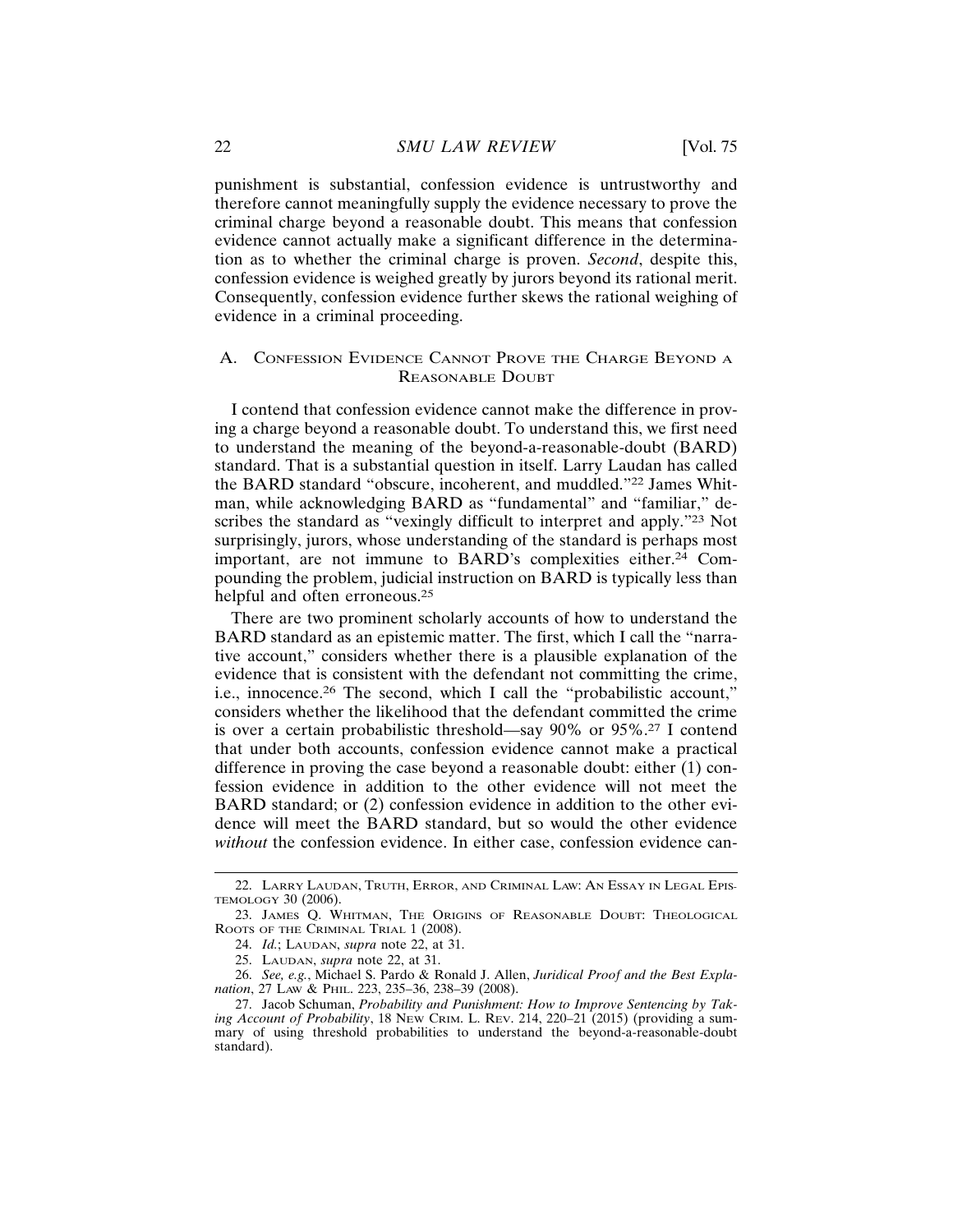not make a significant impact in proving the criminal charge to the BARD standard.

# *1. The Narrative Account of BARD*

As discussed, the narrative account of the BARD standard is formulated in terms of whether there is a plausible explanation of the evidence consistent with the innocence of the defendant. To understand this formulation, we need first to investigate its foundations, which are based on the "inference to the best explanation" (IBE).<sup>28</sup> IBE, also known as abductive reasoning, is a "method of choosing between competing candidate explanations."29 IBE states that, "when confronted with a set of different explanations for a given phenomena, we should examine the explanatory virtues of each of the respective explanations—such as consilience, simplicity, coherence, lack of ad hocery, testability, and internal consistency—and defeasibly accept as true" the best explanations.30 "Such an inference pattern is . . . common in the reasoning conducted during daily life  $\ldots$  .  $\overline{31}$ 

IBE is grounded in the notion that there are criteria for what makes an explanation a good one, and our assessment of an explanation on those criteria can warrant our inference that such an explanation is true.32 It is an inference—so it allows us to move from certain premises to others in a way that *generally* preserves truth.<sup>33</sup> When there are multiple explanations for a phenomenon, we may infer that the *best* explanation for the phenomenon, in light of the relevant criteria, is true.<sup>34</sup>

What are the criteria that make an explanation good? Unsurprisingly, there are myriad accounts of how to assess the explanatory virtue of an explanation. Some contend that the "goodness" of an explanation is dependent on its simplicity, plausibility, and the absence of ad hocery.<sup>35</sup> Others have argued that goodness is based on coherence with background beliefs, consilience, testability, and simplicity.36 And others look

35. *See, e.g.*, Pardo & Allen, *supra* note 26, at 230.

<sup>28.</sup> Gilbert H. Harman, *The Inference to the Best Explanation*, 74 PHIL. REV. 88, 88–89 (1965) (coining the term).

<sup>29.</sup> David A. Schum, *Species of Abductive Reasoning in Fact Investigation in Law*, 22 CARDOZO L. REV. 1645, 1659 (2001); Guha Krishnamurthi, Jon Reidy & Michael J. Stephan, *Bad Romance: The Uncertain Promise of Modeling Legal Standards of Proof with the Inference to the Best Explanation*, 31 Rev. LITIG. 71,  $72$  ( $2012$ ).

<sup>30.</sup> *Id.* (footnote omitted) (citing Pardo & Allen, *supra* note 26, at 229–30).

<sup>31.</sup> *Id.*; *see also* Pardo & Allen, *supra* note 26, at 223.

<sup>32.</sup> Pardo & Allen, *supra* note 26, at 229–30.

<sup>33.</sup> *Id.*

<sup>34.</sup> *Id.* at 223. For a schematic representation of IBE, see Krishnamurthi et al., *supra* note 29, at 73–74 (citing Larry Laudan, *Strange Bedfellows: Inference to the Best Explanation and the Criminal Standard of Proof*, 11 INT'L J. EVIDENCE & PROOF 292, 295–97  $(2007)$ ).

<sup>36.</sup> *See, e.g.*, WILLIAM G. LYCAN, JUDGMENT AND JUSTIFICATION 129–30 (1988); Paul Thagard, *Why Wasn't O.J. Convicted? Emotional Coherence in Legal Inference*, 17 COGNI-TION & EMOTION 361, 361–62 (2003).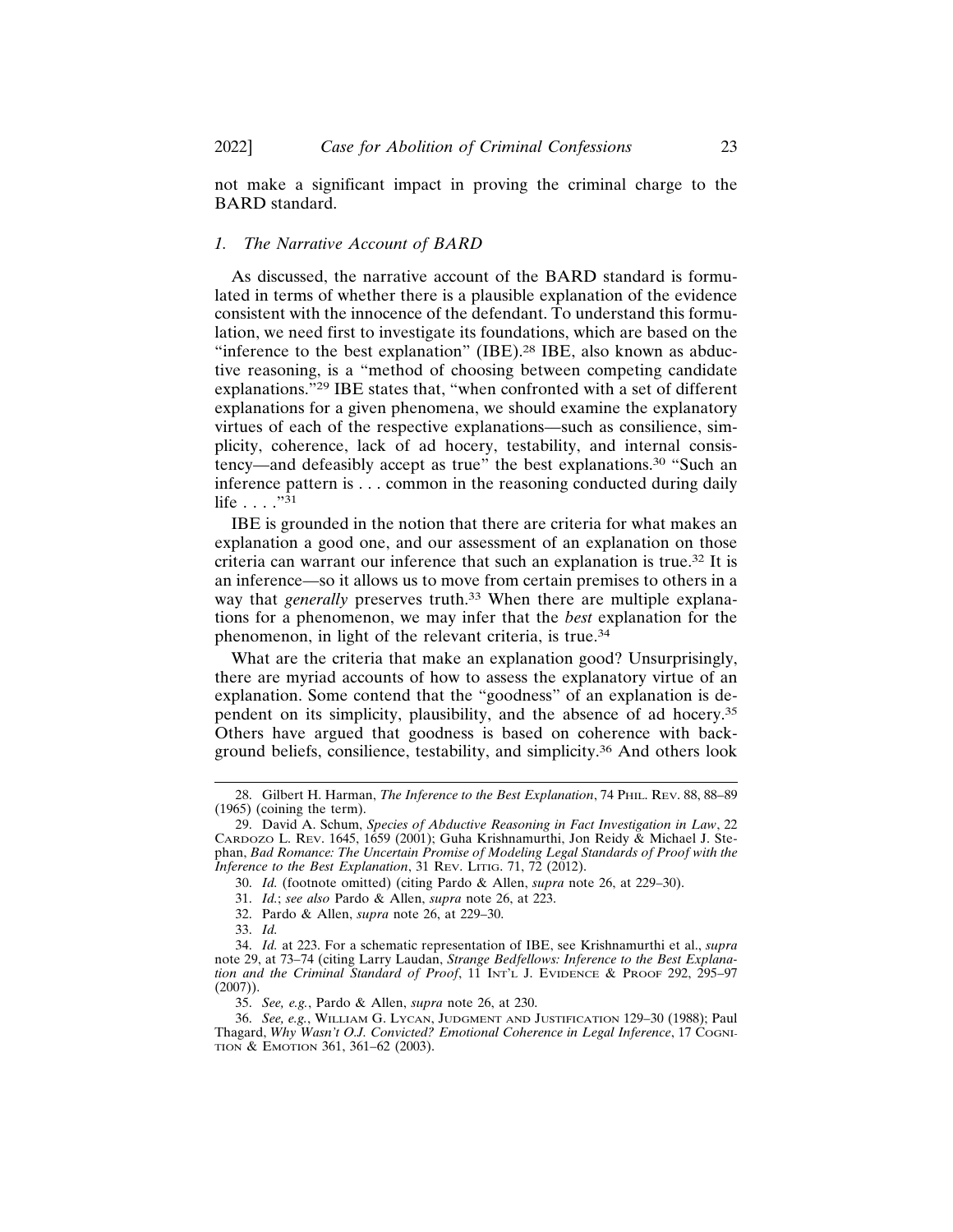to predictive power and internal consistency.37 What the particular explanatory virtues are is of course controversial, but we needn't fix that here. All that is important is that there is some plausible set of explanatory virtues on which we can rely. The steps of IBE—generating explanations and then evaluating them—generally mirrors the trial structure.<sup>38</sup> With that in mind, we can formulate the narrative account of BARD as follows: Jurors are searching for a "sufficiently plausible" explanation of the facts that is consistent with a defendant's innocence.39 If such an explanation is found, then the defendant is acquitted, and if no such explanation is found, a defendant is determined to be guilty.40 Jurors, unlike in civil trials, are not searching for the best explanation of the events, all things considered.<sup>41</sup>

Josephson further elucidates:

Guilt has been established *beyond a reasonable doubt* when there is *no plausible alternative explanation* for the data that does not imply the guilt of the defendant. An explanation is *plausible* if it is internally consistent, consistent with the known facts, not highly implausible, and it must represent a "real possibility" rather than a mere logical possibility. A real possibility does not suppose the violation of any known law of nature, nor does it suppose any behavior that is completely unique and unprecedented, nor any extremely improbable chain of coincidences. $42$ 

So, in trial, evidence is presented along with candidate explanations of the evidence. Imagine a tree of possible explanations of the evidence, and as further evidence is added, some of the potential explanations are pruned away. Consider an exemplar murder case: Police officers testify that, while on patrol, they heard three gunshots. They approach an alley and come upon a dead body in the street. They exit the vehicle and see three additional men alive, uninjured, and standing around the body (call them Alex, Eric, and Reid). There is a gun on the ground, hot to the touch, with three bullet casings, matching the number of wounds on the dead body.

At this point, jurors may have a number of plausible explanations of the evidence thus far: Alex was the shooter, Eric was the shooter, or Reid was the shooter. There also may be other plausible explanations: They each took a turn and shot the victim. There also might be other explana-

<sup>37.</sup> *See, e.g.*, John R. Josephson, *On the Proof Dynamics of Inference to the Best Explanation*, 22 CARDOZO L. REV. 1621, 1626 (2001).

<sup>38.</sup> Pardo & Allen, *supra* note 26, at 229, 234–35; *see also* David A. Schum, *Species of Abductive Reasoning in Fact Investigation in Law*, 22 CARDOZO L. REV. 1645, 1645–46, 1672 (2001).

<sup>39.</sup> Pardo & Allen, *supra* note 26, at 238–39.

<sup>40.</sup> *Id.* Of course, there must be some plausible explanation of guilt as well. *See id.* But generally if there is no plausible explanation of guilt, we can generate a plausible explanation of innocence. *See id.*

<sup>41.</sup> *See id.*

<sup>42.</sup> Josephson, *supra* note 37, at 1642.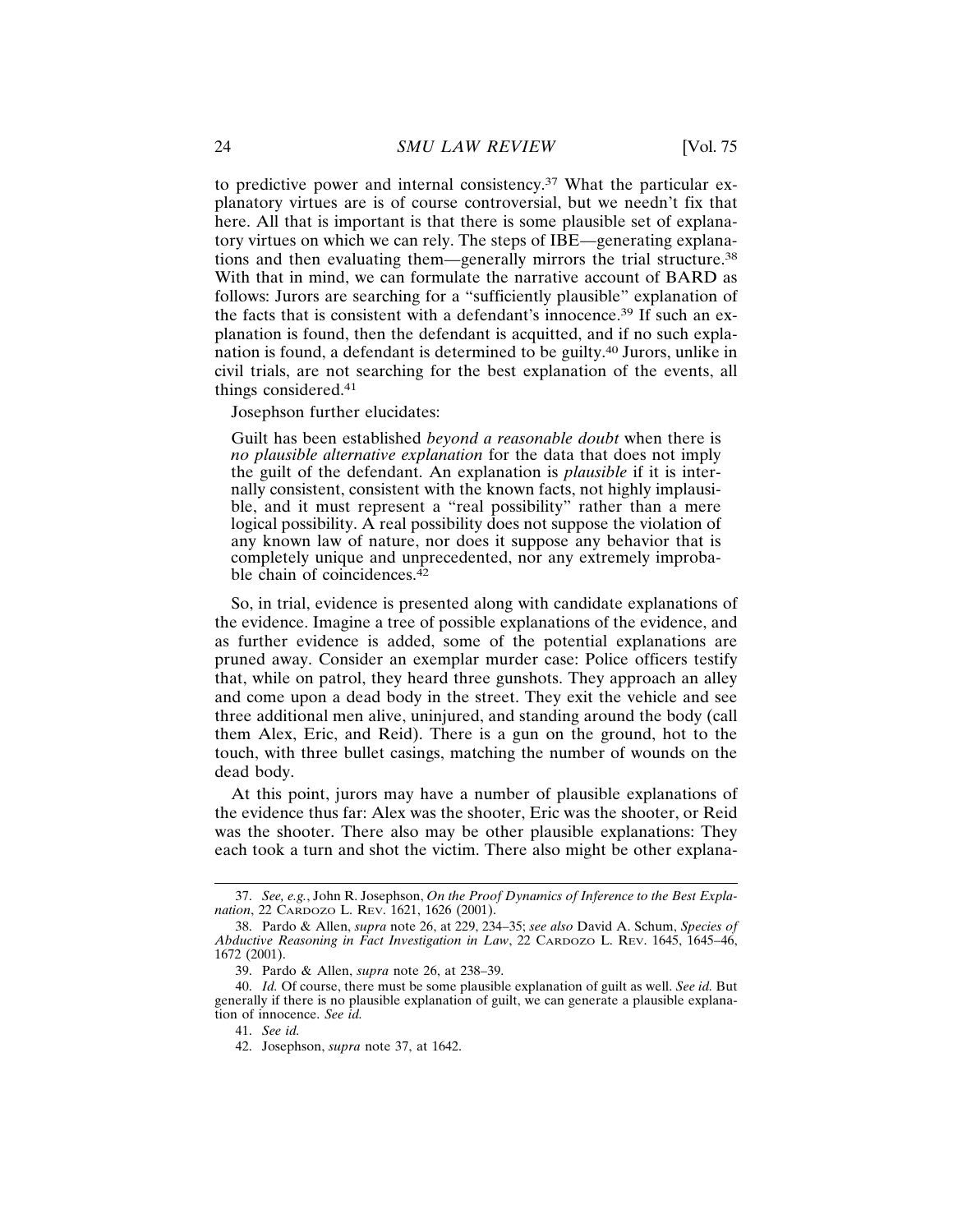tions: The true shooter ran away. Or the victim shot themselves thrice, and these three were rushing to offer assistance.

Then suppose a forensics expert testifies that DNA from skin remnants on the gun's meshed handle matches Alex's DNA and that there is evidence that Alex purchased the gun recently. Moreover, no skin remnants were found on the gun's meshed handle that did not match Alex's DNA. Furthermore, there is testimony by nearby shop owners that locates Eric and Reid at a pizza place together very shortly before the shots. After this evidence, the putative explanations that either Eric or Reid was the shooter may be pruned away—those do not seem plausible.

Then suppose that there is video evidence showing Alex shooting the gun. After that, all of the other putative explanations besides Alex being the shooter are again pruned away, leaving that one. That doesn't mean Alex was guilty of the crime, because this is just about the actus reus. But we can replicate this kind of analysis for each of the different elements of the offense.

Suppose, however, the evidence showed that the meshed gun had skin flakes from both Alex and the victim and that there was no security footage. If that were all the evidence, at least one plausible explanation that remains is that the victim, known to Alex, shot themself. On that complete record then, because there is an explanation that is consistent with innocence—Alex didn't commit the actus reus—the narrative understanding of BARD would tell us that Alex must be found not guilty.

Now revisit the prototypical confession scenario: A defendant is suspected of committing a crime, conviction of which carries a significant punishment. As part of the investigation, the defendant is interrogated. Through the course of the interrogation, the defendant learns certain facts: they are a suspect in the crime, conviction of the crime carries a significant sentence, there is a significant chance that the defendant will be convicted of the crime and receive a significant sentence, and confessing to the crime may lower the chance of receiving such a significant punishment or may lower the punishment, even if it's still significant. And we will assume that the defendant confesses to the crime.

A confession alone is not enough to sustain a conviction. The Supreme Court has required sufficient corroboration of the confession—that is, evidence other than the confession to support the claims of the confession.<sup>43</sup> In *Opper v. United States*, the Court explained the reason for the corroboration rule:

In our country the doubt persists that the zeal of the agencies of prosecution to protect the peace, the self-interest of the accomplice, the maliciousness of an enemy or the aberration or weakness of the accused under the strain of suspicion may tinge or warp the facts of the confession.<sup>44</sup>

<sup>43.</sup> Opper v. United States, 348 U.S. 84, 89–91 (1954).

<sup>44.</sup> *Id.* at 89–90.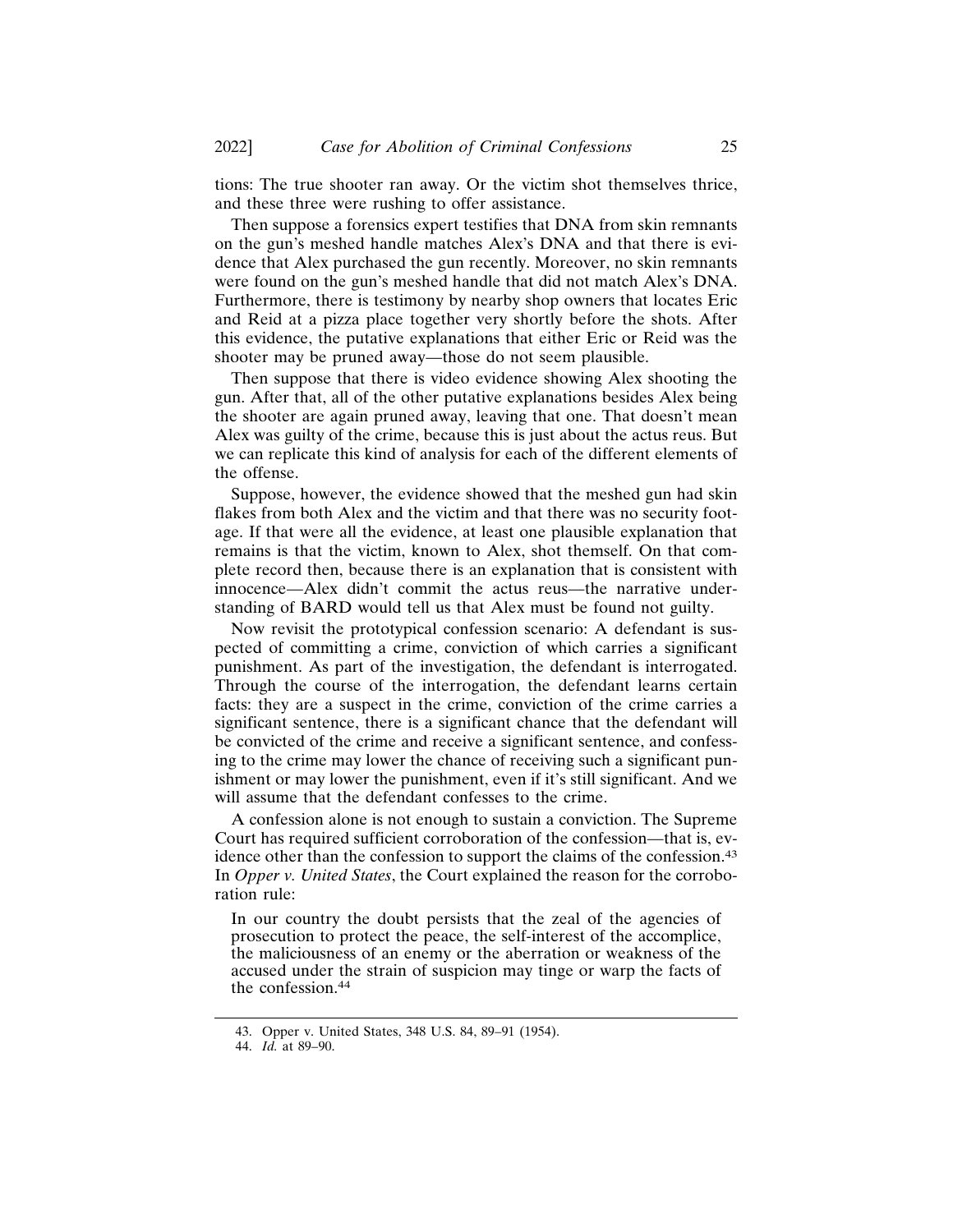The corroborating evidence can take many forms: It can be independent evidence that the defendant committed the crime—such as physical evidence or other witness testimony; evidence about the reliability of the confession itself;45 and evidence that "demonstrates the individual has specific [...] knowledge about the crime."<sup>46</sup>

For simplicity, let's group the evidence in three buckets: (1) the confession itself; (2) the other evidence that corroborates the confession; and (3) any other evidence in favor of guilt. Suppose that all of the evidence taken together *is sufficient* to establish guilt beyond a reasonable doubt. It will either be the case that  $(A)$  the evidence other than the confession—buckets two and three, the alternative evidence—will be insufficient by themselves to establish guilt beyond a reasonable doubt such that bucket one, the confession, is required to establish guilt; *or* (B) the evidence other than the confession is sufficient to establish guilt beyond a reasonable doubt.47 We consider each of the cases.

#### a. The Nonconfession Evidence Is Insufficient

Here, the corroborating and alternative evidence is not sufficient to establish that the defendant is guilty beyond a reasonable doubt. Based on the narrative account of the BARD standard, that means the corroborating and alternative evidence do not prune the set of possible explanations of the evidence to only explanations in which the defendant committed the crime. So there is at least one plausible explanation—call it  $E_1$ —consistent with the corroborating and alternative evidence in which the defendant did not commit the crime. So, purportedly, the addition of the confession evidence establishes guilt beyond a reasonable doubt.

However, it is difficult to see how this could be the case, from the vantage point of a neutral observer that is the juror. The explanation  $E_1$  resolves all of the corroborating and alternative evidence in a way that is consistent with innocence of the defendant. Now, with respect to the confession, consider the following explanation  $EC_1$ : The defendant did not commit the crime, but rather understood that there was a significant chance that the defendant would be convicted and receive substantial punishment, and the defendant believed that by confessing they would have a significant chance of avoiding or lowering that punishment. Here's another explanation  $EC<sub>2</sub>$ : The defendant did not commit the crime, but in the moment felt so overwhelmed and coerced by the nature of the interrogation and believed that by falsely confessing the interrogation would

<sup>45.</sup> *See* Richard A. Leo, Steven A. Drizin, Peter J. Neufeld, Bradley R. Hall & Amy Vatner, *Bringing Reliability Back in: False Confessions and Legal Safeguards in the Twenty-First Century*, 2006 WIS. L. REV. 479, 509.

<sup>46.</sup> *Id.* (quoting State v. Mauchley, 2003 UT 10, ¶ 54, 67 P.3d 477).

<sup>47.</sup> This comes from the basic fact known as the Law of Excluded Middle. *See* Alonzo Church, *On the Law of Excluded Middle*, 34 BULL. AMER. MATHEMATICAL SOC'Y 75, 75 (1928), https://www.ams.org/journals/bull/1928-34-01/S0002-9904-1928-04516-0/S0002-9904- 1928-04516-0.pdf [https://perma.cc/7LBP-PTDW].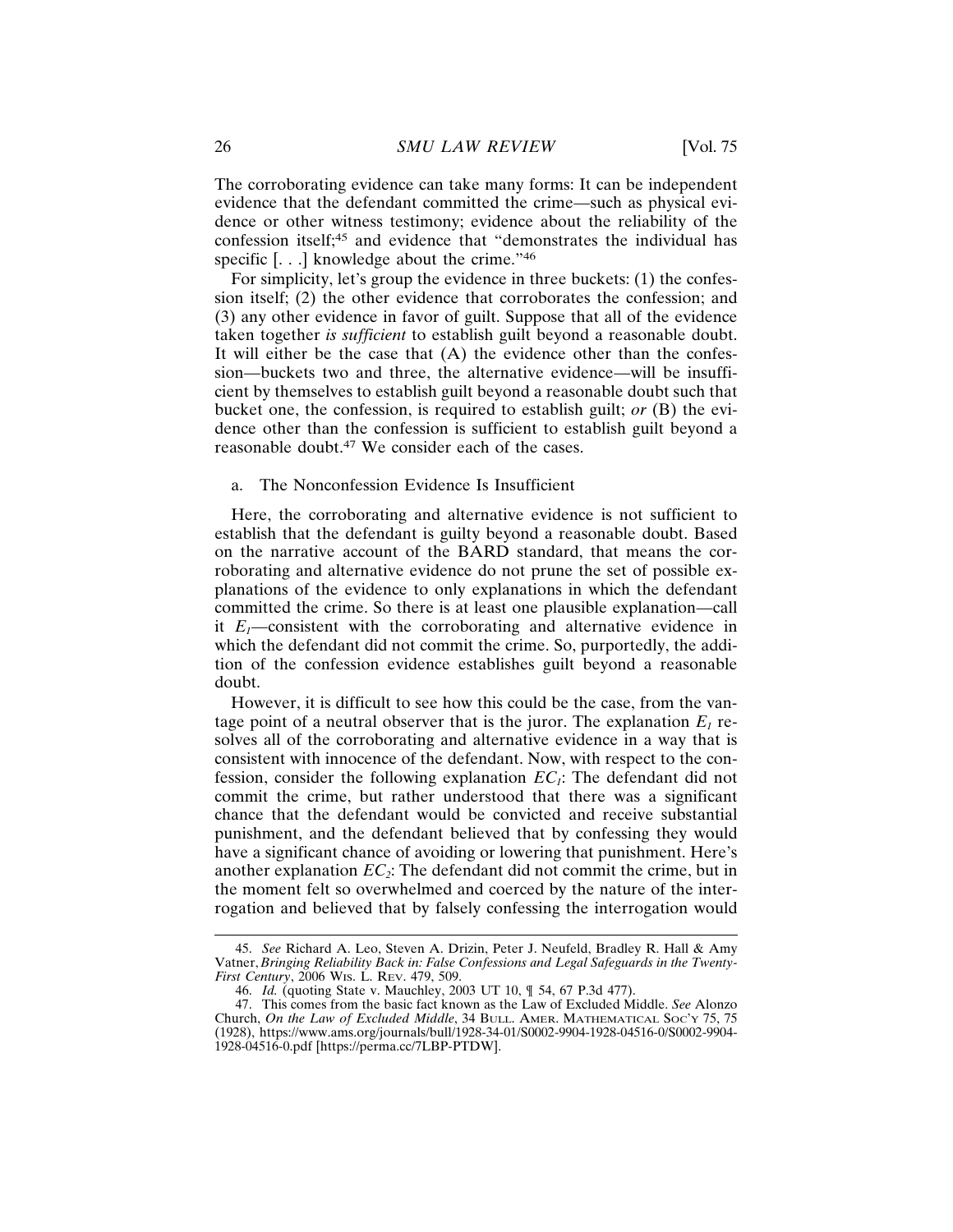end, and thus did so. These are both plausible explanations of the confession evidence, consistent with innocence. If  $EC_1$  or  $EC_2$  are consistent with  $E_1$ , then we have an explanation of all of the evidence, call it  $E_1 +$ , that is plausible and consistent with innocence. This then means that the defendant is not guilty under the BARD standard.

This might seem too slick. One might worry whether it is always the case that  $E_1$  and  $EC_1$  or  $E_1$  and  $EC_2$  are always consistent with each other. For example, suppose in the investigation of a murder, the defendant confesses to committing the murder and states with precision the location of a firearm that could not be located before. Thereafter, the firearm is found and confirmed to be the murder weapon. Statements in the confession then seemingly provide us with more information—that the defendant knew the location of the murder weapon—which may allow us to prune the universe of plausible explanations. It might be that the only candidate explanations of innocence are inconsistent with the defendant knowing the precise location of an otherwise unfound murder weapon. Here, it helps to revisit the definition of the confession: A "confession" is a statement made by a defendant, *claiming that the defendant committed a crime or satisfied particular elements of a crime*, with the knowledge that the statement will be used by the government in a criminal prosecution of the defendant to establish or help establish an element of a crime, based on prior conduct.48 The defendant's statements about the whereabouts of the murder weapon and the defendant's knowledge of the murder weapon are not themselves the confession. The statement that the defendant committed the murder is the confession. The whereabouts and knowledge points are evidence that *corroborate* the confession. In such a case, the corroborating evidence of the firearm, its relation to the crime, and the defendant's knowledge will do all the work of pruning the tree of possible explanations (which also means, against our assumption, that the nonconfession evidence is sufficient to establish guilt). The defendant's statement that they committed the murder—i.e., the confession—does no additional work.

Another objection is that there might be situations in which a confession on the record is significantly costly, such that the resulting calculus would favor the credibility of the confession. Consider a heinous crime for example, a sexual offense against a child. Confessing to such a crime—even if it resulted in a significantly lower offense—carries a huge cost, including social stigmatization. So, the fact that the benefit of confessing is not as clear cut might make us think that the confession is more likely true. But this kind of argument is unconvincing. If there is a benefit, even if marginal, then the defendant would be rational to confess (and perhaps deny it later). That would favor an explanation like  $EC_1$  and at least render it plausible. If there is no benefit, then the defendant acted irrationally, but then that would favor an explanation like  $EC<sub>2</sub>$ , or at the least render it plausible.

<sup>48.</sup> *See supra* note 19 and accompanying text.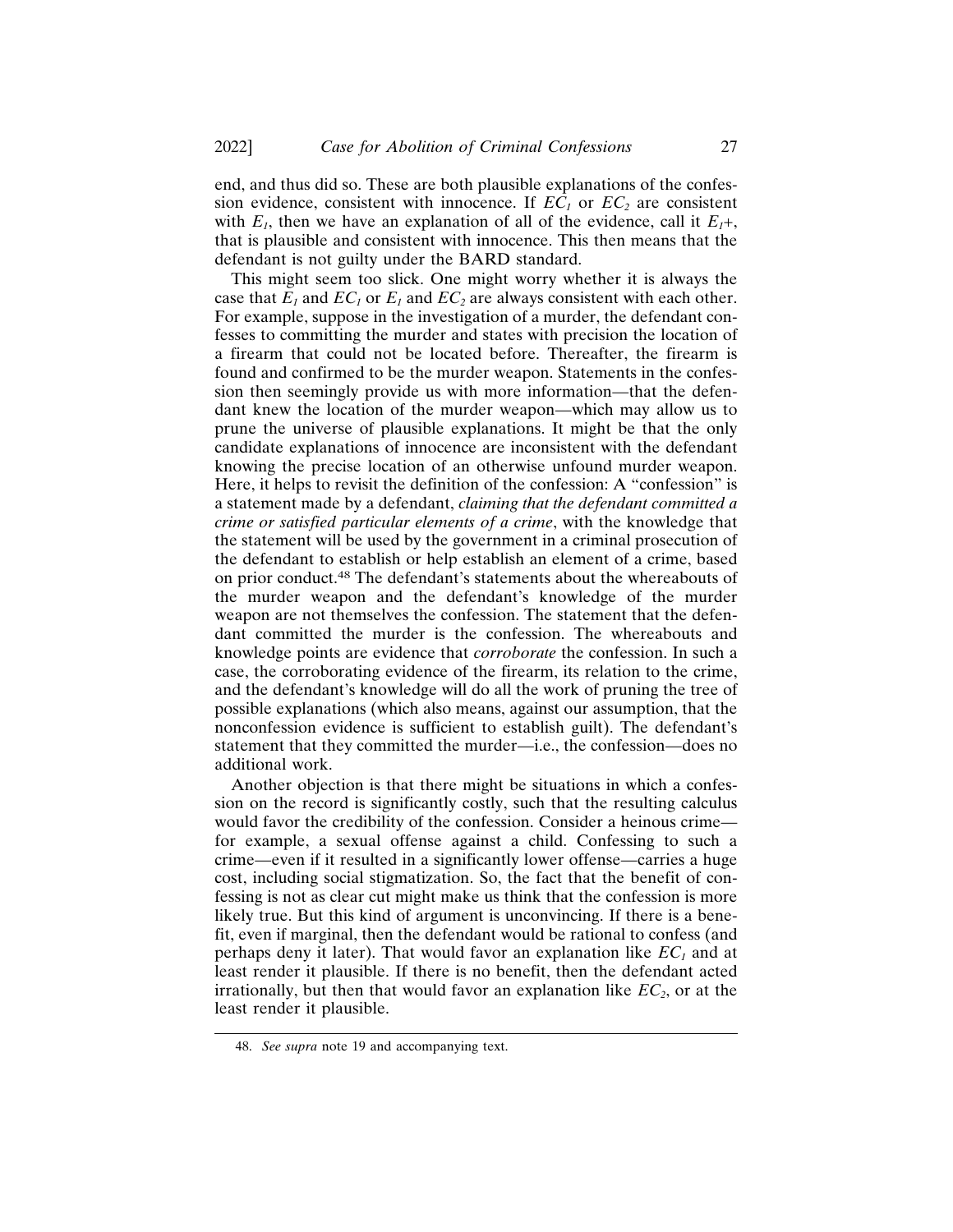Finally, one might also object that neither  $EC_1$  nor  $EC_2$  are plausible and thus  $E_1$ + too is implausible. But if the antecedent conditions of  $EC_1$ or  $EC_2$ —namely that the defendant faces significant punishment and would have reason to believe that confessing would mitigate the punishment, or the defendant was facing an overwhelming interrogation and would have reason to believe confessing would stop that kind of interrogation—then these are both straightforwardly plausible. There may be a question of whether such antecedent conditions were manifest, and we will revisit those questions shortly.<sup>49</sup>

#### b. The Nonconfession Evidence Is Sufficient

Now, suppose that buckets two and three—the corroborating and alternative evidence—are sufficient to establish that the defendant is guilty beyond a reasonable doubt. Thus, the corroborating and alternative evidence are enough to prune the universe of possible explanations to only ones in which the defendant committed the crime. Indeed, as we have seen above, it must be the case because the confession itself cannot prune away plausible explanations of the conduct that are consistent with innocence. But then, by hypothesis, the confession is not required to establish that only the plausible explanations are consistent with guilt. Thus, the confession does not do any additional work necessary to establish guilt.

Here, one might object that the confession evidence could still play an important role. Though all of the explanations of the evidence are consistent with guilt, there may be a number of them. And it may be the case that if actual jurors cannot pick between a number of different theories, though all of them are theories in which the defendant is guilty, the jurors may irrationally feel doubt and thus vote to acquit. The defendant's confession may prune some of the potential theories and thereby narrow the set of possibilities—which in turn would better ensure that the juror does not act irrationally. As an initial matter, I think this objection relies upon a blurring between confession evidence and corroborating or alternative evidence; for example, a defendant's statement about where they were is not necessarily confession evidence as defined. Moreover, I think that this objection is impractical and unconvincing. Generally, there might be lots of explanations of the evidence that are immaterially different. For example, it may not matter to a case whether the defendant walked to the spot of the incident or took public transport. It is unlikely that the jury would generate irrational doubt based on such immaterial differences. However, if there are material differences between two explanations perhaps different murder weapons, different locations, different time periods, etc.—then it is most likely that there will also be *some* plausible explanation of the evidence consistent with innocence. Thus, the jurors' doubt would not be irrational, contra the impractical hypothesis. Moreover, even if juries were to generate irrational doubt because of having to

<sup>49.</sup> *See infra* Part IV.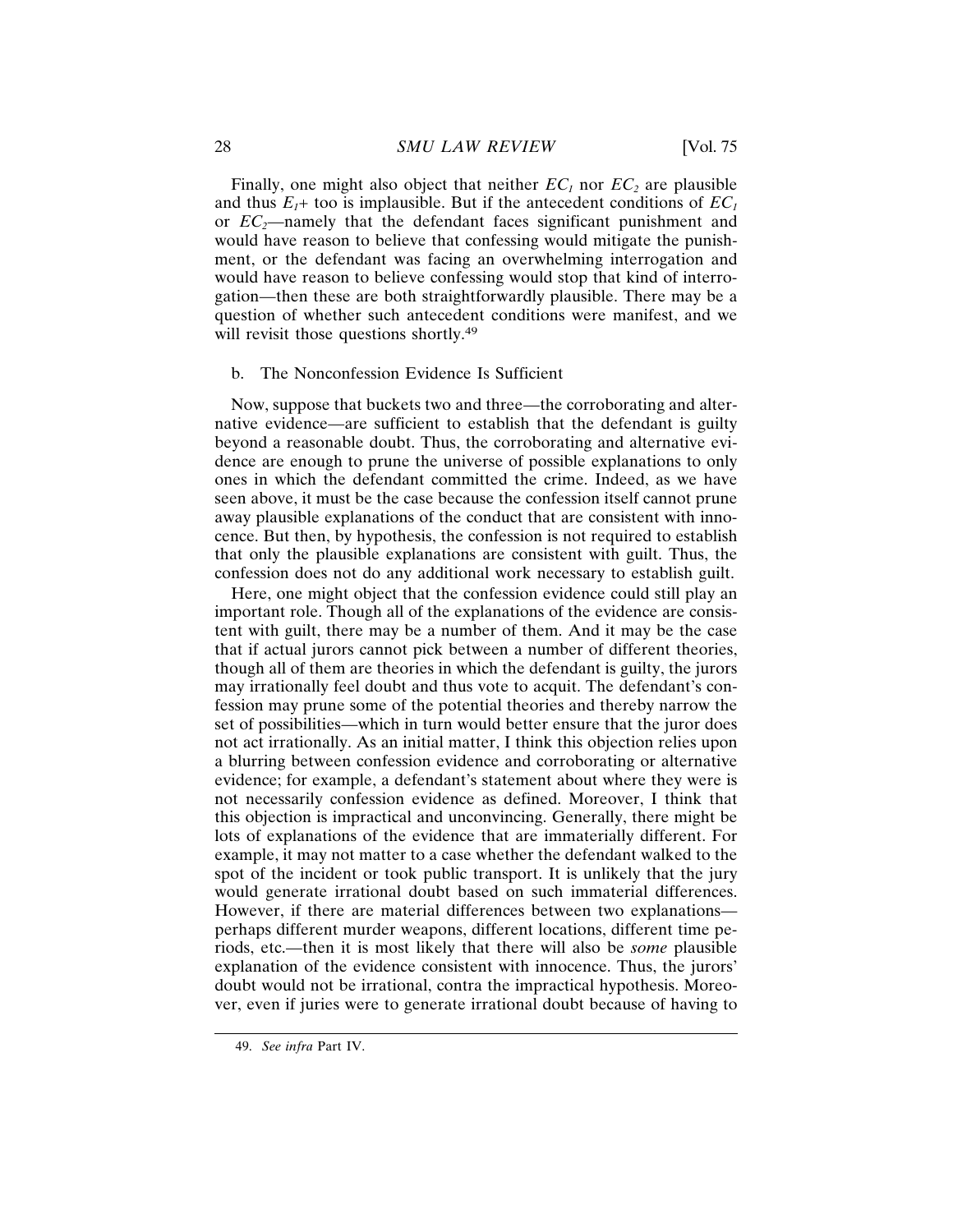choose between different explanations of the evidence in which the defendant is guilty, it is not clear that confession evidence would help. Jurors could rationally *still* disbelieve the veracity of the confession evidence under an explanation, like  $EC<sub>2</sub>$ , that the defendant rambled nonsense because of his being mentally overwhelmed by the criminal process or nature of interrogation. Indeed, juror irrationality of this form can be tackled more directly by effective advocacy that explains the government's standard—it does not require the admission of confession evidence.<sup>50</sup>

Thus, under the narrative account of BARD, we have shown that confession evidence cannot have a significant impact in proving the charge. If the other evidence does not meet the BARD standard, then the confession evidence will not help attain the BARD standard, because there is a plausible explanation consistent with innocence. If the other evidence does meet the BARD standard, then the confession evidence is unnecessary. Either way, the confession evidence is epistemically inert.

#### *2. The Probabilistic Account of BARD*

In the probabilistic account, we can understand the BARD standard as a probabilistic threshold. In assessing the evidence, if the probabilistic threshold is met, then the juror should render a verdict of guilty; short of that threshold, the juror should render a verdict of not guilty.51 The threshold is usually quantified in the range of 85%–95% likelihood that the defendant committed the crime.52 Thus, if the odds that the defendant is guilty exceed the threshold of probability, then they will be convicted. If not, then they will be "categorically acquitted."<sup>53</sup>

<sup>50.</sup> There is potentially another way in which confession evidence could epistemically aid the jury's determination. That a defendant confessed may instruct the jury that the defendant at one point believed the case against them to be strong. But admission of the confession for this purpose is improper because it is a variety of vouching for the strength of the prosecution's case. *See* Mary Nicol Bowman, *Mitigating Foul Blows*, 49 GA. L. REV. 309, 321 (2015) (observing that prosecution's vouching for the strength of the case or credibility of witnesses is improper).

<sup>51.</sup> Schuman, *supra* note 27, at 220–21.

<sup>52.</sup> *See, e.g.*, RICHARD O. LEMPERT, SAMUEL R. GROSS & JAMES S. LIEBMAN, A MODERN APPROACH TO EVIDENCE: TEXT, PROBLEMS, TRANSCRIPTS AND CASES 1244 n.13 (3d ed. 2000) (describing a survey where most respondents placed the BARD requirement in the 85% to 90% range); Hal R. Arkes & Barbara A. Mellers, *Do Juries Meet Our Expectations?*, 26 LAW & HUM. BEHAV. 625, 631 (2002) (citing C.M.A. McCauliff, *Burdens of Proof: Degrees of Belief, Quanta of Evidence, or Constitutional Guarantees?*, 35 VAND. L. REV. 1293, 1325 (1982)) (suggesting most judges place the requirement near 90%). We can mathematically deduce the proper probability threshold based on how tolerant we are of wrong convictions. Consider the Blackstone maxim that "the law holds, that it is better that ten guilty persons escape, than that one innocent suffer." 4 WILLIAM BLACKSTONE, COM-MENTARIES \*352. Under this ratio of 10:1 the appropriate probability threshold for BARD is around 91%. Daniel Pi, Francesco Parisi & Barbara Luppi, *Quantifying Reasonable Doubt*, 72 RUTGERS U. L. REV. 455, 486 (2019). At 20:1, it would be about 95%. *See id.* at 488. And at 100:1, it would be about 99%. *See id.* at 486.

<sup>53.</sup> Schuman, *supra* note 27, at 221 (quoting Talia Fisher, *Conviction Without Conviction*, 96 MINN. L. REV. 833, 834–35 (2012)).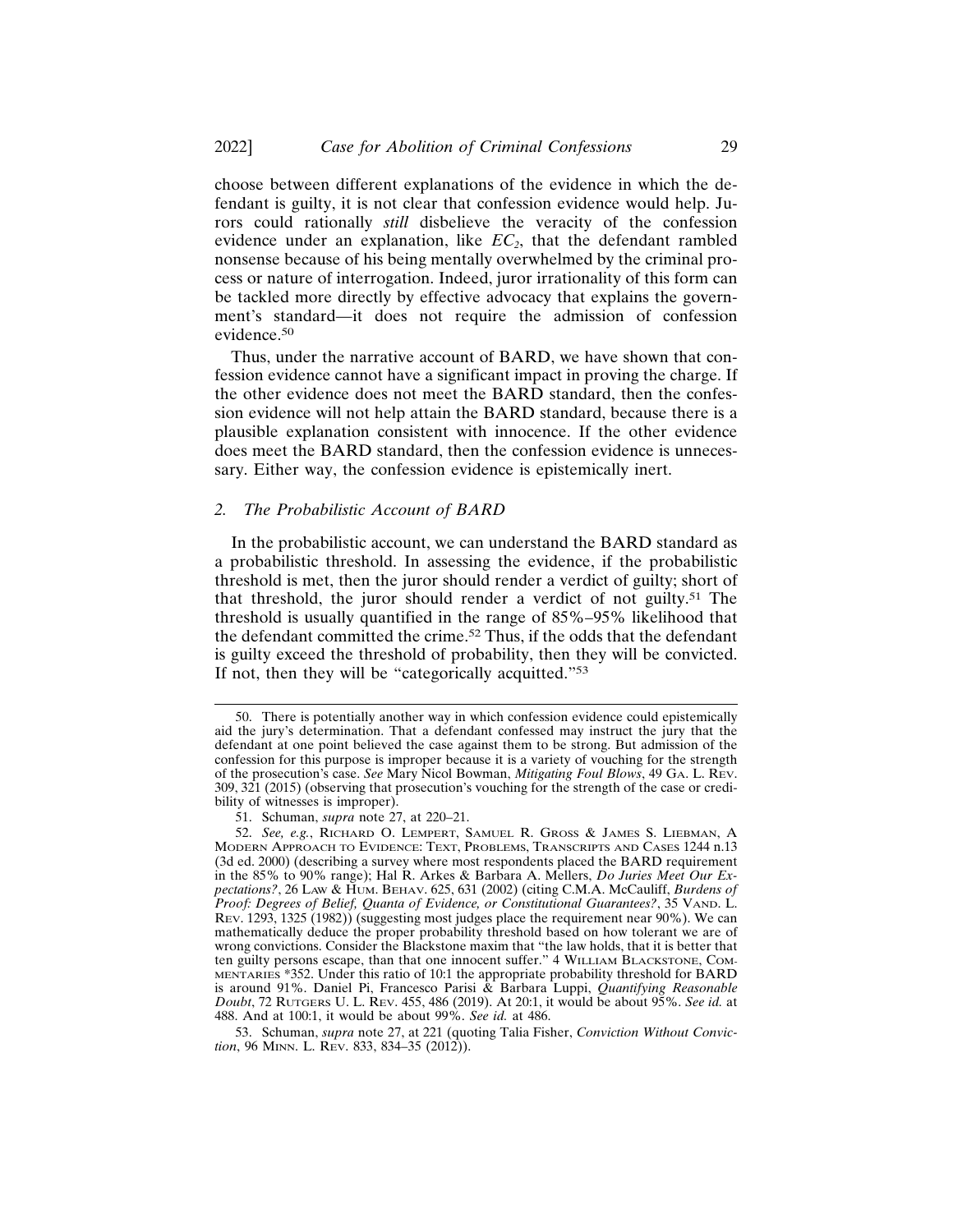The probabilistic account is not without problems. One particularly pressing problem for operationalizing BARD is the conjunction paradox.54 The problem arises because of a difference in how the probability threshold is applied: both to the claim as a whole and to the elements of the claim specifically. So, as a matter of practice, "[l]egal doctrine and jury instructions apply . . . standards of proof to the individual elements of a claim, crime, or affirmative defense."55 Thus, "the prosecution must prove each element of a crime beyond a reasonable doubt."56 "[P]arties with the burden of proof will win if they surpass the threshold for each element."<sup>57</sup>

Assume that a crime has four elements, and assume for simplicity's sake that the elements are independent of each other.58 If we apply the BARD standard to each element, then we will require that each element be shown by the exacting probabilistic threshold—say 90%.59 But because of independence and the way probabilities are calculated, this means that there need only be a 66% likelihood of the result (that is,  $(90\%)<sup>4</sup>$ ) to convict, and that seems substantively too low.<sup>60</sup> On the flip side, if we were to require 90% of the overall crime, then each element would have to be shown to be about 97.4% likelihood (that is,  $(90\%)^{1/4}$ ) to convict, which seems substantively too high.61 Indeed, this is also impacted by the number of elements: a five-element crime could range from an overall 59% likelihood under the former calculation to a 97.9% likelihood under the latter.

There are a number of proposed solutions to the conjunction paradox,62 none of which are particularly satisfying. What's critical for our purposes is to recognize that whatever solution must maintain a significantly high threshold for the overall crime—something over 85% (i.e. the lower part of the designated range). Thus, applying that element-wise, that will require a significantly high likelihood of each element manifesting, at least 85%, but likely much higher.

With that in mind, we can approach how confession evidence fares under a probabilistic understanding of BARD. Again, consider the dis-

<sup>54.</sup> *See* Michael S. Pardo, *The Paradoxes of Legal Proof: A Critical Guide*, 99 B.U. L. REV. 233, 267–68 (2019). There are also other concerns, including whether reasonable doubt should be interpreted by the juror as a subjective standard or as an objective one, and whether and to what extent the questions should be individualized or generalized and statistical. *Id.* at 247–48.

<sup>55.</sup> *Id.* at 267.

<sup>56.</sup> *Id.*; *see also In re* Winship, 397 U.S. 358, 361 (1970).

<sup>57.</sup> Pardo, *supra* note 54, at 267.

<sup>58.</sup> *See id.* at 267–68 (explaining the difference between elements that are independent of each other and dependent on each other and how that impacts their probabilistic calculus).

<sup>59.</sup> *See* David S. Schwartz & Elliott Sober, *The Conjunction Problem and the Logic of Jury Findings*, 59 WM. & MARY L. REV. 619, 624–25, 625 n.9 (2017).

<sup>60.</sup> *See id.*

<sup>61.</sup> *See id.* This is the conjunction theorem in probability theory. *See id.*; E.T. JAYNES, PROBABILITY THEORY: THE LOGIC OF SCIENCE 24-30 (2003).

<sup>62.</sup> *See* Pardo, *supra* note 54, at 269–80.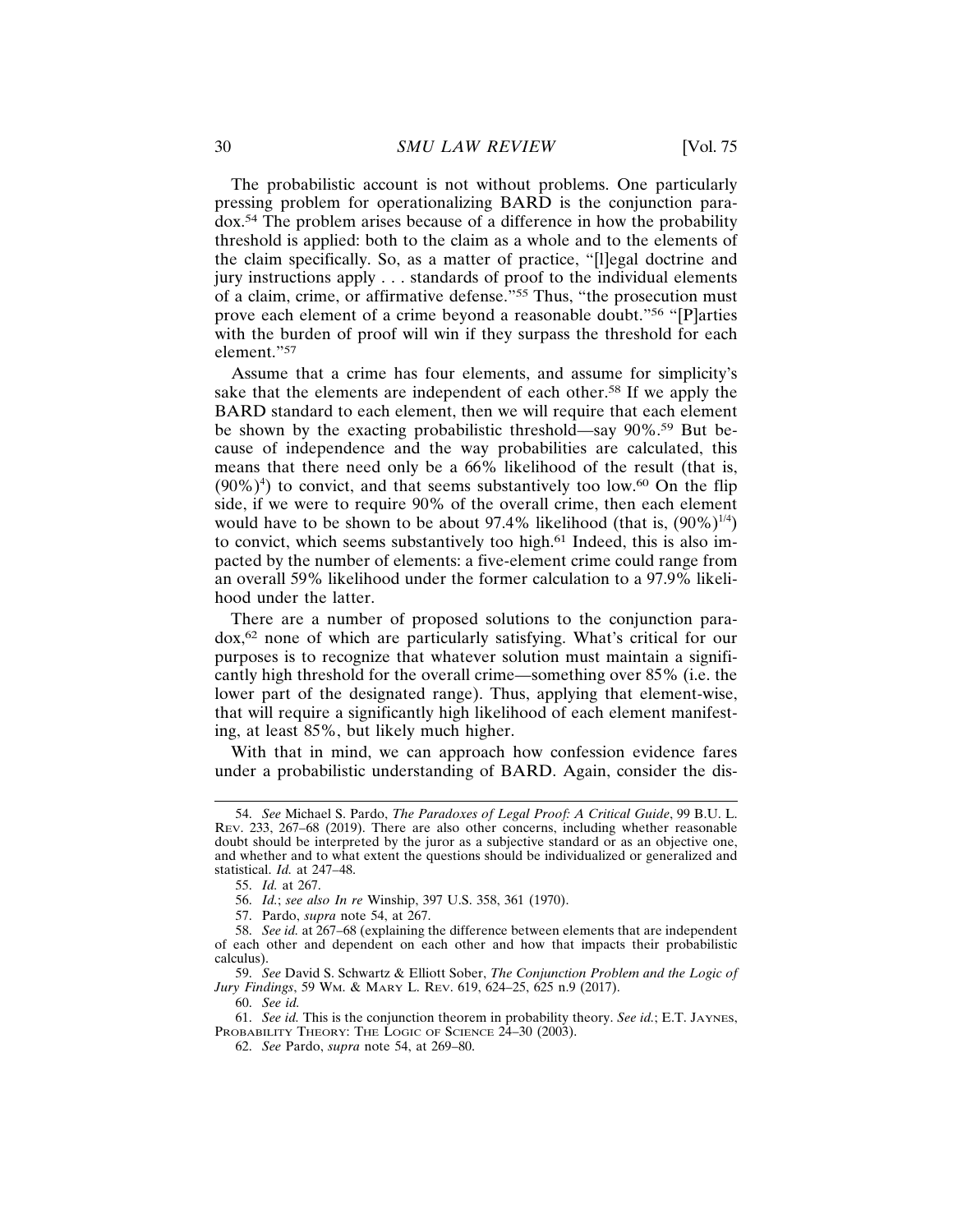junction: either the corroborating and alternative evidence will not allow a jury to find the defendant guilty beyond a reasonable doubt, or it will.

# a. The Nonconfession Evidence Is Insufficient

Again, here, the corroborating and alternative evidence is insufficient to establish that the defendant is guilty beyond a reasonable doubt. On the probabilistic account of the BARD standard, that means the corroborating and alternative evidence allows some nontrivial chance for the defendant to have not committed the crime. And again, purportedly, the addition of the confession evidence establishes guilt beyond a reasonable doubt, beyond the probability threshold.

The problem is that the fact of the confession has little independent probative value, and thus it cannot push the prosecution's case over the threshold. Suppose that the prosecution's case is nearly at the threshold without the confession evidence, but not beyond it. On the state of that information alone, and assuming perfect visibility for the defendant, no defendant—innocent or guilty—would rationally choose to confess, assuming standardly that their main objective was to receive as little punishment as possible.63 On that state of the evidence, because it is short of the probabilistic threshold, the defendant would be acquitted.

But defendants and prosecutors do not have perfect information. And as set forth above, it may be rational for the defendant to confess. A person who is actually guilty of the crime may confess with the awareness that they may be able to avail themselves of a lower sentence. They may confess because of the oppressive nature of the interrogation or law enforcement and prosecution inquiries. And they also might forego that potential benefit and instead not confess in order to see if the state can meet their burden. But very little about this calculus is actually changed by the fact that the defendant in fact committed the crime. An *innocent* defendant also lacks perfect information and may be risk averse or less willing to take risks in the same way. Consequently, whether a defendant confesses to a crime—by itself—is a poor probabilistic indicator of whether the defendant in fact committed the crime.

Consider an example. Suppose Mike is a defendant facing prosecution for aiding and abetting in an armed burglary, which carries a twenty-year sentence. The circumstances are murky: Mike was in a vehicle with his

<sup>63.</sup> It might be that the defendant has other reasons to confess, such as an obligatory commitment to being truthful, a desire to be personally redeemed by society, and a hope of avoiding harm and receiving sanctuary by being imprisoned. There may also be other considerations that might lead to a confession specific only to innocent defendants, for example, a confession to ensure a loved one escapes investigation. How these varied considerations relate generally is unknown. I am skeptical they are of higher likelihood than confession among guilty defendants. And in the absence of reliable particularized knowledge about the confessing individual, it will be hard to assess the actual impact of these reasons, for theorists and potential jurors. In contrast, we do know that defendants seek to avoid criminal investigation, conviction, and punishment.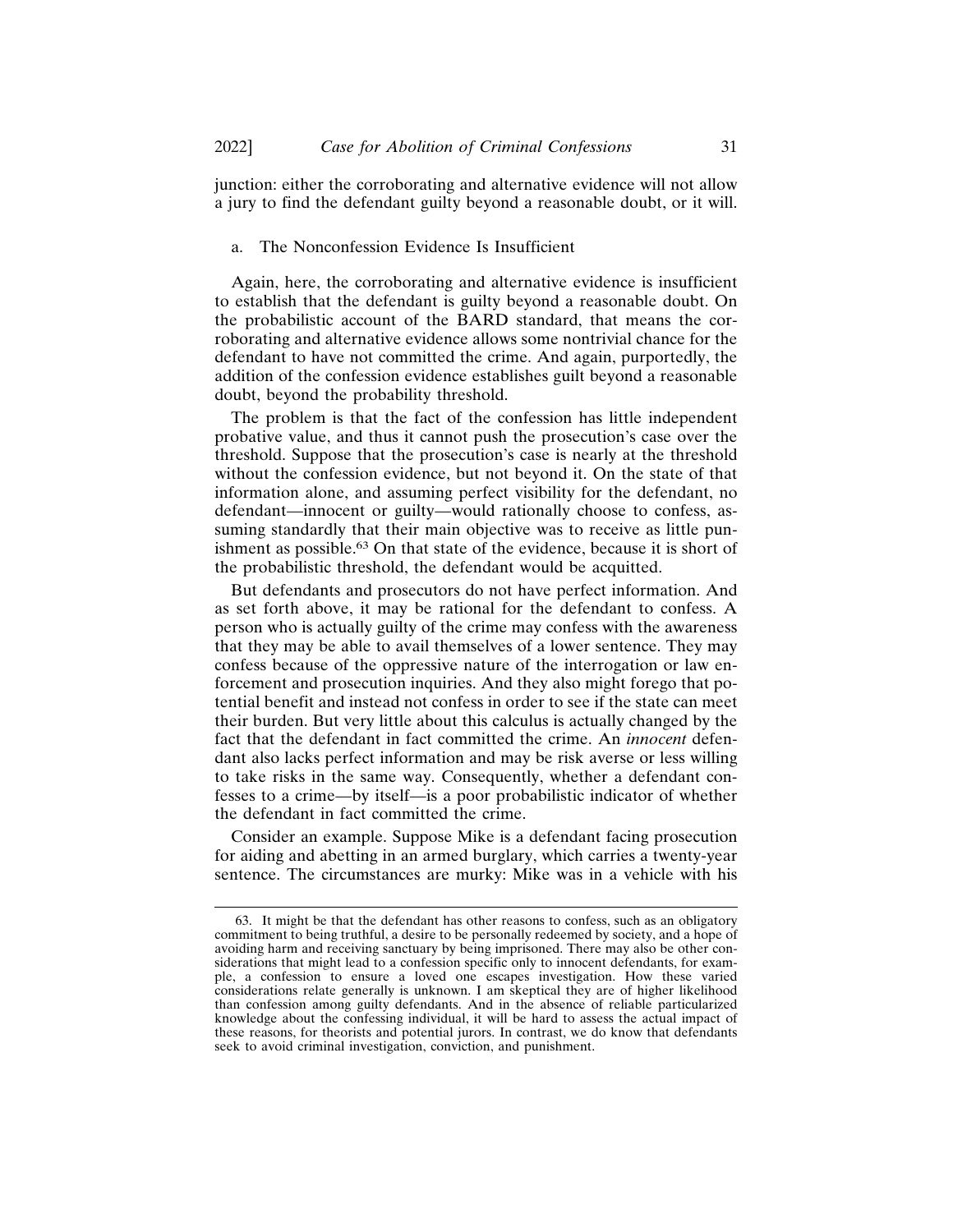friends, and the vehicle stopped at a house, and his friends went into the house and robbed it. Mike remained in the car.

Say the BARD threshold is at 90%, and the state of the evidence would support that Mike was 80% likely to have committed the crime. Suppose Mike is offered a deal: if he confesses to the crime, he will get a three-year sentence instead of the full twenty years. Mike could rationally take this deal because he may not be able to appreciate the 10% deficit, or because he thinks that jurors are fallible and may not apprehend the 10% deficit. And so the resulting risk calculus favors confessing. But that calculus is obviously not changed based on whether Mike committed the crime.64

It is possible that Mike may have something against confessing if he did not in fact commit the crime, which would make him less likely to confess if he were innocent. But as a theoretical matter, I see no reason to assume this is generally the case, and I think such intuitions are built largely on a disagreement with a premise of the hypothetical that an innocent defendant and a guilty defendant would ever be so similarly situated. Moreover, based on Bayes's Theorem,<sup>65</sup> the difference between the likelihood that a defendant would confess when actually guilty and that a defendant would confess when actually innocent would have to be significant to increase the prosecution's case over the threshold.66 Filling in some plausible numbers, if the prosecution's evidence shows that Mike is 80% likely to have committed the crime, and they need to attain a 90% likelihood to convict, then a guilty defendant must be 2.3 times as likely to confess than an innocent defendant. All other things being equal, if an innocent defendant is, say, 30% likely to confess, then a guilty defendant must be 69% likely to confess for the confession to make an evidentiary difference.<sup>67</sup> Even if there was a naturally occurring gap in which innocent defendants would be unwilling to admit to something that they did not do while guilty defendants would be so willing, guilty defendants would be quick to mimic that behavior and avail themselves of the same benefits if the gap bore out favorably in prosecutions—and vice versa. Thus, we would predict any such gap to collapse or narrow significantly.

Notably, this argument and the supporting calculations do not assume that innocent defendants and guilty defendants facing the same risk calculus appear in equal or similar numbers. There will certainly be many more guilty defendants in this situation than innocent ones—assuming

<sup>64.</sup> As Red said, "Everybody in here is innocent." THE SHAWSHANK REDEMPTION (Castle Rock Entertainment 1994).

<sup>65.</sup> James Joyce, *Bayes' Theorem*, STAN. ENCYCLOPEDIA OF PHIL. (Sept. 30, 2003), https://plato.stanford.edu/entries/bayes-theorem [https://perma.cc/J9DX-RNHY].

<sup>66.</sup> *See* Boaz Sangero & Mordechai Halpert, *Proposal to Reverse the View of a Confession: From Key Evidence Requiring Corroboration to Corroboration for Key Evidence*, 44 U. MICH. J.L. REFORM 511, 545–50 (2011).

<sup>67.</sup> This can be calculated using Bayes's theorem. *See* JAYNES, *supra* note 61, at 86–118.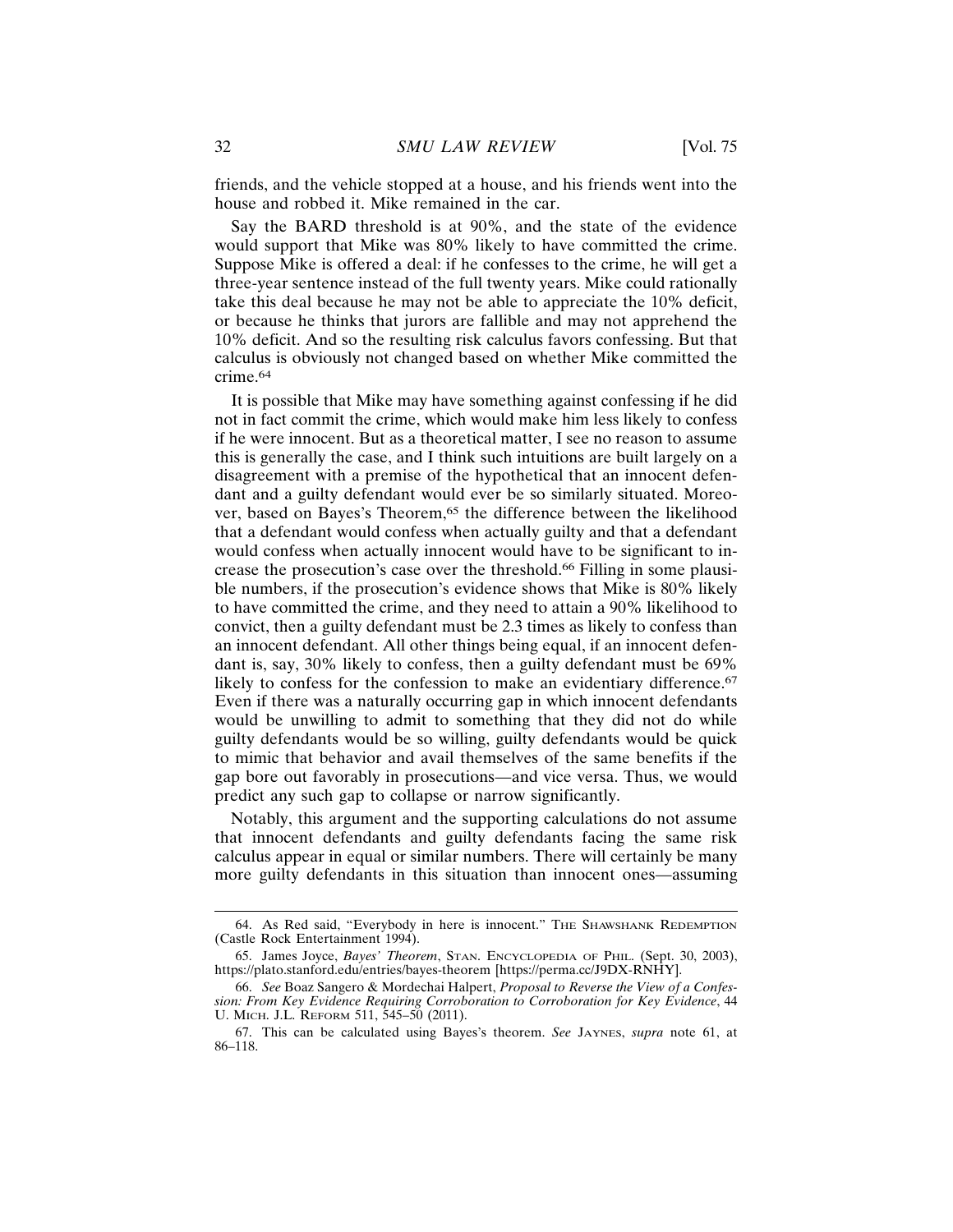that our ways of collecting and assessing evidence are truth adaptive.68 By hypothesis, Mike is 80% likely to have committed the crime on the available evidence, so we should assume that there will be four times as many guilty defendants in this position than innocent ones. But the point remains that the confession evidence itself is not doing any significant work in separating guilty from innocent defendants.<sup>69</sup>

Consider an analogy from medicine: suppose two patients come in showing very similar symptoms—cough, runny nose, and fever—and we want to determine whether they have, say, influenza. And suppose most people who show these symptoms have influenza. But we add one more test: We hand them a box of tissues, and if they take one, then we deem they have influenza.

The ridiculousness of that test is self-evident. We wouldn't expect them to act any differently—both patients show the same symptoms. Of course, most people who take the tissue will have influenza, but that's solely because they came in with symptoms for influenza. The tissue-box test did nothing. That's confession evidence: its epistemic value is tissue thin.<sup>70</sup>

# b. The Nonconfession Evidence Is Sufficient

Assume, on the other hand, that the corroborating evidence and the alternative evidence is sufficient to show that the defendant is guilty beyond a reasonable doubt. On the probabilistic model, that means that on the available evidence, the defendant's likelihood of committing the crime surpasses the probabilistic threshold. If in fact the defendant's likelihood of committing the crime is a high-probability event, then we do not require the confession evidence to establish the guilt of the defendant. The confession evidence is not necessary.<sup>71</sup>

One might object that the confession evidence could still be important in bolstering the other evidence to show the increased likelihood that the defendant committed the crime. But just as before, the confession evidence cannot do that because of its epistemic weakness. Innocent defendants have all the same rational reasons to behave as guilty ones do, and if there is any gap in their probable behaviors, as a practical matter, it's negligible, unpredictable, and unreliable. And just as we observed with the narrative understanding of BARD, the better way to tackle the

<sup>68.</sup> *See* Welsh S. White, Miranda*'s Failure to Restrain Pernicious Interrogation Practices*, 99 MICH. L. REV. 1211, 1230 (2001) (making a similar point).

<sup>69.</sup> *See id.*

<sup>70.</sup> One distinction is that the patient may not know whether they have influenza, while the defendant actually knows whether they committed the crime. But I don't think that distinction leads to a disanalogy, because the defendant still may not know whether the evidence is sufficient for conviction—and that is what drives whether they will confess. I thank Betsy Rosenblatt for raising this point.

<sup>71.</sup> There may be differences in the way that various jurors interpret the information. For present purposes, I assume a prototypical rational juror, but the framework can be adopted for different jurors; if there is any reasonable juror for whom the evidence is insufficient, then we are in the  $(A)$  variety of case. Thanks to Thomas Frampton for this question.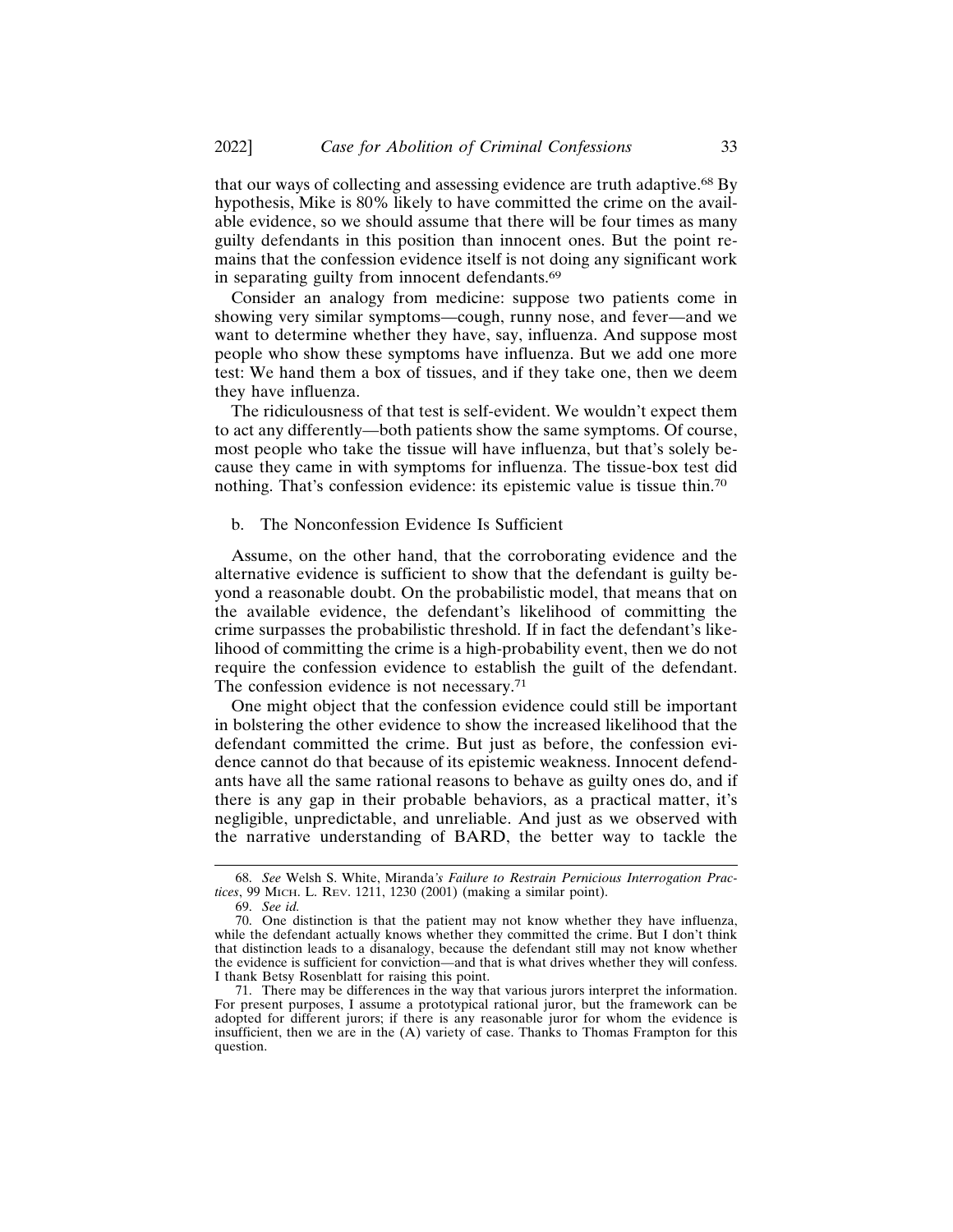problems of jurors not apprehending the strength of the evidence is to persuade them to properly understand the strength of the evidence.

Thus, under the probabilistic understanding of BARD, the addition of confession evidence cannot take a quantum of other evidence that would not sustain a determination of guilt below the BARD threshold to above the BARD threshold. And if the quantum of other evidence is such that it would sustain a determination of guilty above the BARD threshold, then the confession evidence is superfluous.

# B. CONFESSION EVIDENCE IS TRUSTED BEYOND ITS PROBATIVE **VALUE**

Thus far, I have shown that confession evidence cannot make a significant practical difference in a rational jury's assessment of whether the defendant is guilty beyond a reasonable doubt. The reason is that there are scenarios where a defendant has a rational reason to confess, especially if the confession may provide them with an opportunity to face a significantly lower punishment. That rational reason exists whether the defendant is guilty or innocent. Accordingly, the fact that a defendant has confessed provides little reason to think that the defendant is guilty rather than innocent. As a factual matter, it may be the case that guilty defendants are more likely to confess than innocent ones, because, for example, people may have a fidelity to the truth that overwhelms their desire to obtain less punishment, because they may have other goals beyond obtaining less punishment, or because innocent defendants may have a stronger belief in the propriety of the justice system. Nevertheless, I contend that such conditions are of little probabilistic moment. But the fact that evidence is of little value does not necessitate that it be excluded. One might ask then, what is the harm in allowing low-value evidence, along with all the other evidence?

The problem is that juries do not understand confession evidence as low-value evidence. Far from it. Indeed, as the Supreme Court said,

A confession is like no other evidence. Indeed, "the defendant's own confession is probably the most probative and damaging evidence that can be admitted against him  $\ldots$  [T]he admissions of a defendant come from the actor himself, the most knowledgeable and unimpeachable source of information about his past conduct. Certainly, confessions have profound impact on the jury, so much so that we may justifiably doubt its ability to put them out of mind even if told to do so."<sup>72</sup>

As the California Supreme Court has observed, "the confession operates as a kind of evidentiary bombshell which shatters the defense."73 Both

<sup>72.</sup> Arizona v. Fulminante, 499 U.S. 279, 296 (1991) (alterations in original) (quoting Bruton v. United States, 391 U.S. 123, 139–40 (1968) (White, J., dissenting)).

<sup>73.</sup> People v. Schader, 401 P.2d 665, 674 (Cal. 1965). As noted in *Schader*, California courts at the time held that erroneous admission of a confession was reversible per se under state law. *Id.* at 672 (first citing People v. Stewart, 400 P.2d 97 (Cal. 1965); then citing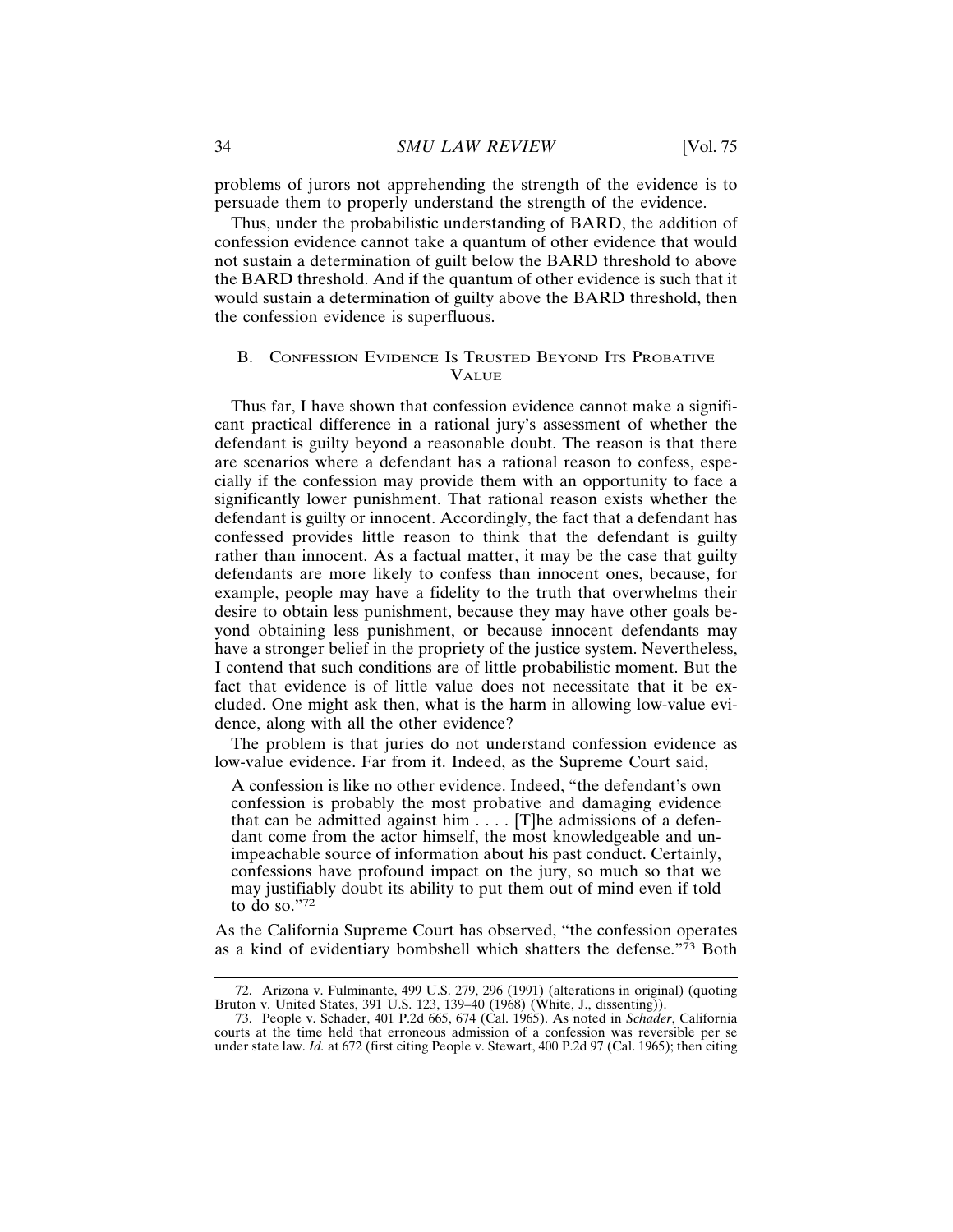the U.S. Supreme Court and the California Supreme Court are surely right that the information is the most damaging evidence.74 Juries take confession evidence at face value, assuming that the defendant would not confess if they did not in fact commit the crime.75 Confessions were found in one study to be more prejudicial than other forms of evidence, such as eyewitness testimony and character evidence.76 "Confession evidence (regardless of how it was obtained) is so biasing that juries will convict on the basis of confession alone, even when no significant or credible evidence confirms the disputed confession and considerable significant and credible evidence disconfirms it."77 This has led to the famous maxim "*confessio est regina probationum*, confession is the queen of proof."<sup>78</sup>

The fact that the jury would overvalue confession evidence is not entirely mysterious. One explanation is simply that jurors do not understand or credit the fact that the defendant may have other reasons to confess such as the opportunity to lessen punishment or to escape the oppressive nature of law enforcement inquiry and interrogation.79 Additionally, it is practically difficult for the defendant to challenge confession evidence. To deny the confession or to question its reliability requires that the defendant question their own statements—which in turn impacts the credibility of the defendant, as both a litigant and a moral agent.80 And in a similar vein, jurors may be more likely to believe that the statement against the defendant's interest is true.<sup>81</sup> Also, jurors are more likely to privilege claimed personal knowledge over other kinds of evidence, thus further bolstering the evidentiary impact of the confession.<sup>82</sup>

Hence, when the Court in *Arizona v. Fulminante* recited that "the defendant's own confession is probably the *most probative* . . . evidence that

People v. Dorado, 398 P.2d 361 (Cal. 1965), *overruled by* People v. Cahill, 853 P.2d 1037 (Cal. 1993); then citing People v. Matteson, 393 P.2d 161 (Cal. 1964), *overruled by Cahill*, 853 P.2d 1037; then citing People v. Parham, 384 P.2d 1001 (Cal. 1963), *abrogated by* People v. Caruso, 436 P.2d 336 (Cal. 1968); then citing People v. Brommel, 364 P.2d 845 (Cal. 1961), *overruled by Cahill*, 853 P.2d 1037; then citing People v. Trout, 354 P.2d 231 (Cal. 1960), *overruled by Cahill*, 853 P.2d 1037; and then citing People v. Berve, 332 P.2d 97 (Cal. 1958), *overruled by Cahill*, 853 P.2d 1037). The Supreme Court of California later overturned that rule in 1993. *Cahill*, 853 P.2d at 1059.

<sup>74.</sup> *See* Richard J. Ofshe & Richard A. Leo, *The Decision to Confess Falsely: Rational Choice and Irrational Action*, 74 DENV. U. L. REV. 979, 983–84 (1997).

<sup>75.</sup> Eugene R. Milhizer, *Confessions After* Connelly*: An Evidentiary Solution for Excluding Unreliable Confessions*, 81 TEMP. L. REV. 1, 4–8 (2008); *see also* Richard A. Leo & Richard J. Ofshe, *The Consequences of False Confessions: Deprivations of Liberty and Miscarriages of Justice in the Age of Psychological Interrogation*, 88 J. CRIM. L. & CRIMINOL-OGY 429, 429, 478 (1998).

<sup>76.</sup> Saul M. Kassin & Katherine Neumann, *On the Power of Confession Evidence: An Experimental Test of the Fundamental Difference Hypothesis*, 21 LAW & HUM. BEHAV. 469, 474–81 (1997).

<sup>77.</sup> Steven A. Drizin & Richard A. Leo, *The Problem of False Confessions in the Post-DNA World*, 82 N.C. L. REV. 891, 923 (2004).

<sup>78.</sup> John H. Langbein, *Torture and Plea Bargaining*, 46 U. CHI. L. REV. 3, 14 (1978). 79. Milhizer, *supra* note 75, at 13–17.

<sup>80.</sup> *See* Sharon L. Davies, *The Reality of False Confessions—Lessons of the Central Park Jogger Case*, 30 N.Y.U. REV. L. & SOC. CHANGE 209, 220 (2006).

<sup>81.</sup> Milhizer, *supra* note 75, at 8; Kassin & Neumann, *supra* note 76, at 482.

<sup>82.</sup> Milhizer, *supra* note 75, at 8; Kassin & Neumann, *supra* note 76, at 482.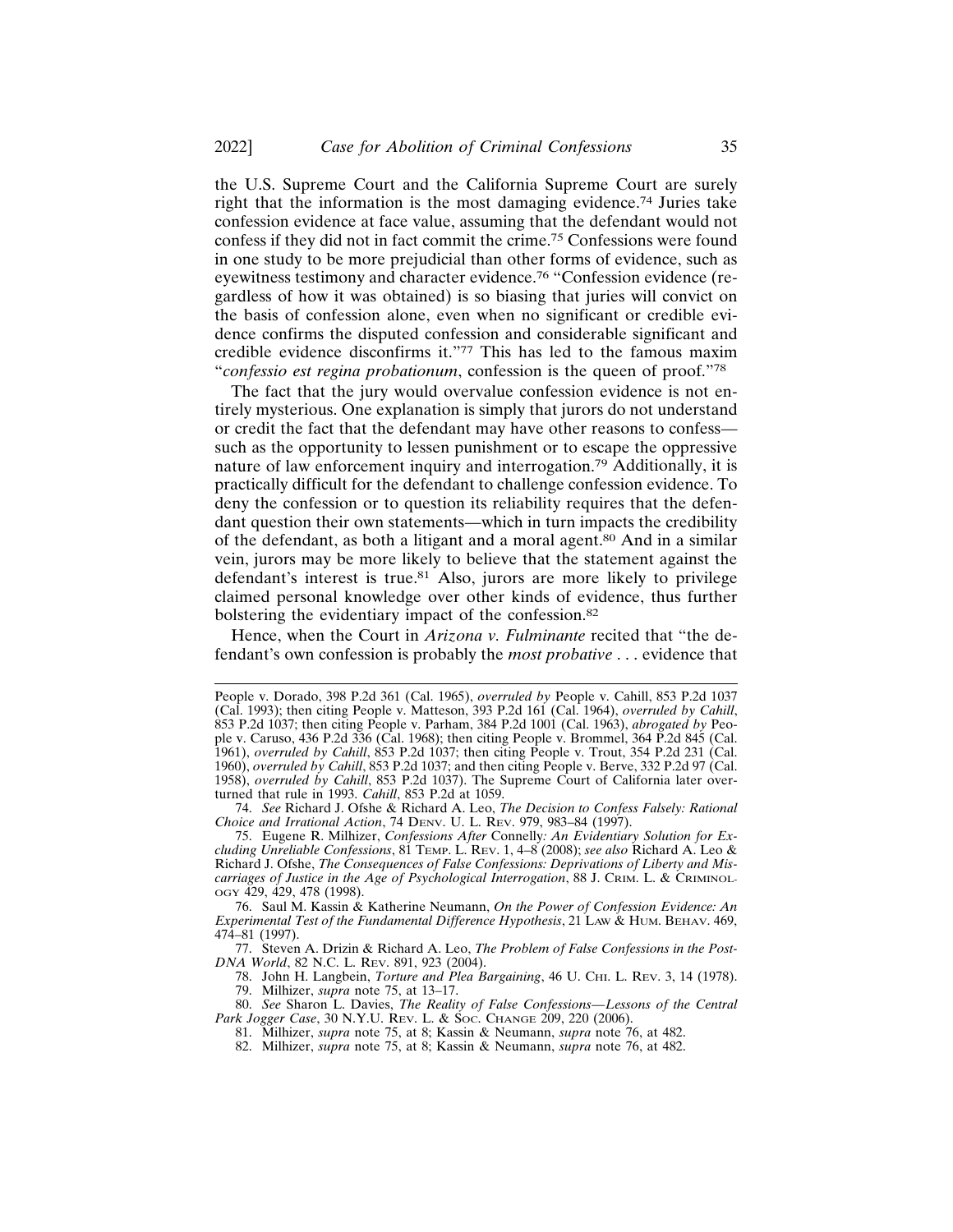can be admitted against him,"83 the Court was correct, insofar as it meant that the jury understands confession evidence as the most probative. But therein lies the disconnect, because the defendant's confession is, in fact, not significantly probative.

# IV. THE PRACTICAL AND EMPIRICAL TRAGEDY OF CONFESSION EVIDENCE

I have made the case that confession evidence is epistemically weak as a matter of theory. Specifically, I have shown that confession evidence, under standard assumptions, has little probative value and is thus lowvalue evidence. Moreover, even as theoretically low-value evidence, we have seen that juries credit confession evidence with enormous weight, far outweighing any rational probative value that it could have. As a result, confession evidence is potentially dangerous in causing incorrect and irrational verdicts and results.

I contend that this is not merely theoretical—the practical and empirical evidence makes clear that confession evidence actually causes incorrect and irrational results. First, I argue that the evidence of practice shows us that the theoretical case is one that is truly manifest. Second, I contend that the direct empirical evidence shows us that false confessions are extraordinarily common. Combining that with the robust strength of a confession and its relationship to a probable conviction, confession evidence commonly results in false convictions. Together, this practical and empirical evidence shows that confession evidence poses a real and present danger to the just operation of the criminal justice system.

# A. THE TERRIBLE CHOICE IS REAL

The actual practices of law enforcement and prosecutors' offices in obtaining confessions from defendants commonly impose the choice to confess and potentially obtain lower punishment, or continue the prosecution and potentially face enormous punishment.

To understand this, we first begin with an understanding of what happens when a defendant is under suspicion for having committed a crime. Once under suspicion, at some point, the defendant is made aware of this fact. At that juncture, the defendant has reason to be concerned and anxious, even if completely innocent of the investigated crime. Federal and state criminal codes are voluminous,<sup>84</sup> and even if the defendant will easily be cleared of the suspected crime, the defendant may be potentially liable for other conduct discovered through the course of investigation.

<sup>83.</sup> Arizona v. Fulminante, 499 U.S. 279 (1991) (emphasis added) (quoting Bruton v. United States, 391 U.S. 123, 139–40 (1968) (White, J., dissenting)).

<sup>84.</sup> Shon Hopwood, *Clarity in Criminal Law*, 54 AM. CRIM. L. REV. 695, 699 (2017) (discussing the problem of overcriminalization under federal law); William J. Stuntz, *The Pathological Politics of Criminal Law*, 100 MICH. L. REV. 505, 513–17 (2001) (discussing the problem of overcriminalization under state law).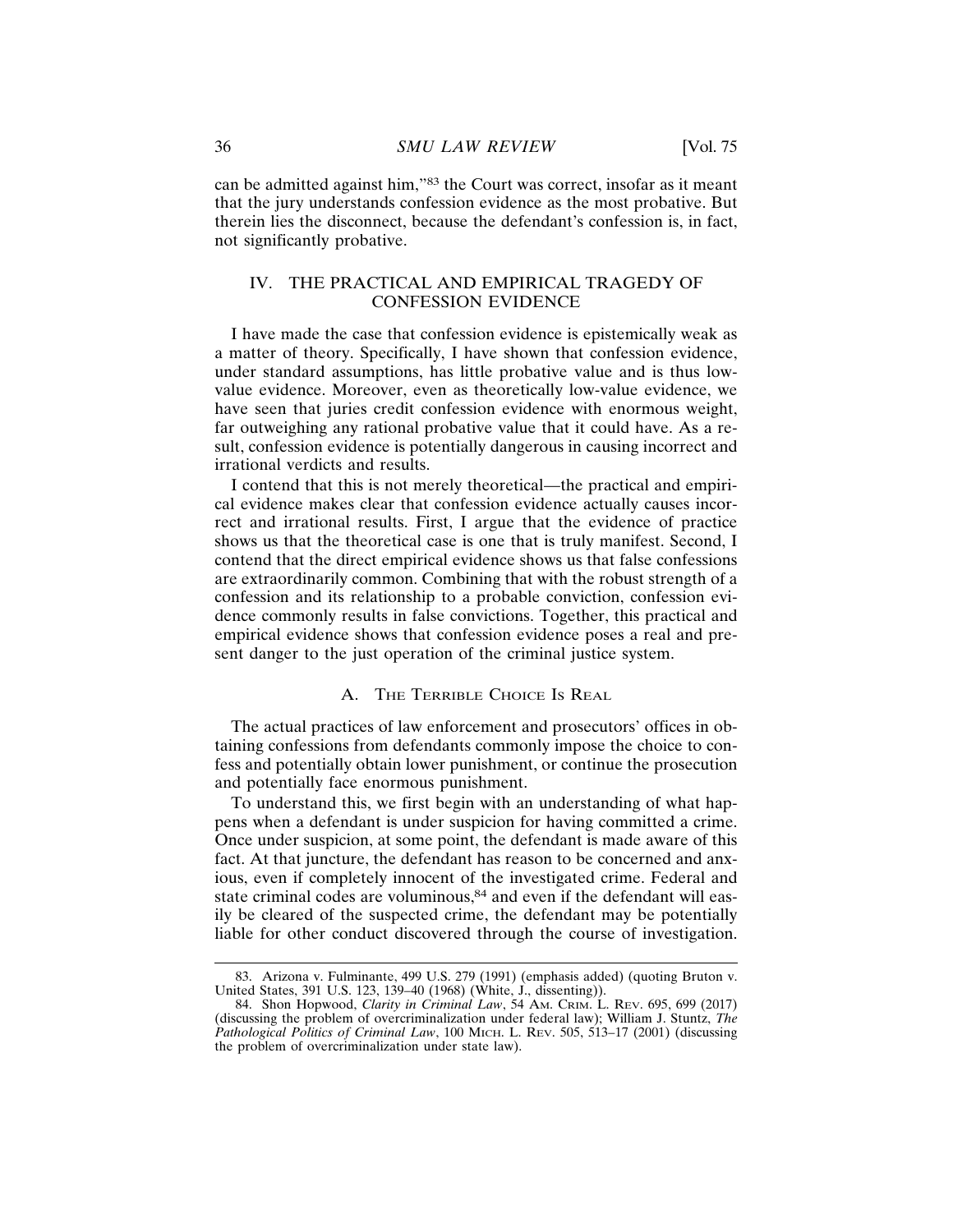This may create an incentive for the defendant to cooperate in order to avoid further examination by law enforcement.

Now suppose that the defendant is questioned by law enforcement. If the case against the defendant reaches some threshold of plausibility,<sup>85</sup> law enforcement will seek to interrogate the defendant. As explained by scholars Steven Drizin and Richard Leo,

[T]he goal of interrogation is to elicit incriminating statements, admissions and/or confessions through the use of psychological methods that are explicitly confrontational, manipulative, and suggestive. The purpose of interrogation is not to determine whether a suspect is guilty; rather, police are trained to interrogate only those suspects whose guilt they presume or believe they have already established. The purpose of interrogation, therefore, is not to investigate or evaluate a suspect's alibi or denials. Nor is the purpose of interrogation necessarily to elicit or determine the truth. Rather, the singular purpose of American police interrogation is to elicit incriminating statements and admissions—ideally a full confession—in order to assist the State in its prosecution of the defendant.<sup>86</sup>

The canonical model of law enforcement interrogation,<sup>87</sup> based on empirical research in social psychology and microeconomics,<sup>88</sup> understands the defendant's decision making is shaped by: "(1) how the social influence techniques of interrogation cause him to perceive his available courses of action, (2) the [defendant's] subjective perception of the probability of each course of action actually occurring, and (3) the utility values or benefits (as well as corresponding harms) associated with each course of action."89 Law enforcement's main course of action is to utilize the dichotomy between negative and positive incentives.<sup>90</sup> Interrogators at-

<sup>85.</sup> At an early juncture, where there is no particular suspicion of the defendant, law enforcement may simply interview the defendant—using non-accusatorial, open-ended questions to gather information. During this time, law enforcement is often attempting to determine whether the defendant is being truthful. For this, they may use the Reid technique, which counsels law enforcement to make a determination based on demeanor and behavior. *See generally* FRED E. INBAU, JOHN E. REID, JOSEPH P. BUCKLEY & BRIAN C. JAYNE, CRIMINAL INTERROGATION AND CONFESSIONS 185–310 (5th ed., Jones & Bartlett Learning 2013) (1962). However, such judgments are notoriously unreliable and weak. Richard A. Leo, *False Confessions: Causes, Consequences, and Implications*, 37 J. AM. ACAD. PSYCHIATRY & L. 332, 334 (2009). When law enforcement has determined there is substantial suspicion, law enforcement will escalate to interrogation tactics. *See* Drizin & Leo, *supra* note 77, at 911.

<sup>86.</sup> Drizin & Leo, *supra* note 77, at 911 (footnotes omitted).

<sup>87.</sup> *See id.* at 913 & n.113 (discussing the Decision-Making Model of Confession) (citing GISLI H. GUDJONSSON, THE PSYCHOLOGY OF INTERROGATIONS AND CONFESSIONS: A HANDBOOK 120–22 (2003)). In his book, Gisli Gudjonsson reviews five different models of confession, but they all generally utilize the Decision-Making Model of Confession framework, in different terms. *See* GUDJONSSON, *supra*, at 117–29.

<sup>88.</sup> Drizin & Leo, *supra* note 77, at 913 & n.114 (first citing REID HASTIE & ROBYN DAWES, RATIONAL CHOICE IN AN UNCERTAIN WORLD: THE PSYCHOLOGY OF JUDGMENT AND DECISION-MAKING (2001); then citing ANATOL M. RAPOPORT & ALBERT M. CHAM-MAH, PRISONER'S DILEMMA (1965); and then citing JOHN VON NEUMANN & OSKAR MOR-GENSTERN, THEORY OF GAMES AND ECONOMIC BEHAVIOR (1944)).

<sup>89.</sup> *Id.* at 913.

<sup>90.</sup> *Id.* at 912.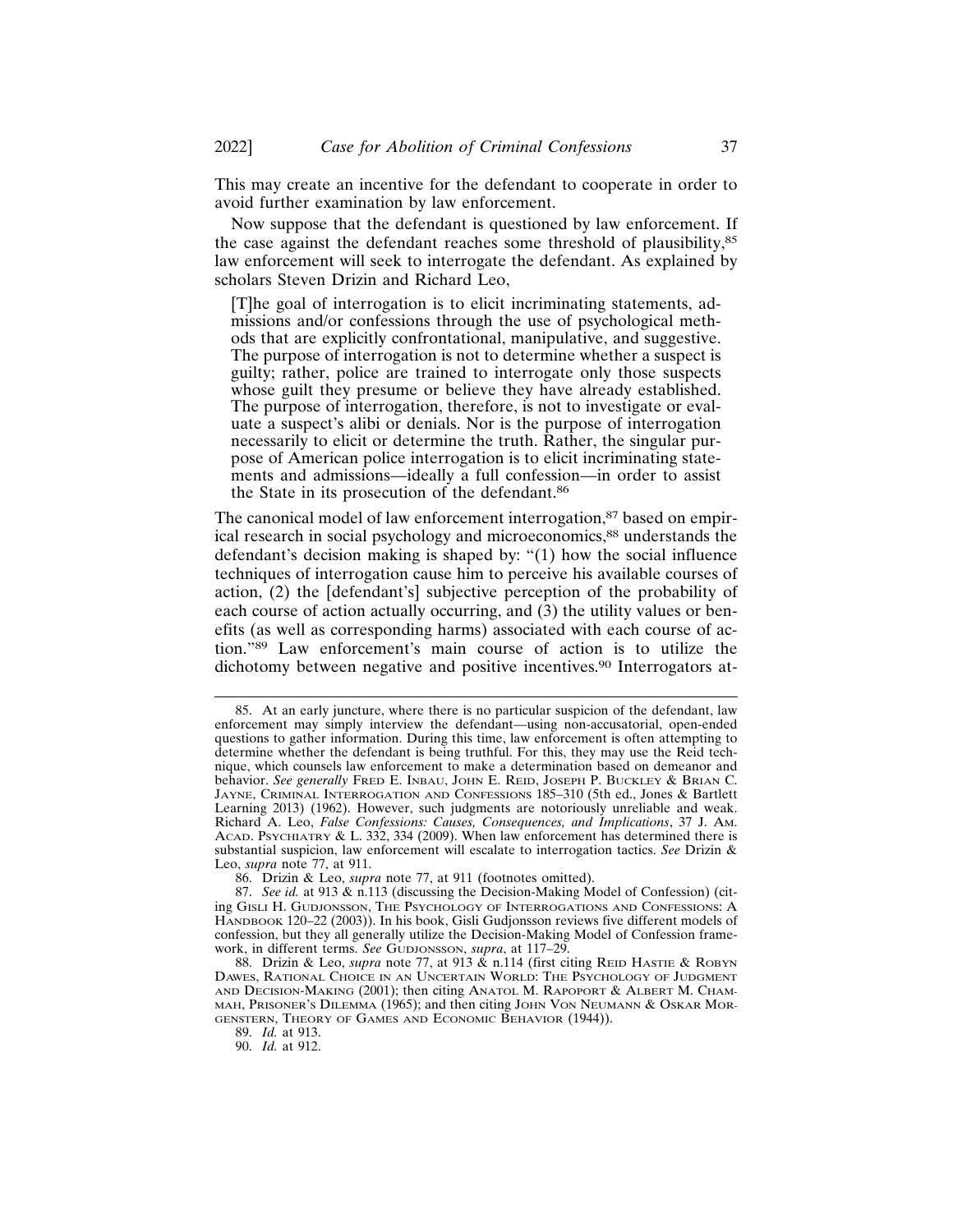tempt to convince the defendant that they should confess because they will inevitably be convicted due to the strength of the case against them, while at the same time intimating that the magnitude of punishment will be lessened if the defendant confesses.<sup>91</sup>

Indeed, the interrogation handbooks and manuals offer details of how law enforcement accomplishes this. The key steps in the interrogation are shifting the defendant from "confident to hopeless,"92 and then eliciting the confession from the hopeless defendant. $93$  To do this, law enforcement uses various psychological techniques.94 They will isolate the defendant for some time.95 They will use incessant, powerful accusations that cut off and overwhelm the defendant's denials.<sup>96</sup> They will attack the defendant's alibi claims.97 They will also make general claims of strong evidence, which may be true or false.<sup>98</sup> Law enforcement might appeal to the defendant's demeanor to suggest that the defendant is guilty and that it will appear that way to a judge and jurors.<sup>99</sup> They may also simply appeal to fabricated evidence during the interrogation, such as "nonexistent eyewitnesses, false fingerprints, make-believe videotapes, fake polygraph results, and so on."100 And, for any evidence that law enforcement has, officers will exaggerate the amount and strength of the evidence.<sup>101</sup>

Law enforcement will also make explicit or implicit inducements to the defendant.102 With respect to intangible inducements, law enforcement may appeal to moral concerns or social and community standing that the defendant can improve or benefit by confessing.103 These may proceed by appeals to community catharsis, societal forgiveness, forgiveness from any victims, and being truthful to family and friends.104 Then there are systemic inducements, in which law enforcement suggests that the defendant's case will fare better in the criminal justice system by confessing because law enforcement, prosecutors, and judges look more favorably on one who tells the truth and seeks remorse.105 Finally, there are transactional inducements, where law enforcement will more directly commu-

<sup>91.</sup> *See id.* at 912 & n.110 (citing Saul M. Kassin & Karlyn McNall, *Police Interrogations and Confessions: Communicating Promises and Threats by Pragmatic Implication*, 15 LAW & HUM. BEHAV. 233, 234–35 (1991)).

<sup>92.</sup> *Id.* at 915 & n.122 (citing Ofshe & Leo, *supra* note 74, at 1004–50).

<sup>93.</sup> *Id.* at 916 & n.129 (citing Ofshe & Leo, *supra* note 74, at 1050–06).

<sup>94.</sup> *Id.* at 911–12.

<sup>95.</sup> FRED E. INBAU, JOHN E. REID & JOSEPH E. BUCKLEY, CRIMINAL INTERROGA-TION AND CONFESSIONS 24–30 (3d ed. 1985).

<sup>96.</sup> Ofshe & Leo, *supra* note 74, at 1004–08.

<sup>97.</sup> *See* NATHAN J. GORDON & WILLIAM L. FLEISHER, EFFECTIVE INTERVIEWING AND INTERROGATION TECHNIQUES 27–29 (3d ed. 2011); Ofshe & Leo, *supra* note 74, at 1006, 1043; INBAU ET AL., *supra* note 95, at 73–76.

<sup>98.</sup> Ofshe & Leo, *supra* note 74, at 1008–14; Drizin & Leo, *supra* note 77, at 915.

<sup>99.</sup> *See* Ofshe & Leo, *supra* note 74, at 1014–15.

<sup>100.</sup> Drizin & Leo, *supra* note 77, at 915.

<sup>101.</sup> *Id.*

<sup>102.</sup> Ofshe & Leo, *supra* note 74, at 1053.

<sup>103.</sup> *Id.* at 1056–60.

<sup>104.</sup> *See id.*

<sup>105.</sup> *Id.* at 1060–61.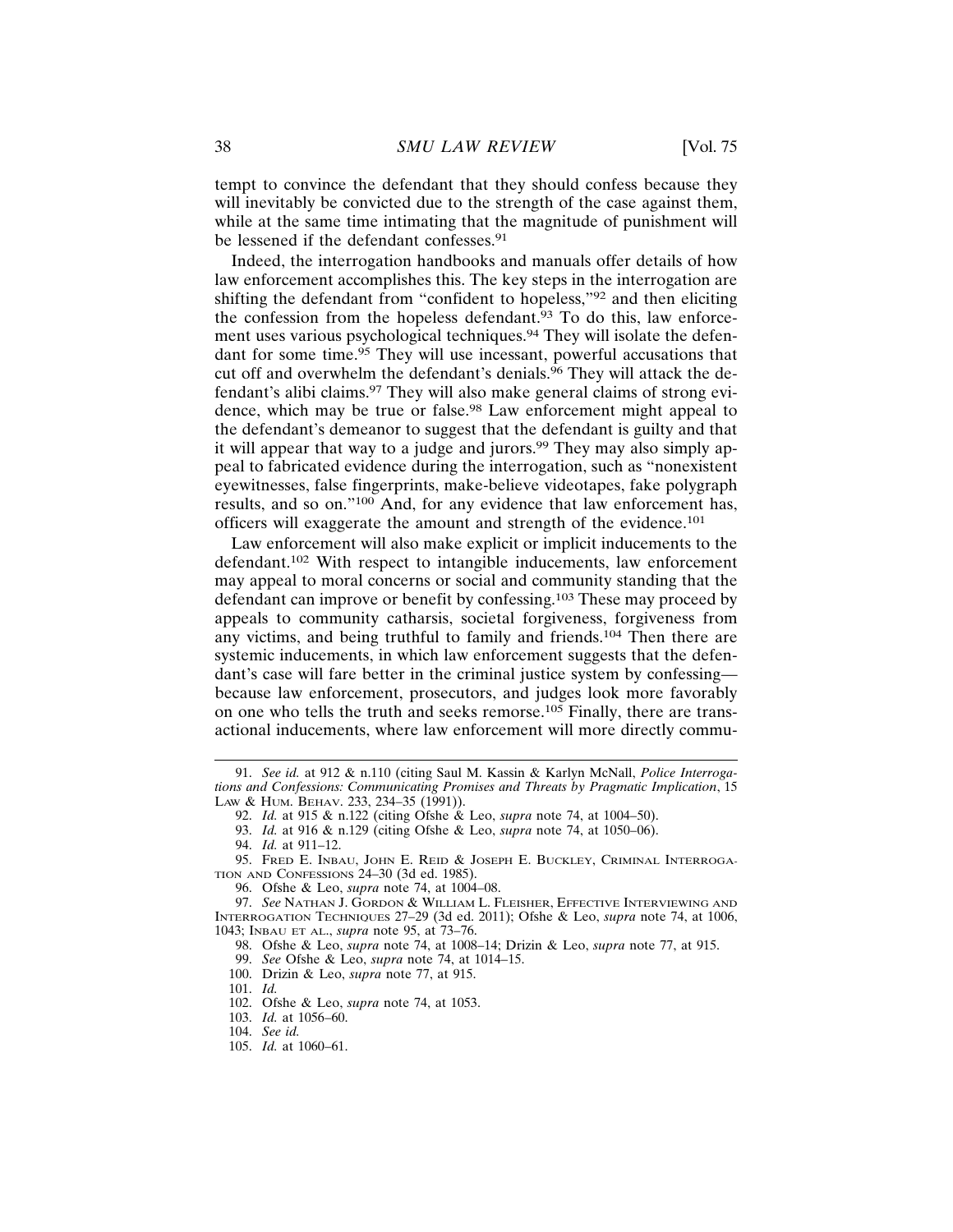nicate that the defendant will receive less punishment through avoiding charges from the prosecution, the ability to avoid a conviction through some theory of defense, or leniency in sentencing.106 This may also come in the converse formulation, that not confessing will increase punishment.<sup>107</sup> There are of course guardrails that purportedly limit law enforcement's use of these techniques, but as discussed below,<sup>108</sup> in practice these limitations are largely ineffective to protect defendants from various pressures that impact the confession calculus.

Law enforcement uses techniques that effectively create the rational calculus in the defendant where falsely confessing to criminal conduct for the opportunity for less punishment is a rational choice.109 Indeed, creating that calculus is law enforcement's goal in interrogation.110 Moreover, even if law enforcement attentively and vigilantly ensures not to make explicit or implicit inducements to the defendant, a defendant may come to the belief that falsely confessing may bring them favor in avoiding greater punishment.111 For any falsely confessing defendant, given the practical knowledge of how law enforcement operates, it is highly likely that the defendant confronted the choice of whether to confess for purposes of obtaining lesser punishment.<sup>112</sup>

#### B. THE OVERWHELMING PRESSURE IS REAL

Separate and apart from the choice of whether to confess for lesser punishment, defendants face another force that may influence their actions. The atmosphere of the interrogation and the investigation may itself be so overwhelming that a defendant feels compelled to confess in order to escape that condition. Indeed, it is clear that law enforcement

The PEACE technique is a nonconfrontational approach to interrogation developed by police officers, lawyers, and psychologists. The technique consists of five stages: "preparation and planning," "engage and explain," "account," "closure," and "evaluate." The PEACE method instructs interrogators to use a nonaccusatory approach, in which new information is compared to the suspects' previous statements and other available evidence. PEACE does not permit police to lie to suspects and prioritizes obtaining accurate information over eliciting confessions. This approach would prevent interrogators from using coercive techniques on juveniles and help reduce the risk of false confessions. The goal of PEACE is not to decrease the rate of confession, but merely to improve the accuracy of the confessions obtained.

Hannah Brudney, Note, *Confessions of a Teenage Defendant: Why a New Legal Rule Is Necessary to Guide the Evaluation of Juvenile Confessions*, 92 S. CAL. L. REV. 1235, 1267 (2019) (footnotes omitted). The use of the PEACE approach, however, has not been adopted broadly in the United States. *See generally* Gudjonsson & Pearse, *supra*.

<sup>106.</sup> *Id.* at 1077, 1084.

<sup>107.</sup> *Id.*

<sup>108.</sup> *See infra* Part VI. 109. Ofshe & Leo, *supra* note 74, at 985–86.

<sup>110.</sup> *Id.* at 985.

<sup>111.</sup> *See id.* at 1114 n.336 (quoting DAVID SIMON, HOMICIDE: A YEAR ON THE KILLING STREETS 201 (1991)).

<sup>112.</sup> There have been innovations in the style of interrogation that look to increase the accuracy of information obtained. One prominent example is the PEACE technique, developed in the United Kingdom. Gisli H. Gudjonsson & John Pearse, *Suspect Interviews and False Confessions*, 20 CURRENT DIRECTIONS PSYCH. SCI. 33, 34 (2011).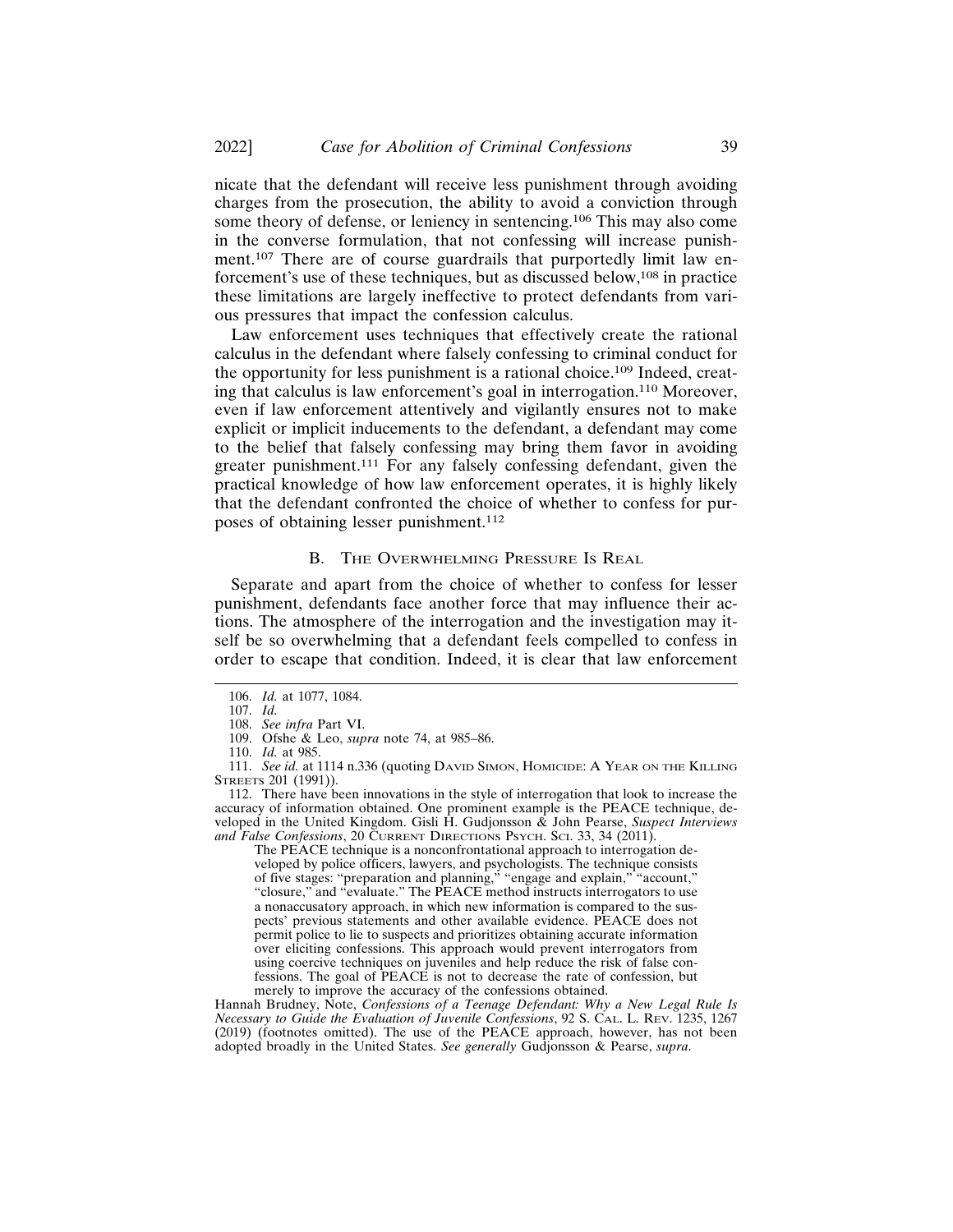uses techniques to create an overwhelming atmosphere of discomfort. The law enforcement techniques of isolation, continued rejection of the defendant's explanations and positions, and confrontation with claims of strong evidence against the defendant are all used to make the defendant feel the weight of the case against them—to make the defendant feel abject, alone, and without support.113 "Over and over again, the investigator conveys the message that the suspect has no meaningful choice but to admit to some version of the crime because continued resistance—in light of the extensive and irrefutable evidence against him—is simply futile."114 The implicit or explicit promise, then, is that the confession will allow that pressure to dissipate and the defendant to be relieved. And this is not hypothetical—this is the very design of the techniques employed by law enforcement.<sup>115</sup>

The prospect of escaping this overwhelming atmosphere through confessing falsely is easily understandable. In particular, the atmosphere may be so acutely overwhelming—akin to the experience of being tortured that the act of false confession may be reflexive and involuntary. In that case, there is no question about whether it is rational because the defendant has little to no control over that act of confession. But beyond that, it still may be rational to falsely confess, as a matter of voluntary choice, because the experience is so overwhelmingly terrible and terrifying. An innocent defendant may believe that falsely confessing is rational because it will relieve the pressure, yet he may at the same time believe the confession to be ineffectual, because he did not in fact commit the crime, and that fact should be revealed by the other evidence.116 Ultimately, the practical evidence clearly reveals that it is very likely that defendants face an atmosphere of overwhelming pressure and discomfort that in turn incentivizes the defendant to falsely confess.

On this picture, it is no surprise then that many of the defendants that capitulate to these pressures are young or mentally disabled. As the Gross, Jacoby, Matheson, and Montgomery study of exonerations reveals, "False confessions are heavily concentrated among the most vulnerable groups of innocent defendants."117 Of the exonerees in their comprehensive study, 42% of minors falsely confessed; 69% of twelve- to fifteenyear-olds falsely confessed; and 69% of those with severe mental disabilities falsely confessed.118 But the fact is that many, including high-functioning adults, could fall prey to these tactics and pressures.<sup>119</sup>

<sup>113.</sup> Drizin & Leo, *supra* note 77, at 911–12; Ofshe & Leo, *supra* note 74, at 1004–13.

<sup>114.</sup> Drizin & Leo, *supra* note 77, at 915.

<sup>115.</sup> *Id.* at 911.

<sup>116.</sup> *Id.* at 977–79 (discussing the false confession of Jonathan Kaled made on this reasoning).

<sup>117.</sup> Samuel R. Gross, Kristen Jacoby, Daniel J. Matheson, Nicholas Montgomery & Sujata Patil, *Exonerations in the United States 1989 Through 2003*, 95 J. CRIM. L. & CRIMI-NOLOGY 523, 545 (2005).

<sup>118.</sup> *Id.*

<sup>119.</sup> Gisli Gudjonsson has argued that certain people with vulnerabilities are particularly susceptible: those with mental disorders, like mental illness or personality disorders;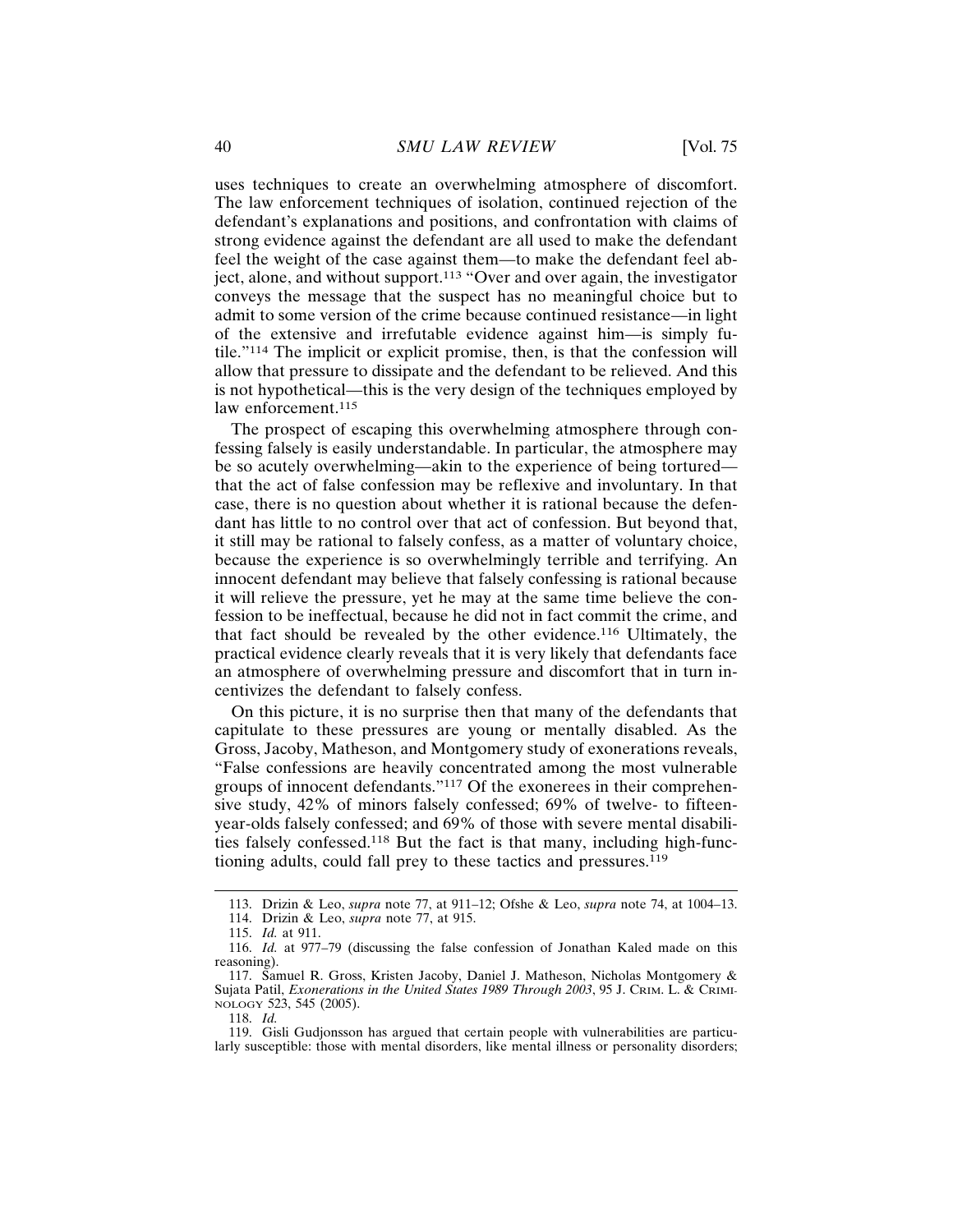#### C. THE DISASTROUS RESULTS ARE REAL

The prior sections reveal that the theoretical reasons for an innocent defendant to falsely confess are fostered by law enforcement techniques and the nature of the criminal process. Given that, and assuming rational actors, we would predict that this would result in a significant risk of false confessions by innocent defendants, which would then also translate into a substantial number of false confessions and consequent wrongful convictions. The empirical data strongly supports these conclusions. From a number of studies of exonerated convictions, we know the following: (1) that an innocent defendant would falsely confess is plausible and there's a significant chance that it would occur; (2) that such a false confession may be done for reasons of rational calculus and overwhelming pressure; and (3) that the evidentiary value of a confession is very impactful to, and greatly overestimated by, jurors and judges.

That said, there are serious limitations to what we can learn from empirical data. For one, we have no good sense of how many false confessions there are. One obvious, antecedent reason is that we do not have a good sense of how many false convictions there are.120 A huge percentage of cases are resolved by plea agreement, which often involve some kind of confession evidence,<sup>121</sup> or functionally similar actions by the defendant.122 If a significant percentage of these cases are in fact false convictions based on false confessions, then we may have a large number of

120. Some commentators, such as Laurie Magid, argue that there is not enough reason to believe that false confessions are a problem to rectify. *See, e.g.*, Laurie Magid, *Deceptive* Police Interrogation Practices: How Far is Too Far?, 99 MICH. L. REV. 1168, 1171-72, 1194–95 (2001). But such a standard fails to take into account how difficult it is to discover false convictions. The direct empirical evidence shows a significant number of miscarriages of justice, and the indirect empirical evidence demonstrates that the conditions that would give rise to false confessions are commonly present.

121. *See, e.g.*, Lucian E. Dervan, *Bargained Justice: Plea-Bargaining's Innocence Problem and the* Brady *Safety-Valve*, 2012 UTAH L. REV. 51, 84–86, 84 n.256 (Federal prosecution statistics of how non-dismissed defendants' cases are resolved demonstrate that "over 95 percent of defendants in the criminal justice system plead guilty and, in most cases, such confessions are prompted by offers of leniency or other benefits from the prosecution."); Anna Roberts, *Arrests as Guilt*, 70 ALA. L. REV. 987, 1010–11 (2019) (explaining that a high proportion of non-dismissed defendants' cases are resolved by guilty or *nolo contendere* pleas).

those with abnormal mental states, including anxiety, drug-related issues, or depression; those with low intellectual functioning; and those with certain personality traits, such as suggestibility, high compliance, and acquiescence. Gisli H. Gudjonsson, *Psychological Vulnerabilities During Police Interviews. Why Are They Important?*, 15 LEGAL & CRIMINO-LOGICAL PSYCH. 161, 167 (2010) (citing Gisli H. Gudjonsson, *The Psychological Vulnerabilities of Witnesses and the Risk of False Accusations and False Confessions*, *in* WITNESS TESTIMONY: PSYCHOLOGICAL, INVESTIGATIVE AND EVIDENTIAL PERSPECTIVES 61 (Anthony Heaton-Armstrong, Eric Shepherd, Gisli Gudjonsson & David Wolchover eds., 2006)).

<sup>122.</sup> An *Alford* plea and a *nolo contendere* plea, which allow the defendant to plead guilty without admitting or denying guilt, are possibilities that do not require the defendant to confess. Mark Gurevich, *Justice Department's Policy of Opposing Nolo Contendere Pleas: A Justification*, 6 CAL. CRIM. L. REV. 2, ¶¶ 1, 20 (2004) (citing North Carolina v. Alford, 400 U.S. 25, 37 (1970)). But these pleas are functionally very similar to guilty pleas, with the main difference being that they allow for some saving face for the defendant. *Id.* ¶¶ 10–16.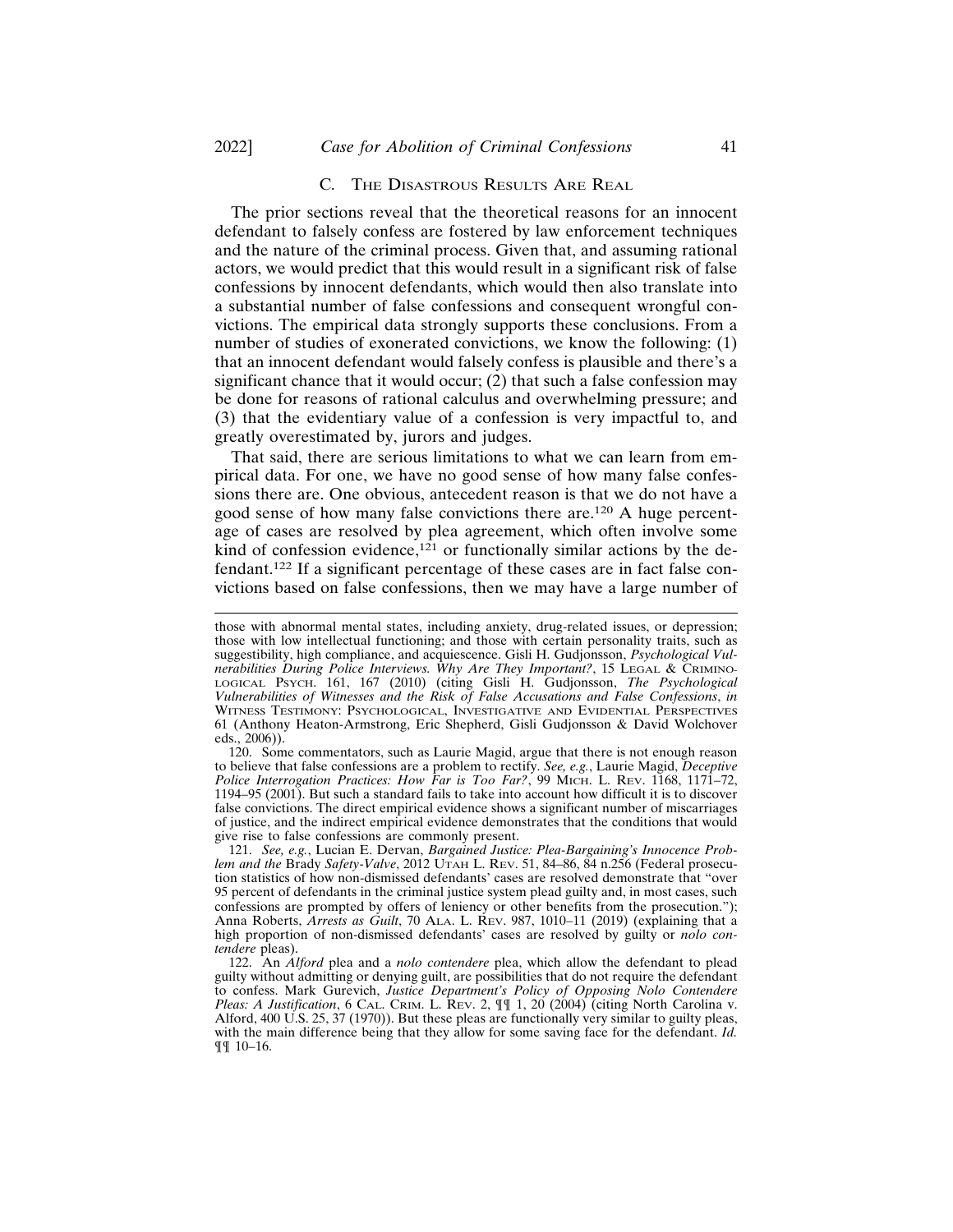false confessions of which we may never be aware. Moreover, as observed by Leo, many of our exonerations come from DNA evidence, but "the documented cases appear to represent the proverbial tip of the iceberg."123 There are many cases where there is no DNA to test.124 Indeed, there is good reason to think that, for example, many robbery convictions—where DNA evidence is less common—are false convictions.<sup>125</sup> "They also do not include false confessions that were dismissed or disproved before trial, . . . those given for crimes that were not subject to postconviction review (especially less serious crimes), and those given in cases that contain confidentiality provisions (e.g., juvenile proceedings)."126 Selection biases predominate here: Our exonerations tend to also focus on crimes with serious penalties—such as those where the defendant has been sentenced to death.127 That raises the concern that we may be missing scores of false convictions for lesser crimes, where false confessions or pleading guilty are much more prevalent. Similarly, resources towards exoneration focus on the most promising cases, and so cases involving confessions or guilty pleas face an obstacle in attracting the attention of those working for exoneration, because those cases seem inherently difficult to overturn. But with that caveat, the empirical evidence is robust enough to give us strong reason to support the above conclusions and, consequently, to be concerned about the epistemic value and practical dangers of confession evidence.

*First*, the empirical evidence shows that it is entirely plausible that an innocent defendant would falsely confess, with a substantial chance of it occurring. Consider Garrett's monumental study of the first 200 cases involving exoneration based on DNA evidence.<sup>128</sup> Of these 200 cases, the vast majority involved serious crimes: 141 involved rape, forty-four involved rape–murder, and twelve involved murder.129 Among other reasons, these crimes also are the most likely to involve DNA evidence.<sup>130</sup> Of the 200 cases, 16% involved false confessions, and a further thirteen cases involved self-inculpatory remarks short of a confession, for a total of 22% of these convictions tainted with the defendant's false confession or self-inculpatory statements.131 Focusing on the cases involving murder

128. *See generally* Brandon L. Garrett, *Judging Innocence*, 108 COLUM. L. REV. 55 (2008).

129. *Id.* at 73–74.

<sup>123.</sup> Leo, *supra* note 85, at 332.

<sup>124.</sup> *Id.*

<sup>125.</sup> Gross et al., *supra* note 117, at 530–31 (comparing robbery to rape and explaining that many of the risk factors for false rape convictions manifest, and are bigger risks, in robberies, but that robberies generally lack the potential for DNA-evidence exonerations).

<sup>126.</sup> Leo, *supra* note 85, at 332.

<sup>127.</sup> Gross et al., *supra* note 117, at 531–33.

<sup>130.</sup> *Id.* at 73, 117.

<sup>131.</sup> *Id.* at 88 & n.124; *see also* EDWARD CONNORS, THOMAS LUNDREGAN, NEAL MILLER & TOM MCEWEN, U.S. DEP'T OF JUST., NCJ 161258, CONVICTED BY JURIES, EX-ONERATED BY SCIENCE: CASE STUDIES IN THE USE OF DNA EVIDENCE TO ESTABLISH INNOCENCE AFTER TRIAL 16–17 (1996), https://www.ojp.gov/pdffiles/dnaevid.pdf [https:// perma.cc/4LJS-P84K] (detailing that approximately 21%, or 6 of 28, exonerations involved false confessions or self-inculpatory statements).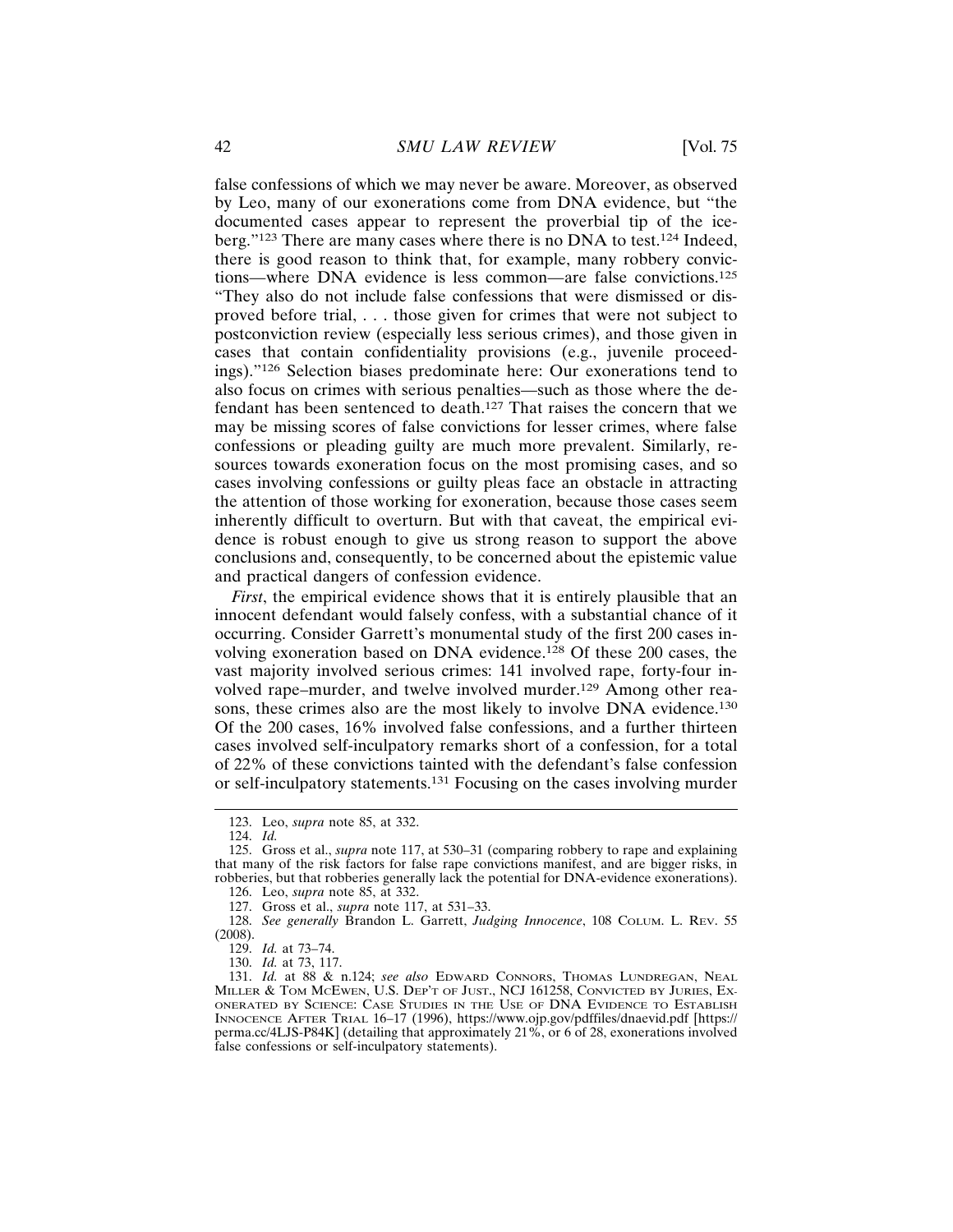and rape–murder, a staggering 37.5% of cases involved false confessions.132 This conclusion is reinforced by the data collected on the National Registry of Exonerations, which has found that over 12% of exonerations involve a false confession, and over 22% of murder convictions stemmed from false confessions.133 And as discussed, there is good reason to think that exonerations are under-representative with respect to false confessions.134 Thus, the empirical data strongly points to the conclusion that it is entirely plausible that an innocent defendant will actually falsely confess.

What's more, there is good reason to think that the chances that an innocent defendant will falsely confess are similar to the chances that a guilty defendant will truly confess. Garrett included a "matched comparison group" as part of his study, which paired "each of the exonerees [in the innocence group] with a case in which no DNA testing was conducted."135 Garrett's method was to randomly select convictions from the set of reported decisions that "matched" the exoneration cases, in terms of the same criminal charges, in the same state, and in the same time period as the paired exoneration case.136 These matched cases could not themselves be verified as innocent or guilty.137 Notwithstanding, 19% of the cases in this group involved confessions.138 Assuming that all of these cases involved true guilty convictions, the confession rate of the guilty

In contrast to the high percentage of murder and rape–murder cases that involve false confessions ( $25\%$  and  $\overline{41\%}$ , respectively), only 6% of rape cases involve a false confession. Garrett, *supra* note 128, at 90. The discrepancy in confession rates between rape, on the one hand, and murder and rape–murder, on the other, is perhaps surprising. One potential explanation is that in serious cases, law enforcement and the prosecution have less interest in incentivizing the defendant to confess through the promise of less punishment. *See id.* This default remains in cases of rape, where there is more likely to be victim identification evidence that obviates the need for a confession. *See id.* at 75, 78–79, 90. In contrast, in murder or rape–murder cases, a confession may be more necessary, and so law enforcement and the prosecution may be more likely to incentivize or pressure the defendant to obtain a confession. *See id.* at 75, 90.

133. *Percentage of Exonerations by Contributing Factor and Type of Crime*, THE NAT'L REGISTRY OF EXONERATIONS, http://www.law.umich.edu/special/exoneration/Pages/ExonerationsContribFactorsByCrime.aspx [https://perma.cc/34AP-ZMGJ].

134. *See supra* notes 121–27 and accompanying text.

135. Garrett, *supra* note 128, at 59–60, 69–70. The "match[ing]" here does not seem to look at the actual evidence in the case, like whether there is a confession or not. *Cf. id.* at 60. If Garrett's matching does not look at the evidence, then we cannot make strong conclusions about the likelihood of confession in a random (true) conviction, but we can observe that the conditions under which some innocent people and some guilty people confess are materially the same.

136. *Id.* at 60.

137. *See id.* at 69.

138. *Id.* at 78.

<sup>132.</sup> *See* Garrett, *supra* note 128, at 90; *see also* Welsh S. White, *Confessions in Capital Cases*, 2003 U. ILL. L. REV. 979, 984 (The Innocence Project at Cardozo School of Law reported that out of thirty-five intentional homicide case exonerations, twenty-three (over 65%) involved false confessions.); Gross et al., *supra* note 117, at 544 (finding over 20% of murder exonerations involved false confessions); Hugo Adam Bedau & Michael L. Radelet, *Miscarriages of Justice in Potentially Capital Cases*, 40 STAN. L. REV. 21, 26–27, 31–36, 57–58 (1987) (Out of 350 homicide and rape exonerations with sufficient records for analysis, in forty-nine cases (14.3%), the false confession was the primary or contributing cause of the false conviction.).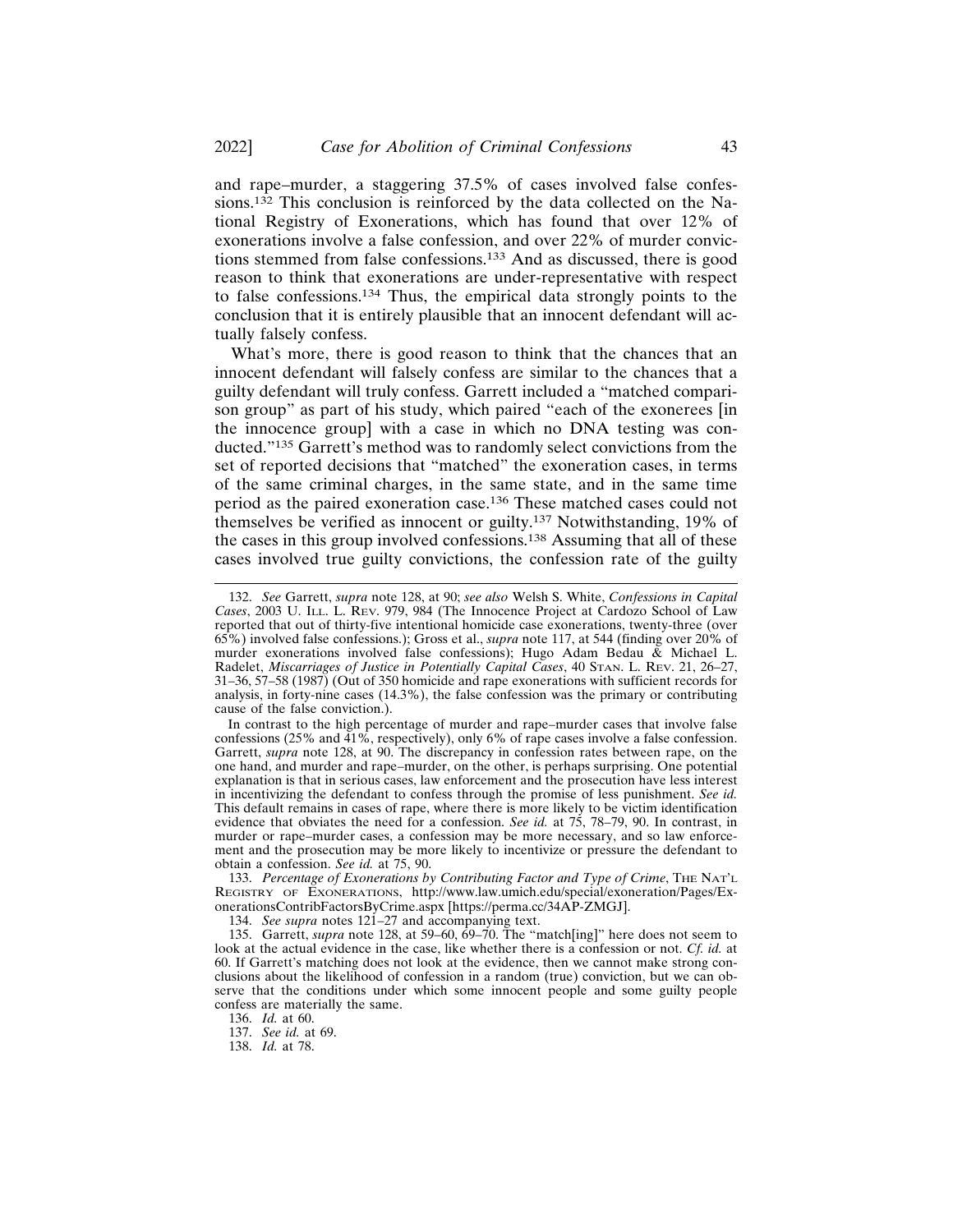defendants is strikingly similar to the proven-innocent defendants' confession rate.<sup>139</sup>

*Second*, the empirical data tells us that false confessions do occur for the reasons of rational calculus and overwhelming pressure. Unfortunately, there is not clear visibility on the nature of the interrogations in the various studies of false confessions and exonerations, so it can be hard to discern the confessors' motivations or reasons. But from what is available, it is clear that the combination of rational calculus and overwhelming pressure is often at play. In a study by Richard A. Leo and Richard J. Ofshe, of twenty-nine false confessions that resulted in conviction, seven, or 24%, resulted from guilty pleas made to avoid a harsher penalty typically the death penalty.140 That is the prototypical example of rational calculus—because falsely confessing to avoid the death penalty is obviously rational. Welsh S. White has noted that threats and promises regarding whether a capital defendant will be executed and misrepresentations of forensic evidence—both tactics that appeal to the defendant's rational calculus—appear to be particularly problematic in leading to unreliable and false confessions.141 In Drizin and Leo's study of false confessions in which the length of the interrogation could be determined, 84% of interrogations that led to false confessions lasted over six hours, with average and median lengths of sixteen and twelve hours, respectively.142 These numbers are shocking. And, given what we know bout the nature of law enforcement interrogation methods, it is pellucid that defendants experience an overwhelming atmosphere of pressure to confess. In the Gross, Jacoby, Matheson, and Montgomery study of exonerations, of thirty-three cases involving false confessions with sufficient records, twenty-eight (over 84%) revealed law enforcement coercion.<sup>143</sup> The empirical studies confirm what we would predict in light of the theoretical motivations of rational defendants and the practices of law enforcement: Defendants are regularly incentivized and pressured—both in terms of rational decision-making on punishment and in terms of the atmosphere of anxiety, isolation, and hopelessness—to confess.

*Third*, and finally, the evidentiary value of a confession is greatly overestimated by judges and jurors. One particularly telling fact is that, from Garrett's study, when there was a false confession, the government would frequently rely on very little else to convict.144 Out of thirty-one convictions involving a false confession, the confession was the central evidence of guilt in only seven cases, and in nine cases "the confession was accompanied by only one other type of evidence (a jailhouse snitch, an eyewit-

<sup>139.</sup> *See id.* at 76 (finding that the confession rate of proven-innocent defendants was 16%).

<sup>140.</sup> Leo & Ofshe, *supra* note 75, 478–79.

<sup>141.</sup> White, *supra* note 132, at 1008–19.

<sup>142.</sup> *See* Drizin & Leo, *supra* note 77, at 948.

<sup>143.</sup> *See* Gross et al., *supra* note 117, at 544 n.47 (noting that there were fifty-one false confessions in total: eighteen with insufficient records, five voluntary confessions, and twenty-eight that involved coercion).

<sup>144.</sup> Garrett, *supra* note 128, at 89.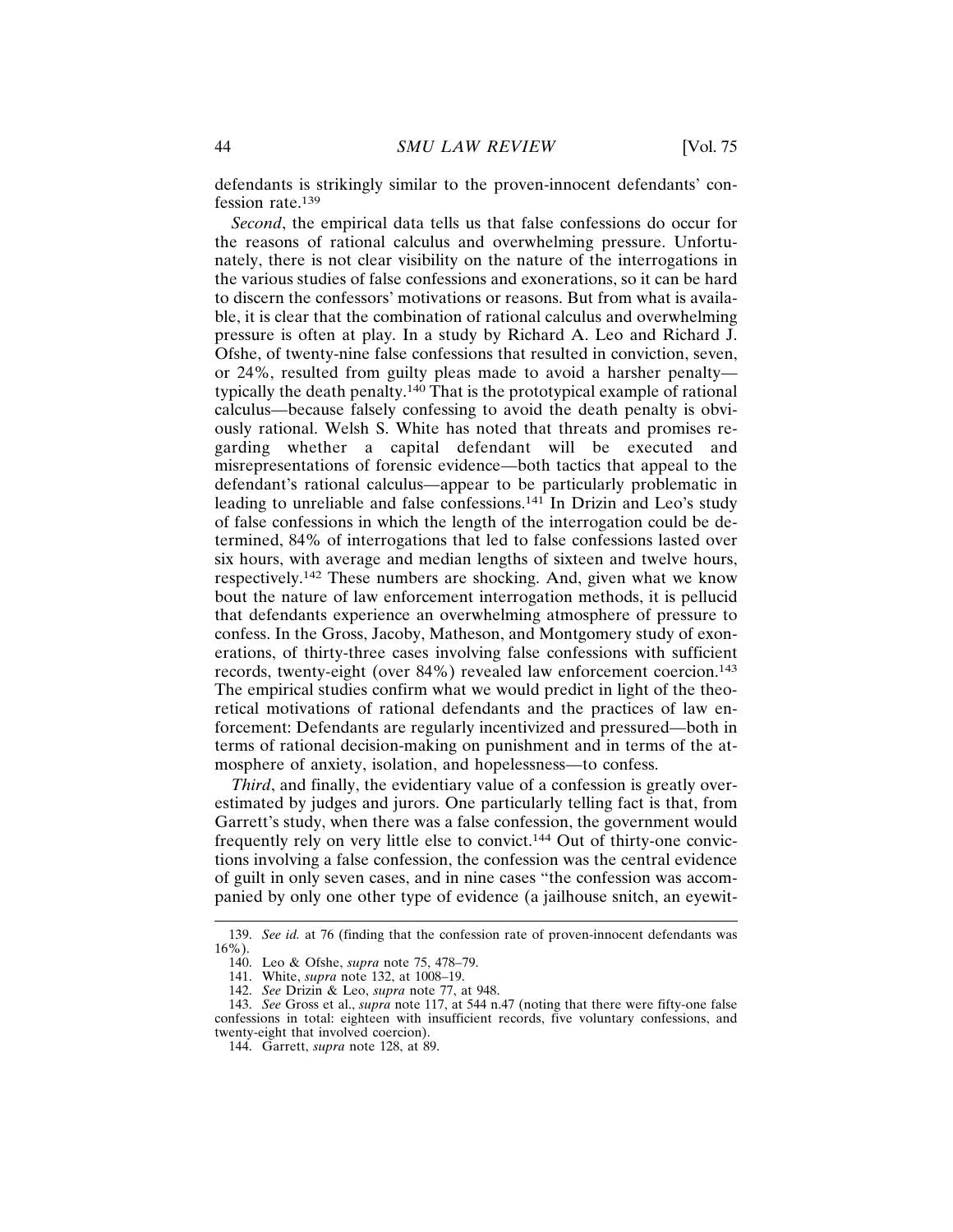ness, or blood or hair evidence)."145 This tells us that both law enforcement and prosecution officials often view the confession as so powerful that further investigation and evidentiary support is unnecessary to determine the true perpetrator or to convict the defendant. Now, as Drizin and Leo's study of 125 "proven false" confessions shows, false confessions do not always lead to convictions.146 But nevertheless, the data reveals the potency of confession evidence: Out of the 125 proven false confessions, forty-four (or  $35\%$ ) still led to convictions.<sup>147</sup> Given that these confessions were provably false and given the high BARD standard of review, we would expect these false confessions to have led to false convictions far fewer than 35% of the time. The disconnect occurs because all of the relevant actors misapprehend the probative value of false confessions.148 With respect to law enforcement, that misapprehension is in large part due to the documented misconception by officers that they can detect truth from falsity in defendants' statements.<sup>149</sup>

The problem is compounded by the public's misperception of confession evidence as strong, because of the "myth" that a false confession would only occur with the imposition of torture on the defendant or the defendant's mental illness.150 In Jacqueline McMurtrie's words, "The idea that an individual would [falsely] confess to a crime, particularly a horrific crime such as murder or rape, without being subject to physical torture, runs counter to the intuition of most people."151 An experimental study by Saul Kassin and Katherine Neumann showed that confession evidence was "uniquely potent," compared to eyewitness testimony and character evidence.152 That study provided sixty-two undergraduate psychology students with summaries of four criminal trials (murder, rape, aggravated assault, and automobile theft).<sup>153</sup> "Each trial contained weak circumstantial evidence plus a confession, eyewitness identification, or character witness," or nothing further (as control).154 In every case, the confession was far more likely to garner a conviction than the character witness; and in all but the automobile theft case, the confession was stronger than the eyewitness identification, where they were similar in strength.155 Another study, by Sara Appleby, Lisa Hasel, and Saul Kassin, further confirmed

<sup>145.</sup> *Id.* at 88–89.

<sup>146.</sup> Drizin & Leo, *supra* note 77, at 950–51 (emphasis omitted).

<sup>147.</sup> *Id.* at 951.

<sup>148.</sup> *See* Leo, *supra* note 85, at 341.

<sup>149.</sup> *Id.* at 334.

<sup>150.</sup> Drizin & Leo, *supra* note 77, at 910.

<sup>151.</sup> Jacqueline McMurtrie, *The Role of the Social Sciences in Preventing Wrongful Convictions*, 42 AM. CRIM. L. REV. 1271, 1280 (2005).

<sup>152.</sup> Kassin & Neumann, *supra* note 76, at 475–76, 482.

<sup>153.</sup> *Id.* at 472–74.

<sup>154.</sup> *Id.* at 472.

<sup>155.</sup> *Id.* at 476. The researchers also suggested that the eyewitness testimony may have been stronger in the automobile theft case, because the control summary of the circumstantial evidence in the automobile theft case included an eyewitness, unlike the others, so the additional eyewitness served to corroborate the control summary. *Id.*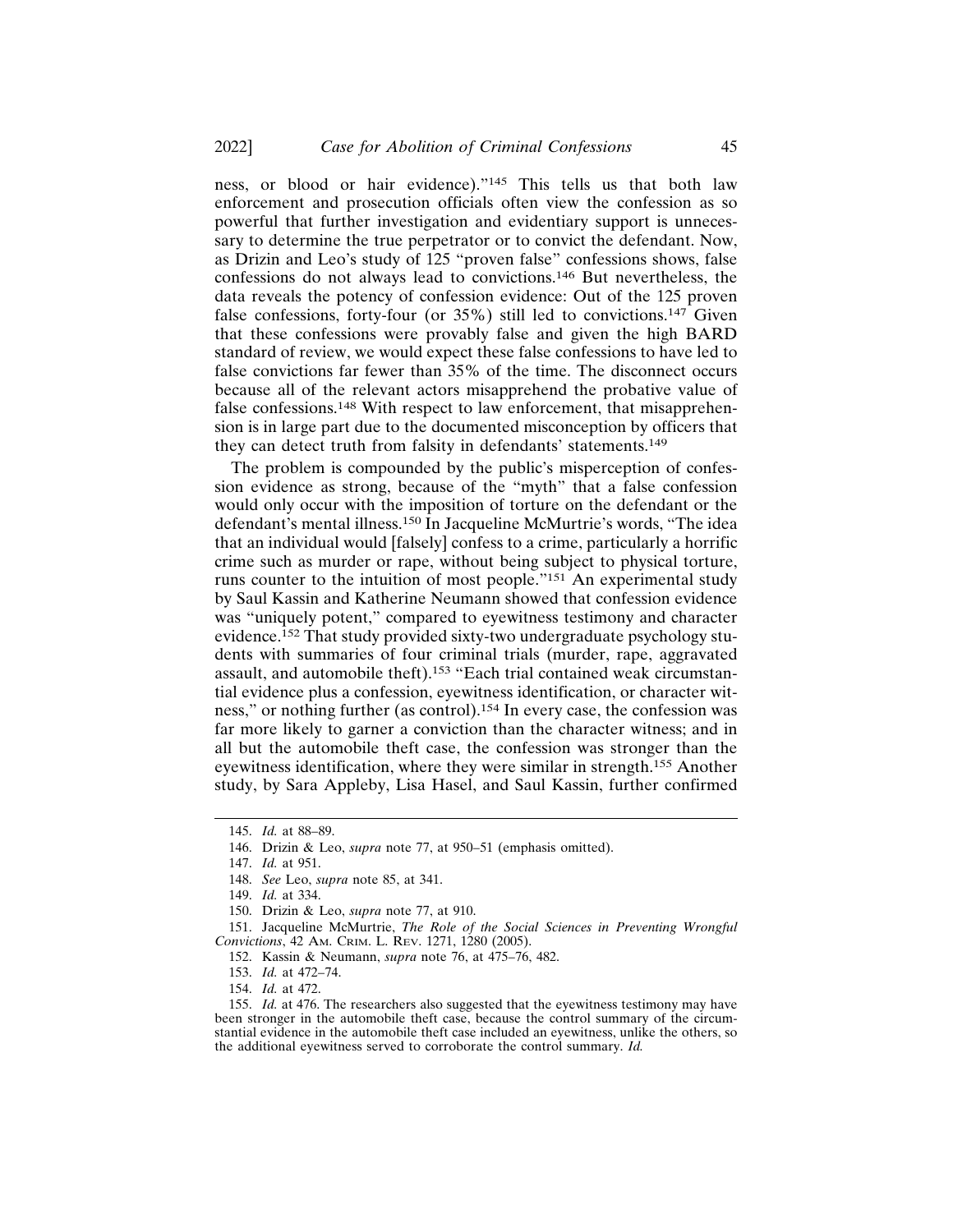the potency of confession evidence.156 There, 141 college students served as jurors in a mock trial and were presented a summary of a rape–murder case.157 They were partitioned in nine groups, receiving either no confession or one of eight written versions of a signed confession that differed along three dimensions: presence or absence of details, presence or absence of motive explanation, and presence or absence of apology.158 In the no-confession group, 30% of the jurors voted to convict, but in the other eight confession groups, 95% voted to convict, with little difference among the confession groups—even bare admissions of guilt were sufficient to render a guilty verdict.<sup>159</sup>

Furthermore, "When courts fail to dismiss these false confession cases at the pretrial stage, the overwhelming majority of defendants will be wrongfully convicted. In a 1998 study of sixty false confessions, 73 percent of the false confessors whose cases went to trial were wrongly convicted[.]"160 Indeed, in Drizin and Leo's study of 125 false confessions, of the thirty-seven cases that went to jury trial, the jury convicted twentyeight (or 75.7%) of them.161 And the specific empirical results arise from cases where it has become clear that there was a wrongful conviction, but there may be numerous cases which escape such realization, which then further increase the true likelihood of conviction in light of a false confession.

The conclusion is clear: Whether it be law enforcement, prosecutors, or jurors, the impact of a confession is dramatic and often dispositive of the defendant's case, beyond the rational and probative weight that the confession actually confers.

#### V. THE MORAL HAZARDS OF CONFESSION EVIDENCE

Apart from the potential for engendering false confessions and consequent false convictions, confession evidence also inflicts moral harms on defendants. To understand the nature of that harm, consider again the choice that innocent defendants in our criminal justice system may face: risk a prosecution, which may result in the harsh penalty, or falsely confess and gain a significant chance of escaping the harsher penalty. That is an odious choice for the defendant and is why we need robust procedural protections to ensure that innocent defendants are not subjected to wrongful punishment. But it is more than the consequences of the choice

<sup>156.</sup> *See* Sara C. Appleby, Lisa E. Hasel & Saul M. Kassin, *Police-Induced Confessions: An Empirical Analysis of Their Content and Impact*, 19 PSYCH., CRIME & L. 111, 121 (2013).

<sup>157.</sup> *Id.* at 119–21.

<sup>158.</sup> *Id.* at 120–21.

<sup>159.</sup> *Id.* at 121, 124.

<sup>160.</sup> Leo et al., *supra* note 45, at 484–85.

<sup>161.</sup> *See* Drizin & Leo, *supra* note 77, at 953 (stating that of the thirty-seven false confessions that went to trial, twenty-eight were convicted by jury, two by judge, and seven acquitted).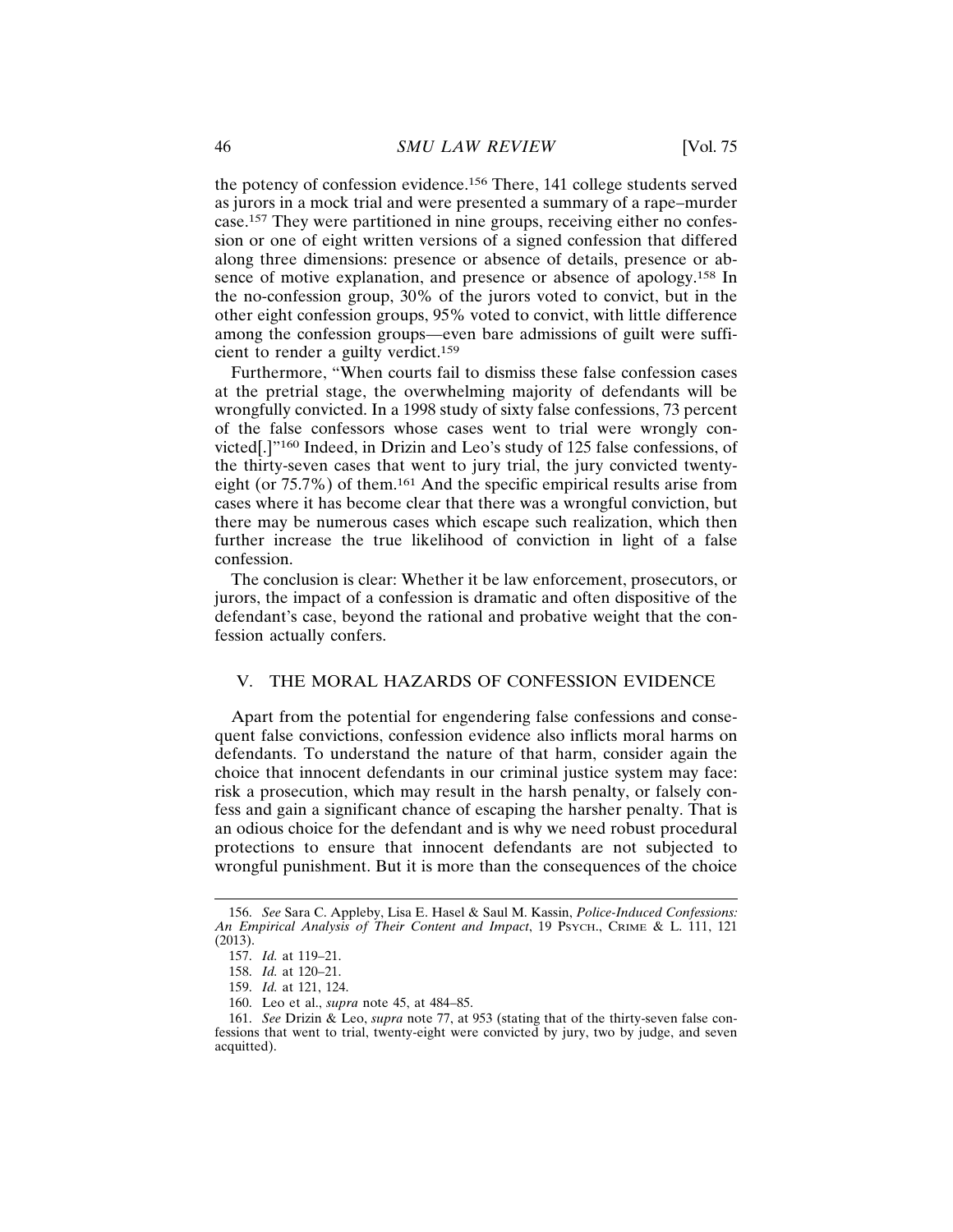that cause harm. The presentation of the choice to the defendant is itself harmful.

Consider the definition of torture under the international treaty, the 1984 Convention Against Torture and Other Forms of Cruel, Inhuman or Degrading Treatment or Punishment (CAT):

For the purposes of this Convention, the term "torture" means any act by which severe pain or suffering, whether physical or mental, is intentionally inflicted on a person for such purposes as obtaining from him or a third person information or a confession, punishing him for an act he or a third person has committed or is suspected of having committed, or intimidating or coercing him or a third person, or for any reason based on discrimination of any kind, when such pain or suffering is inflicted by or at the instigation of or with the consent or acquiescence of a public official or other person acting in an official capacity. It does not include pain or suffering arising only from, inherent in or incidental to lawful sanctions.<sup>162</sup>

Other philosophically minded definitions of torture include "an assault on the defenseless";163 the creation of the experience of pain, fear, and uncertainty by use of the target's own body and emotions—in an act of self-betrayal;<sup>164</sup> and the "intentional saturation of [the target's] consciousness with panic."165 There are a number of theories on the locus of the immorality of torture, including in violating human dignity, violating human autonomy, and treating people as means rather than ends.<sup>166</sup>

As we have seen from practice and empirical evidence, interrogation imposes significant mental harms—in the forms of pain, suffering, fear, uncertainty, anxiety, and panic—and it demands of defendants that they confess to potentially alleviate themselves of these harms.167 Furthermore, as we have seen, the canonical interrogation techniques employed by law enforcement are indeed designed to isolate defendants and create feelings of hopelessness and anxiety in them.168 Moreover, even without explicit use of these techniques, in the context of our criminal justice system, interrogation in the course of an investigation itself would succeed in inflicting the same impact on defendants.169 Indeed, by creating outlets for the defendant to potentially escape the harms, namely by confession,

<sup>162.</sup> Convention Against Torture and Other Cruel, Inhuman or Degrading Treatment or Punishment art. 1, Dec. 10, 1984, 108 Stat. 382, 1465 U.N.T.S. 85.

<sup>163.</sup> *See* Henry Shue, *Torture*, 7 PHIL. & PUB. AFFS. 124, 130 (1978).

<sup>164.</sup> David Sussman, *What's Wrong with Torture?*, 33 PHIL. & PUB. AFFS. 1, 4–7 (2005). 165. Jacob Bronsther, *Torture and Respect*, 109 J. CRIM. L. & CRIMINOLOGY 423, 447 (2019).

<sup>166.</sup> *See id.* at 473–76; Sussman, *supra* note 164, at 14.

<sup>167.</sup> *See supra* Sections IV.I.A & IV.I.B.

<sup>168.</sup> *See supra* Sections IV.I.A & IV.I.B.

<sup>169.</sup> Indeed, the Court in *Miranda* recognized that even without law enforcement utilizing particular "stratagems" to induce confessions, custodial interrogation itself imposes pressures on defendants and "trades on [their] weakness[es]." Miranda v. Arizona, 384 U.S. 436, 455 (1966). My point extrapolates to say that even when a defendant is not in custody, interrogation in the course of an investigation can impose many of those pressures.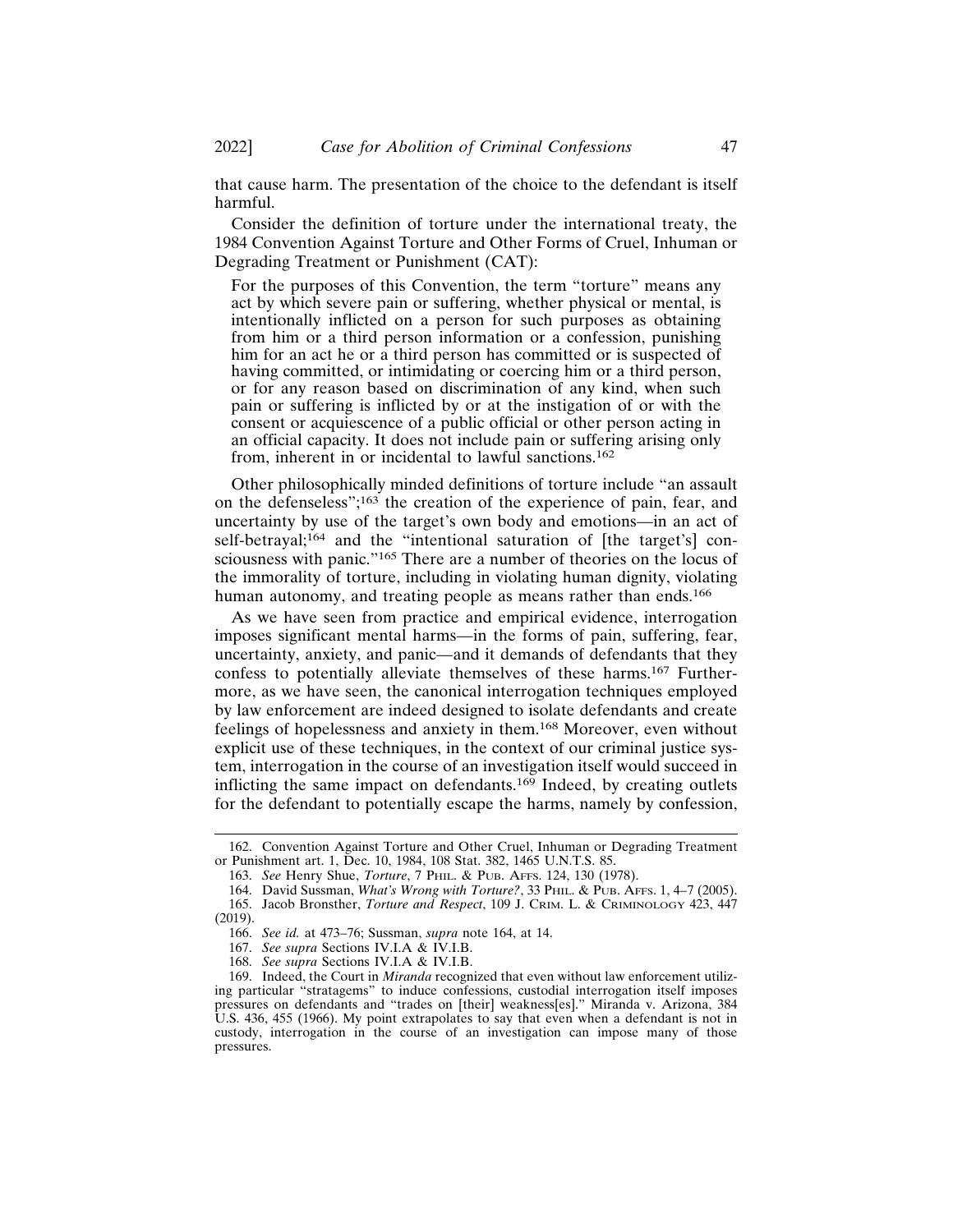interrogation capitalizes on the defendant's self-betrayal as well. And, as discussed below, the inefficacy of procedural protections to insulate defendants from the overwhelming pressures of the criminal justice system leaves defendants largely defenseless when subjected to interrogation.<sup>170</sup> They must either bear the brunt of the mental pain caused by those pressures or capitulate. Consequently, interrogation in our criminal justice system—when it exploits and manipulates defendants by use of mental pain—inflicts moral harms on defendants.<sup>171</sup>

Importantly, interrogation in our criminal justice system does not merely pose the risk of such moral harms—they are a practical certainty. The moral harms persist even if the defendant does not capitulate and confess because the defendant would still be subjected to the experience of mental pain. Indeed, the moral harms persist even if law enforcement does not use tactics that overtly seek to exploit and manipulate the defendant through mental pain because pressures that interrogation will inevitably capitalize on, such as the rational calculus of punishment and the overwhelming nature of investigation, are endemic to the criminal justice system.172 Indeed, the moral harms persist even if the defendant is not innocent of the crime. Prior to conviction, the defendant enjoys due process rights and a presumption of innocence that should shield the defendant from such tactics that impose harm on the defendant.<sup>173</sup>

One might object that some of these pressures are unavoidable, for they are embedded in the foundations of the criminal justice system. This is true: criminal investigation does impose mental and physical harms on defendants. And we we should endeavor to reduce those harms as much as possible. This is precisely my contention with respect to confession evidence. Given its severe epistemic inadequacies *and* the moral harms it causes, we should exclude confession evidence. As I discuss below, excluding confession evidence is no panacea to the problem of moral harm—some of these moral harms will arise from interrogation and investigation itself. But in excluding the potent confession evidence, we may reduce the incentives of law enforcement and thus mitigate the moral harms that defendants face.

<sup>170.</sup> *See infra* Section VI.I.B.

<sup>171.</sup> Such moral illegitimacy is presumptive. There may be particular situations where torture is morally justified. Seumas Miller, *Torture*, STAN. ENCYCLOPEDIA OF PHIL. (May 5, 2017), https://plato.stanford.edu/entries/torture [https://perma.cc/7J7U-9F92]. That is a controversial question. *See id.* But what should be uncontroversial is that it is morally wrongful for the state generally to torture criminal defendants through interrogation as a matter of course. *See id.*

<sup>172.</sup> *See Miranda*, 384 U.S. at 455.

<sup>173.</sup> Scott E. Sundby, *The Reasonable Doubt Rule and the Meaning of Innocence*, 40 HASTINGS L.J. 457, 457–58 (1989). *But see* Shima Baradaran, *Restoring the Presumption of Innocence*, 72 OHIO ST. L.J. 723, 724-25 (2011) ("Despite the historical import of the presumption of innocence, changes in federal and state statutes have increased the opportunity for judges to predict guilt before trial.").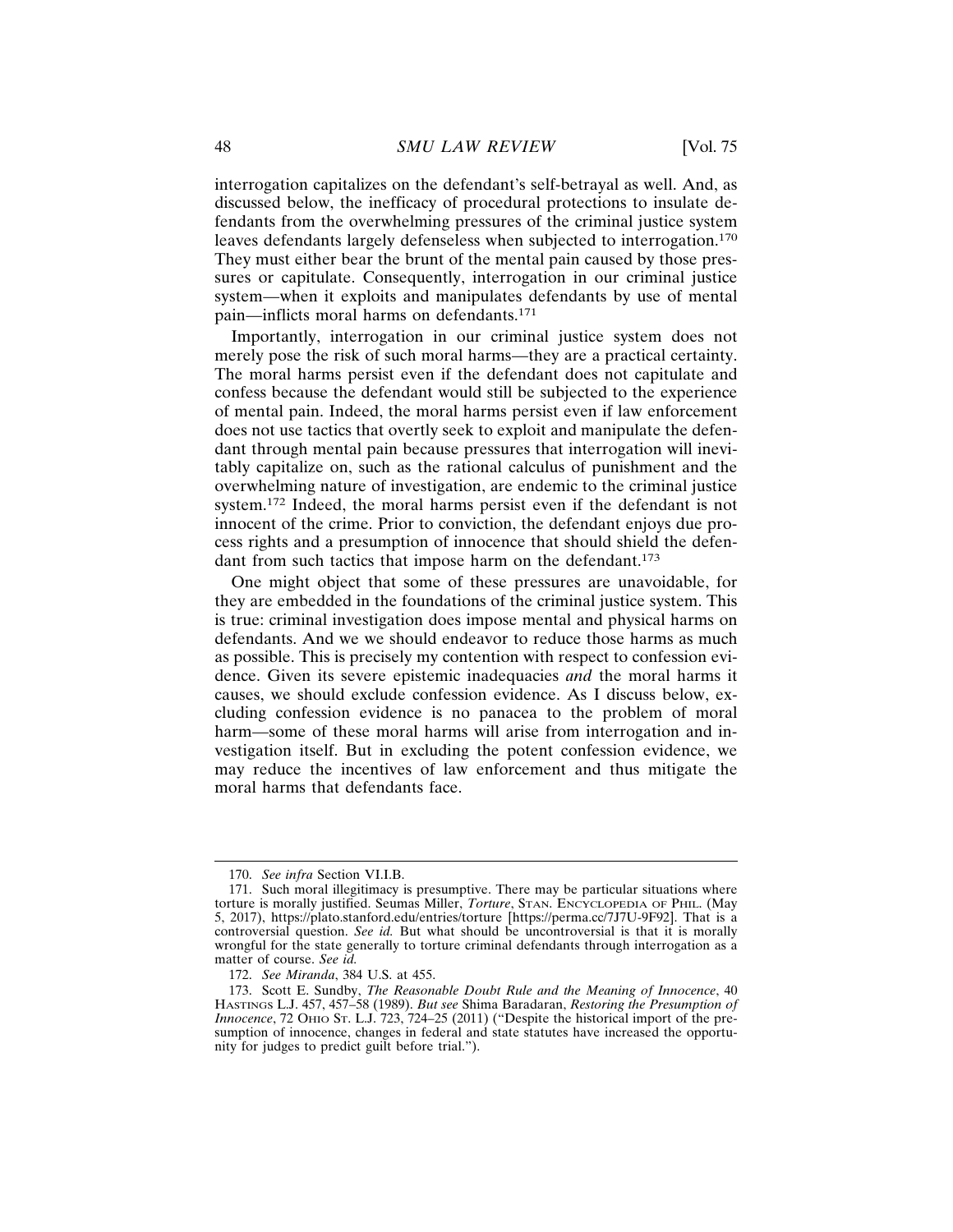# VI. THE DOCTRINAL INEFFICACY IN ENSURING RELIABLE CONFESSIONS (AND PROTECTING DEFENDANTS)

I have shown that there is a distinct epistemic weakness to confession evidence and that interrogation inevitably imposes moral harms on defendants, whether they are innocent or guilty. Confession evidence is inert as a theoretical matter, but its probative value is vastly overestimated by the relevant actors in our criminal justice system—law enforcement, prosecutors, and jurors. What's more, this is not merely theoretical: the practical and empirical evidence tells us that conditions that give rise to false confessions—such as the difficult rational calculus and the overwhelming pressure of investigation—are created and exploited by government actors.174 As a consequence, many defendants are so pressured, and false confessions likely abound. And the use of overwhelming pressure to exploit and manipulate defendants to confess, which results in mental pain in the form of fear, uncertainty, anxiety, and panic, is morally wrongful and imposes moral harms on defendants.

Of course, the dangers of confession evidence are not unknown. And there are many doctrines that attempt to limit these problems of confessions—in terms of the impact of interrogation on defendants, the occurrence of false confessions, and the devastating results. But these doctrines have been substantially ineffective in solving these problems. Specifically, there are three key doctrinal buckets aimed at addressing these problems: (1) due process limitations on confession evidence to ensure that the evidence was produced from the defendant's voluntary action;175 2) prophylactic rules on interrogation, primarily those from *Miranda*, to ensure the defendant's voluntariness and intelligence in producing the confession evidence;176 and (3) evidentiary limitations to ensure the reliability of the confession evidence.177 I contend that these doctrines fail to protect against the harms of confession evidence. *First*, the doctrines have stringent preconditions, are applied with capacious discretion, and have evolved to incorporate various exceptions such that they do not practically stop the kind of law enforcement and prosecutorial behavior that engenders the problems of confession. *Second*, insofar as these doctrines focus narrowly on the behavior of government officials, these doctrines fail to address the most serious concerns of the rational calculus and oppressive atmosphere, which arise from the foundations of the criminal justice system.

<sup>174.</sup> *See supra* Section IV.C.

<sup>175.</sup> *See infra* notes 179–209 and accompanying text.

<sup>176.</sup> *See infra* notes 210–13 and accompanying text.

<sup>177.</sup> *See infra* notes 214–24 and accompanying text.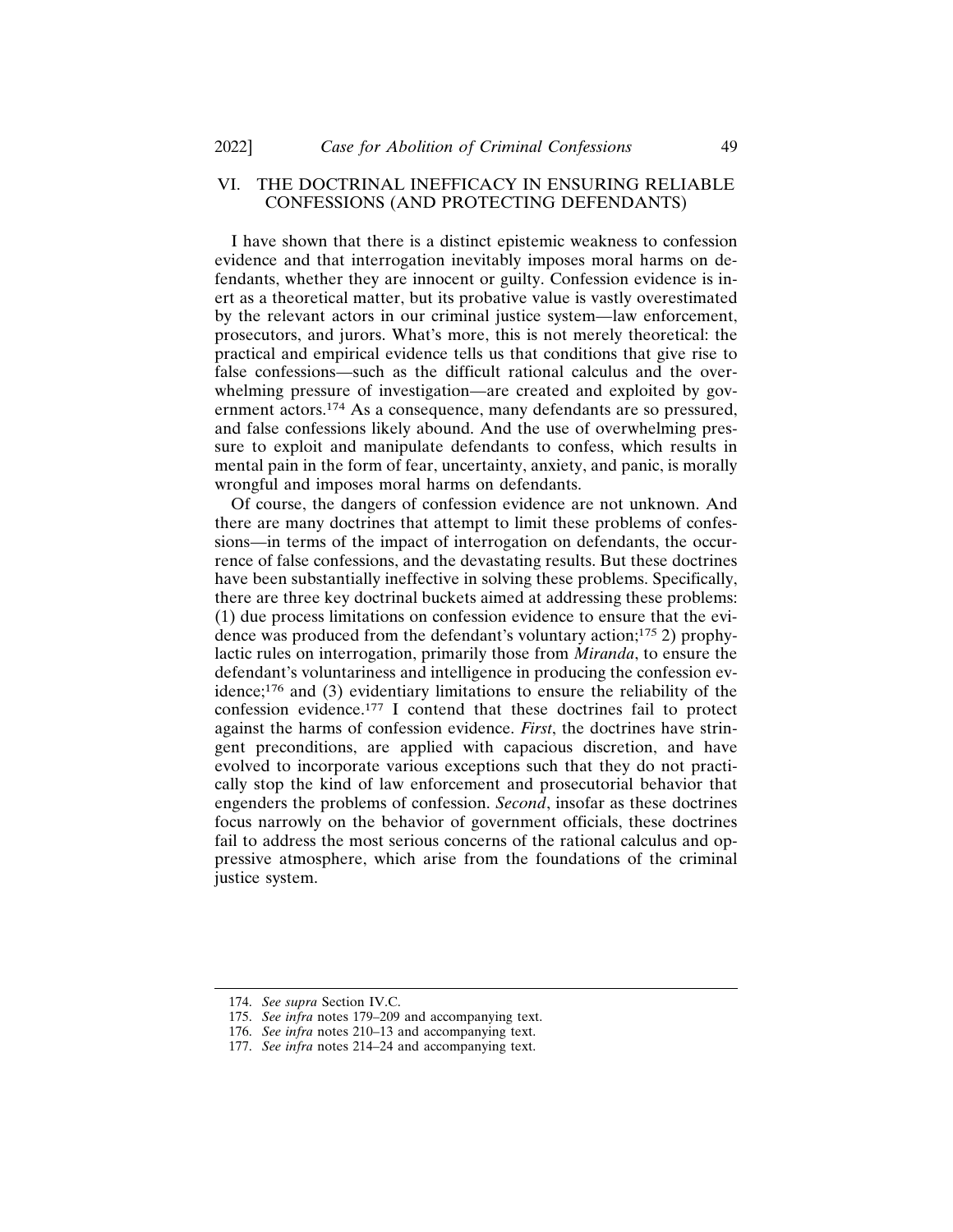## *1. Constitutional Doctrines*

The starting point, of course, is the privilege against self-incrimination. That comes from the *nemo tenetur* maxim and finds itself in the text of the Fifth Amendment,178 which states in relevant part, "No person . . . shall be compelled in any criminal case to be a witness against himself."<sup>179</sup> The Supreme Court made clear that the self-incrimination privilege extends beyond the courtroom in *Bram v. United States*. 180 Decided in 1897, the case concerned a murder on the high seas.181 The defendant, Bram, who was part of the crew of a ship, allegedly murdered the captain and two others.182 He was apprehended by the Canadian police when the ship docked in Halifax, Nova Scotia, Canada.183 There he was interrogated and confronted with the supposed testimony of an eyewitness and with the suggestion that Bram should say if he had an accomplice to "not have the blame of this horrible crime on [his] own shoulders."<sup>184</sup> Bram denied the claims, but in so doing, he made incriminating statements that were treated as a confession.<sup>185</sup> At a jury trial, Bram was convicted and then appealed his conviction to the Supreme Court on the basis that the interrogation that led to the incriminating remarks violated the Fifth Amendment's self-incrimination clause.186 The Supreme Court agreed and reversed his conviction.187 Most relevantly, in so doing, the Court introduced a voluntariness standard in determining whether the incriminating remarks were admissible.<sup>188</sup> The Court quoted an influential treatise to state,

'But a confession, in order to be admissible, must be free and voluntary; that is, must not be extracted by any sort of threats or violence, nor obtained by any direct or implied promises, however slight, nor by the exertion of any improper influence. A confession can never be received in evidence where the prisoner has been influenced by any threat or promise; for the law cannot measure the force of the influence used, or decide upon its effect upon the mind of the prisoner, and therefore excludes the declaration if any degree of influence has

185. *Id.* The statements made by Bram are beyond what I consider "confession" evidence. They did not consist of "I did it" statements, but rather they unknowingly implied he committed the crime.

186. *Id.* at 534, 540, 542–43.

187. *Id.* at 565, 569.

188. *Id.* at 542–43. *Bram* was also the first case from the Supreme Court that held that the Fifth Amendment applied beyond the courtroom to other kinds of interrogations, including by law enforcement. *See id.* at 557–58.

<sup>178.</sup> *See supra* notes 1–3 and accompanying text.

<sup>179.</sup> U.S. CONST. amend. V.

<sup>180.</sup> *See* 168 U.S. 532, 557–58 (1897).

<sup>181.</sup> *Id.* at 534.

<sup>182.</sup> *Id.* at 534–37.

<sup>183.</sup> *Id.* at 536–37.

<sup>184.</sup> *Id.* at 539.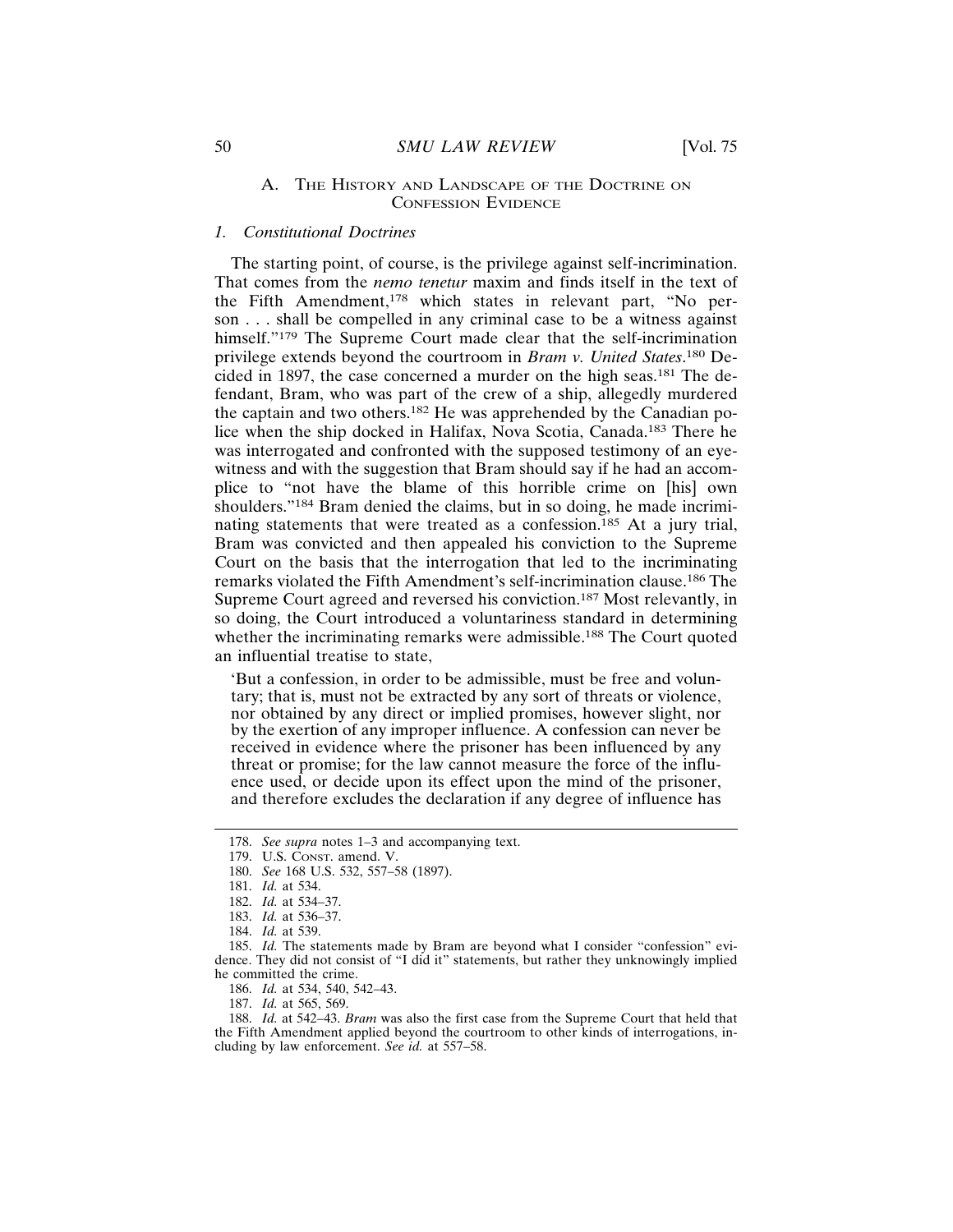# been exerted.'<sup>189</sup>

In light of that, the Court stated that the language of "not have  $\left[\frac{1}{10}\right]$  the blame of this horrible crime on your own shoulders" implicitly suggested a benefit of mitigated punishment in exchange for confession, thus rendering the incriminating statements involuntary.<sup>190</sup>

Notably, *Bram*'s theory of involuntariness is considerably robust and broad because even an oblique suggestion at the possibility of the benefits of confession was enough to render the confession involuntary and therefore inadmissible. *Bram* unearthed this principle from the English and early American common law—indeed, citing the *nemo tenetur* maxim—and imported it into the Fifth Amendment.<sup>191</sup>

Following *Bram*'s limitation on confessions arising from the Fifth Amendment, the Supreme Court decided cases arising from state prosecutions, such as *Brown v. Mississippi*192 and *Chambers v. Florida*, 193 finding limits in the Fourteenth Amendment's Due Process Clause.<sup>194</sup> *Brown*, decided in 1936, dealt with murder charges against Black defendants who confessed after being whipped, beaten, and tortured by a police officer and local mob.195 Thereafter, they were convicted, based only on the confessions.196 On appeal, the Supreme Court reversed the sham convictions, reasoning that they violated the Due Process Clause of the Fourteenth Amendment.197 Similarly, in *Chambers*, four Black defendants were arrested on a murder charge.198 They were then jailed without any formal charges and questioned for five days.199 During the five days, they were subjected to numerous interrogations, on the backdrop of the threat of mob violence;200 in the Court's words, the police interrogators showed "relentless tenacity which 'broke' petitioners' will and rendered them helpless to resist their accusers further."201 Thus, the Court reversed the convictions under the Due Process Clause of the Fourteenth Amendment, stating that "[t]o permit human lives to be forfeited upon confessions thus obtained would make of the constitutional requirement of due process of law a meaningless symbol."<sup>202</sup>

Both of these cases arose under the Fourteenth Amendment in part due to a historically contingent circumstance: at the time they were decided, the protections for criminal defendants in the Fifth Amendment

<sup>189.</sup> *Id.* at 542–43 (quoting 3 WILLIAM OLDNALL RUSSELL, A TREATISE ON CRIMES AND MISDEMEANORS 478 (Horace Smith & A.P. Perceval Keep eds., 6th ed. 1896)).

<sup>190.</sup> *Id.* at 563–65.

<sup>191.</sup> *Id.* at 543–61.

<sup>192. 297</sup> U.S. 278 (1936).

<sup>193. 309</sup> U.S. 227 (1940).

<sup>194.</sup> *See Brown*, 297 U.S. at 286–87; *Chambers*, 309 U.S. at 238–41.

<sup>195.</sup> *Brown*, 297 U.S. at 281–83.

<sup>196.</sup> *Id.* at 284.

<sup>197.</sup> *Id.* at 287.

<sup>198.</sup> *Chambers*, 309 U.S. at 229.

<sup>199.</sup> *Id.* at 239.

<sup>200.</sup> *Id.* at 239–40.

<sup>201.</sup> *Id.* at 240.

<sup>202.</sup> *Id.* at 239–41.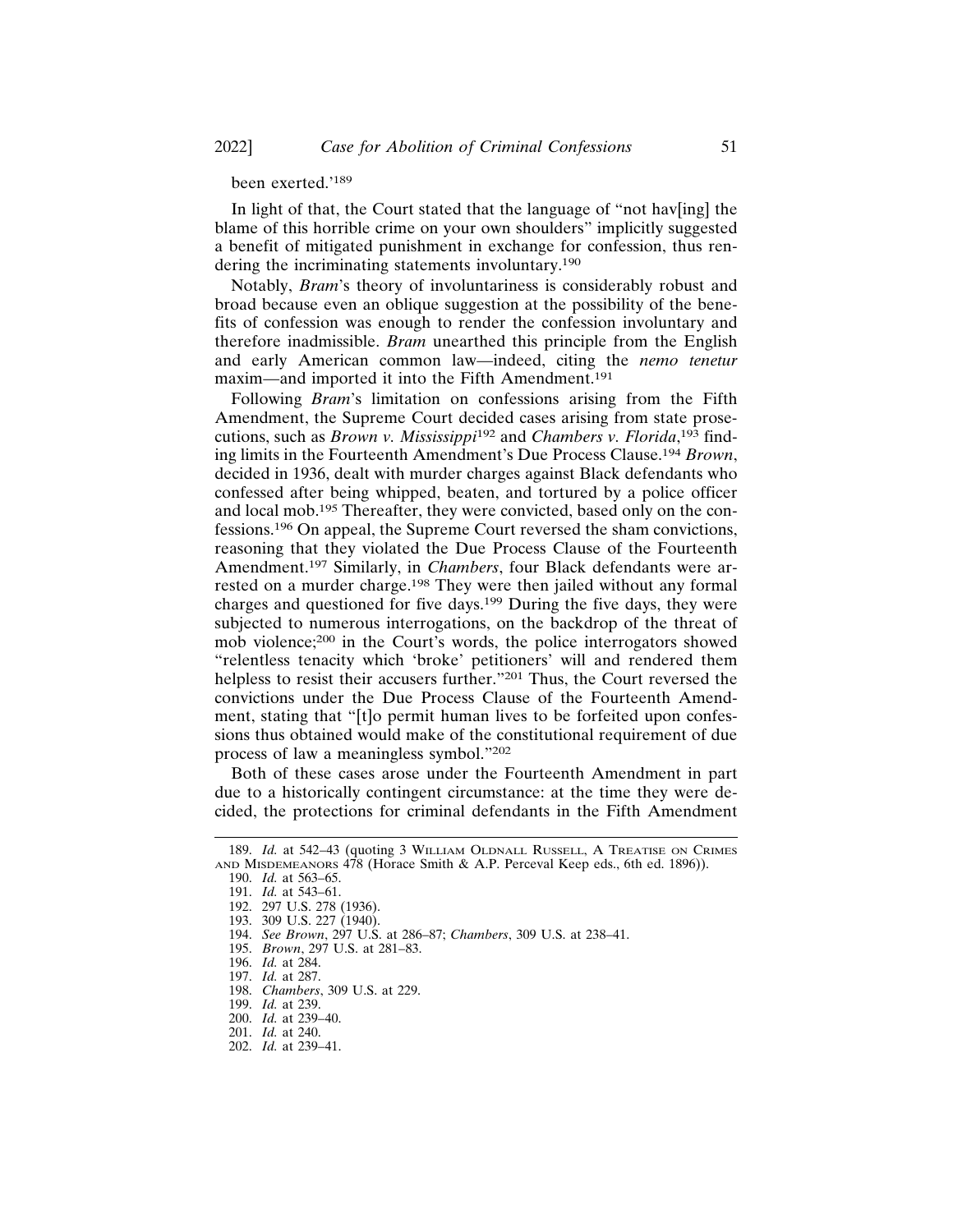was only applicable to the federal government (as in *Bram*) and had not yet been incorporated against the states.203 Thus, the Court looked to due process in the Fourteenth Amendment to develop a requirement of voluntariness and hold these confessions constitutionally inadmissible.<sup>204</sup> The doctrine on voluntariness continued to develop through cases like *Spano v. New York*, <sup>205</sup> *Colorado v. Connelly*, <sup>206</sup> *Arizona v. Fulmi*nante,<sup>207</sup> and others.<sup>208</sup> Ultimately, the due process-voluntariness limitations require a showing, in the totality of the circumstances, that law enforcement conduct caused the will of the defendant to be overborne so that the defendant's statements were not free and voluntary acts.<sup>209</sup>

Then came the watershed case of *Miranda v. Arizona*, which involved hard interrogations and resulting confessions that resulted in convictions.210 In reversing the convictions, the Court set forth the requirement of its now famous *Miranda* warnings:

[T]he prosecution may not use statements, whether exculpatory or inculpatory, stemming from custodial interrogation of the defendant unless it demonstrates the use of procedural safeguards effective to secure the privilege against self-incrimination. . . . Prior to any questioning, the person must be warned that he has a right to remain silent, that any statement he does make may be used as evidence against him, and that he has a right to the presence of an attorney, either retained or appointed. The defendant may waive effectuation of these rights, provided the waiver is made voluntarily, knowingly and intelligently. If, however, he indicates in any manner and at any stage of the process that he wishes to consult with an attorney before speaking there can be no questioning. Likewise, if the individual is alone and indicates in any manner that he does not wish to be interrogated, the police may not question him.<sup>211</sup>

206. 479 U.S. 157, 161, 167 (1986) (rejecting defendant's claim that his confession was involuntary as it was made when mentally ill, because in order for due process voluntariness to be violated there must be wrongful police conduct that caused the confession).

207. 499 U.S. 279, 282–84, 287 (1991) (holding that defendant's incriminating statements violated due process because they were made to a co-inmate, a paid informant, on the promise of protection from other inmates, which was enough to raise a credible threat of violence that in turn made the confession a product of coercion).

208. *See* Paul Marcus, *It's Not Just About* Miranda*: Determining the Voluntariness of Confessions in Criminal Prosecutions*, 40 VAL. U. L. REV. 601, 640 (2006) (first citing State v. Sawyer, 561 So. 2d 278 (Fla. Dist. Ct. App. 1990); and then citing State v. Marshall, 642 N.W.2d 48 (Minn. Ct. App. 2002)).

209. *See id.* at 607, 642; Stephen J. Schulhofer, *Confessions and the Court*, 79 MICH. L. REV. 865, 867 (1981) (explaining the development of the due process–voluntariness test).

210. Miranda v. Arizona, 384 U.S. 436, 456–57, 492 (1966).

211. *Id.* at 444–45.

<sup>203.</sup> Mark A. Godsey, *Rethinking the Involuntary Confession Rule: Toward a Workable Test for Identifying Compelled Self-Incrimination*, 93 CALIF. L. REV. 465, 488 (2005). 204. *See id.* at 488–89.

<sup>205. 360</sup> U.S. 315, 320–24 (1959) (Eight-hour long confession, persisting through defendant's repeated requests of counsel, violated due process, not only because of the untrustworthiness of the confession but also because "police must obey the law while enforcing the law" and "in the end life and liberty can be as much endangered from illegal methods used to convict those thought to be criminals as from the actual criminals themselves.").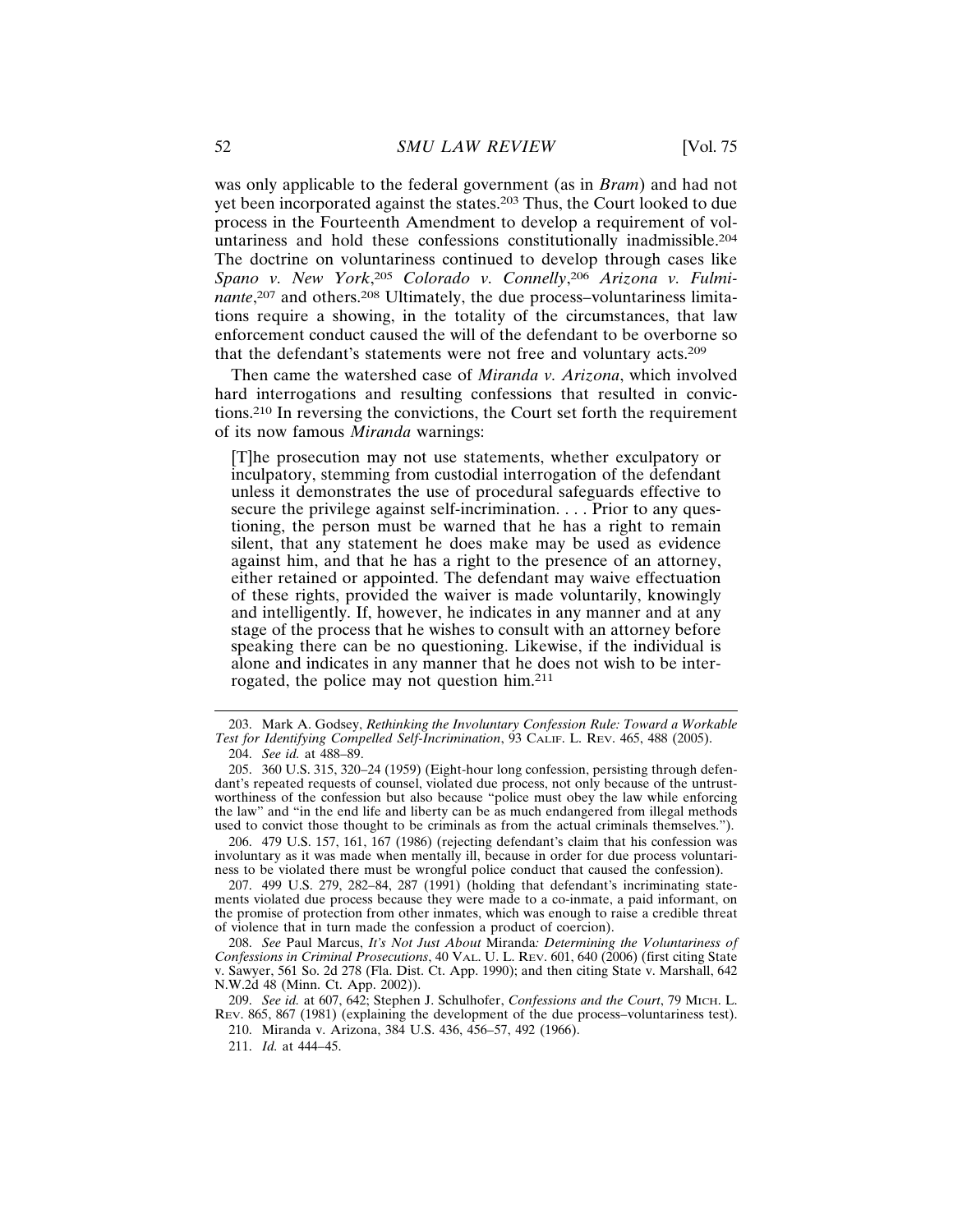The strictures of *Miranda* and the limitations on law enforcement conduct continued to evolve. For example, in *Michigan v. Mosley*, the Court held that law enforcement is not required to cease interrogation upon the defendant's invocation of the right to remain silent; they can resume questioning some time after.212 And then in *Edwards v. Arizona*, the Court held that questioning must cease immediately after a defendant's exercise of the right to counsel and can only recommence when the defendant reinitiates.<sup>213</sup>

#### *2. The Evidentiary Doctrine*

Apart from the constitutional limitations, there are also evidentiary doctrines to ensure the reliability of confession evidence. The most important of these is the requirement of corroboration of the confession. The corroboration rule has its foundations in the *corpus delicti* rule that requires that the prosecution "introduce some evidence independent of the confession to establish that the crime described in the confession actually occurred."<sup>214</sup>

Though initially adopted widely, the *corpus delicti* rule seemed to have lost some of its footing, with concerns that it was overbroad and too stringent.215 In *Opper v. United States*, the Supreme Court rejected the *corpus delicti* rule in favor of a more lenient corroboration rule.<sup>216</sup> Jurisdictions across the United States are split on adoption of the corroboration rule or the *corpus delicti* rule.217 But even the jurisdictions that have continued with the *corpus delicti* rule have relaxed the threshold of evidence required.218 And part of this is because there is a sense that the constitutional doctrines that safeguard the confessing defendant have made the concerns animating the *corpus delicti* rule less salient and concerning.<sup>219</sup>

Apart from the *corpus delicti*/corroboration requirement, the operation of the other evidentiary rules and the adversarial system may limit the dangers of confession evidence. For example, the test of relevance, prototypically in Federal Rules of Evidence Rule 401, provides that evidence is relevant if "(a) it has any tendency to make a fact more or less probable than it would be without the evidence; and (b) the fact is of

<sup>212.</sup> Michigan v. Mosley, 423 U.S. 96, 104–05 (1975).

<sup>213.</sup> Edwards v. Arizona, 451 U.S. 477, 484–85 (1981).

<sup>214.</sup> David A. Moran, *In Defense of the Corpus Delicti Rule*, 64 OHIO ST. L.J. 817, 817

<sup>(2003).</sup> *Corpus delicti* literally means "body of the crime." *Id.* at 817 n.1 (citing *Corpus delicti*, BLACK'S LAW DICTIONARY (7th ed. 1999)).

<sup>215.</sup> *See id.* at 818, 831–35*.*

<sup>216.</sup> Opper v. United States, 348 U.S. 84, 93 (1954).

<sup>217.</sup> *See* Moran, *supra* note 214, at 832 n.103, 833 n.106.

<sup>218.</sup> Thomas A. Mullen, *Rule Without Reason: Requiring Independent Proof of the Corpus Delicti as a Condition of Admitting an Extrajudicial Confession*, 27 U.S.F. L. REV. 385, 416–18 (1993).

<sup>219. 1</sup> MCCORMICK ON EVIDENCE § 148, at 913 (Robert P. Mosteller ed., 8th ed. 2020) ("Given the development of other confession law doctrines, especially Fifth Amendment protections as promulgated in *Miranda v. Arizona* and the voluntariness requirement, concerns regarding law enforcement interrogation practices do not provide significant support for the corroboration requirement." (footnote omitted)).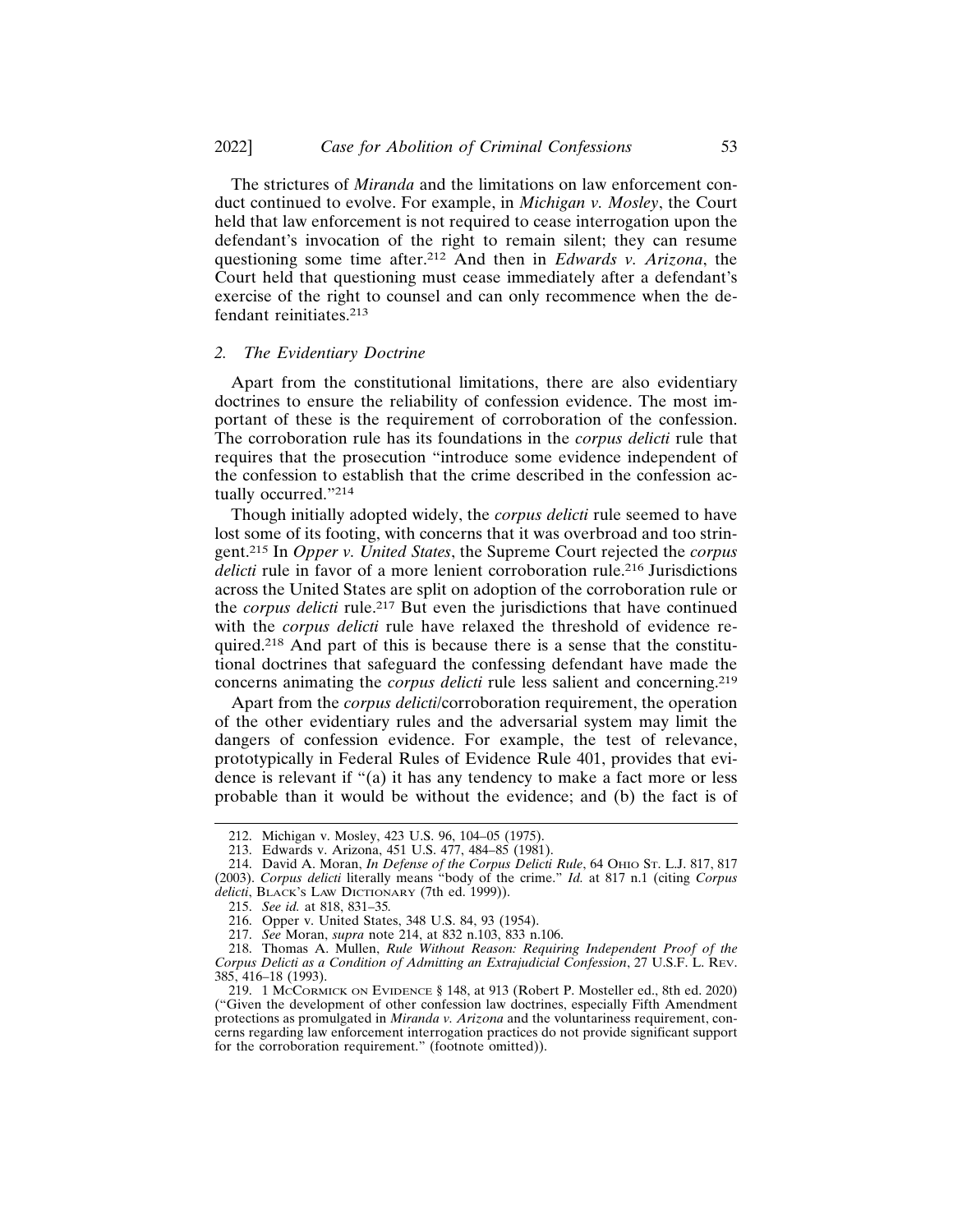consequence."220 Rule 402 provides that the default rule is to admit all relevant evidence,221 but Rule 403 allows for exclusion if the evidence would be unduly prejudicial.222 Thus, if confession evidence shows obvious failures of reliability and is not captured by a constitutional filter, Rules 401, 402, and 403 could provide an additional protection. Moreover, presenting expert testimony on the nature of false confessions, presented under the prototypical Rule 702,223 may be useful to defendants seeking to undermine the jury's credence in any confession evidence offered against the defendant. That said, courts have been split on whether such testimony passes muster for admission.<sup>224</sup>

#### B. THE PRACTICAL PROBLEMS WITH THE ACTUAL DOCTRINES

Each of these three types of doctrines has substantial problems in safeguarding defendants. Of course, as a preliminary point, the practical and empirical evidence already presented robustly establishes the inefficacy of the current doctrine. That is, the practical and empirical evidence demonstrates that false confessions occur at a significantly high rate; that the conditions of interrogation, investigation, and prosecution are fertile ground for false confessions to occur; and that when false confessions occur, they often lead to false convictions.<sup>225</sup>

And this is not merely accident, but it comes out of the design of the doctrines, the problems of the doctrines are that they have stringent preconditions, are applied with capacious discretion, and have substantial exceptions. Specifically, the *Miranda* prophylactic rules can be waived by the defendant and require clear exercise by the defendant.226 The due process–voluntariness protections are only triggered by government action, generally require extreme conduct, and provide unclear guidance about what is allowed. Finally, the evidentiary limitations are capacious, without an understanding of the jury's capabilities.

# *1. Miranda Prophylactic Rules Are Absent*

The structure of *Miranda*'s rules require that the defendant who faces interrogation and investigation exercise the protections afforded.227 Thus, the primary way in which *Miranda* is supposed to protect the defendant is through the defendant's behavior. If law enforcement delivered *Miranda*

227. *See id.*

<sup>220.</sup> FED. R. EVID. 401.

<sup>221.</sup> *Id.* at 402.

<sup>222.</sup> *Id.* at 403.

<sup>223.</sup> *Id.* at 702.

<sup>224.</sup> For a comprehensive analysis of the state of the case law on admission of expert testimony on confessions, see Nadia Soree, Comment, *When the Innocent Speak: False Confessions, Constitutional Safeguards, and the Role of Expert Testimony*, 32 AM. J. CRIM. L. 191, 227–55 (2005).

<sup>225.</sup> *See supra* Part IV.

<sup>226.</sup> *See* Miranda v. Arizona, 384 U.S. 436, 444–45 (1966) (explaining that the person must indicate that he wants to speak with an attorney or that he does not wish to be questioned for the *Miranda* protections to take effect).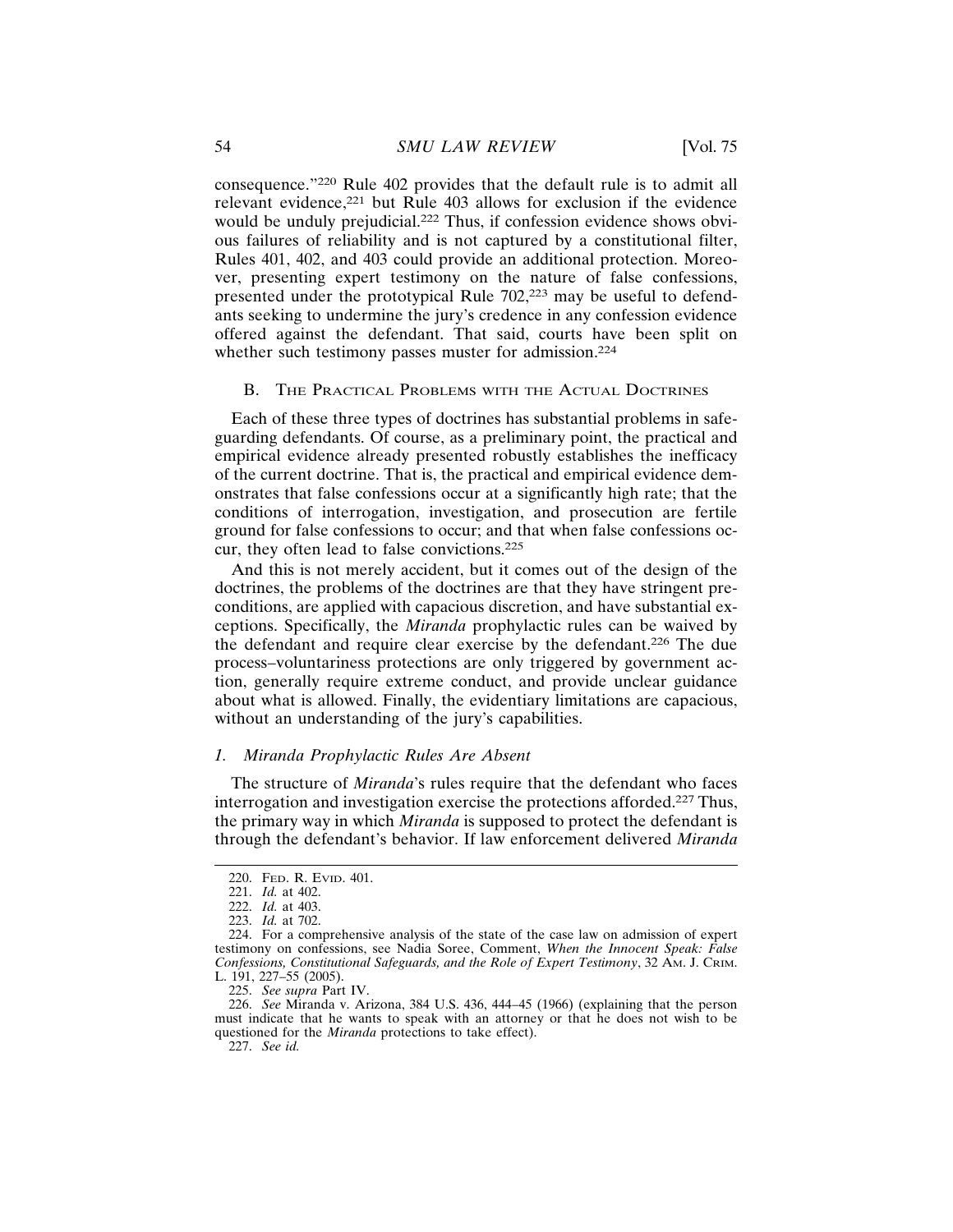warnings but did nothing further to change their interrogation style, and no defendants exercised their rights under *Miranda*, then we would expect no changes in outcomes.

Consequently, there are at least two ways in which these *Miranda* rules do not take effect: waiver and the requirement of clear and continued exercise. *First*, *Miranda* rights can be waived by defendants,<sup>228</sup> which then blocks the primary prophylactic effect. And the data tells us that defendants very frequently waive their *Miranda* rights. In a study by Leo, over 78% of defendants waived their *Miranda* rights and proceeded with interrogation.229 In an empirical study by Paul Cassell and Bret Hayman, almost 84% of defendants waived their *Miranda* rights and proceeded with interrogation.230 Thus, for a great number of cases, *Miranda*'s primary pathway of protecting defendants does not materialize. Indeed, after the *Miranda* warnings are given, *Miranda* "provides virtually no restrictions on interrogation practices designed to induce *Miranda* waivers."231 Thus, for the people who are most vulnerable to the perils of interrogation, *Miranda* has little effect because it rarely comes into play.

*Second*, the post-*Miranda* case law has required of defendants a high degree of clarity and resolve in the exercise of their *Miranda* rights. The Supreme Court has allowed law enforcement tools to continue pressure on defendants, even after defendants have attempted to invoke their rights.232 In *Michigan v. Mosley*, the Court held that law enforcement can reapproach a defendant after the defendant exercises their right to remain silent.233 And in *Davis v. United States*, the Court required that a defendant articulate the desire for counsel's presence sufficiently clearly that a reasonable officer would understand it to be a request for an attorney.234 In the abstract, these requirements seem reasonable enough. But the impact of these decisions in practice is far-reaching. Law enforcement interrogators wield a great deal of power in the actual interrogation.<sup>235</sup> *Miranda* itself recognized this: "The circumstances surrounding in-custody interrogation can operate very quickly to overbear the will of one merely made aware of his privilege by his interrogators."<sup>236</sup>

Indeed, the manuals on interrogation instruct investigators on how to deflect and circumvent potential invocations of *Miranda* by defendants. For an illustrative example, suppose a defendant says, "Maybe I need an attorney." Post-*Miranda* case law would allow interrogators to ignore the

<sup>228.</sup> *Id.* at 444.

<sup>229.</sup> Richard A. Leo, *Inside the Interrogation Room*, 86 J. CRIM. L. & CRIMINOLOGY 266, 276, 286 (1996).

<sup>230.</sup> Paul G. Cassell & Bret S. Hayman, *Police Interrogation in the 1990s: An Empirical Study of the Effects of* Miranda, 43 UCLA L. REV. 839, 859 (1996).

<sup>231.</sup> White, *supra* note 68, at 1217.

<sup>232.</sup> *See* Michigan v. Mosley, 423 U.S. 96, 105–06 (1975); Davis v. United States, 512 U.S. 452, 459 (1994).

<sup>233.</sup> *Mosley*, 423 U.S. at 105–06.

<sup>234.</sup> *Davis*, 512 U.S. at 459.

<sup>235.</sup> White, *supra* note 68, at 1215.

<sup>236.</sup> Miranda v. Arizona, 384 U.S. 436, 469 (1966).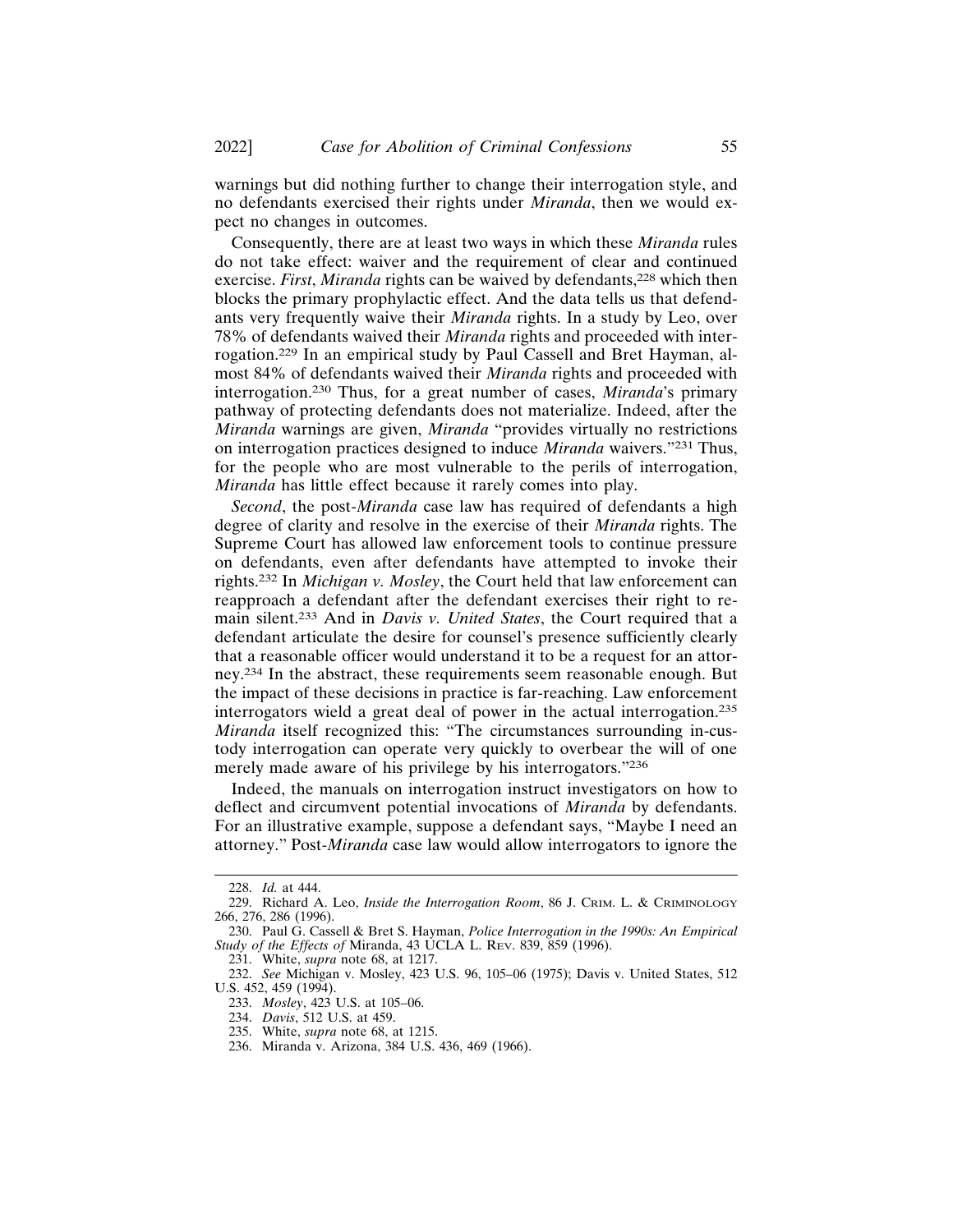comment and proceed, or respond to convince the defendant otherwise. The influential Inbau Interrogation Manual suggests *inter alia* that the interrogator could respond, "I'm only looking for the truth, and if you're telling the truth, that's it. You can handle this by yourself."237 Here again, the defendants most vulnerable to falsely confess will often not be able to exercise the kind of resolve over time and clarity of desire to invoke *Miranda* rights, especially against law enforcement tactics that are specifically devised to counter the defendants' ability to do so. So, we have an even further diminished ability of defendants to exercise their *Miranda* rights.

# *2. Due Process–Voluntariness Limitations Are Failing*

The due process–voluntariness limitations serve as a backstop to the *Miranda* prophylactic rules, guarding against violations when the prophylactic rules are ineffectual. As we have seen, because *Miranda* rights are often waived or not exercised, the due process–voluntariness limitations must operate to protect defendants from the harms of confession evidence. However, because of the requirements of government action and extreme conduct, and the lack of clear guidance on these requirements, the due process–voluntariness limitation has proven ineffectual.

In *Connelly*, the Court made a prerequisite for the due process–voluntariness test that there be some offending conduct by law enforcement for purposes of the constitutional protection.238 George Dix noted that this was a striking change because the focus no longer was the defendant's mental state but rather the nature of the official conduct in coercing the defendant.239 However, given the potentially oppressive nature of interrogation and the broader investigation, a focus on official conduct rather than the defendant defangs the due process–voluntariness test. The practical facts reveal that law enforcement can dress their conduct in a way that meets the strictures of any requirements imposed upon them and yet still impose a great deal of pressure on the defendant. Consequently, the due process–voluntariness test, by searching for wrongful official conduct, will be blind to many occasions where voluntariness is lacking.

This is made worse by the nature of the examination of official conduct. Under the due process–voluntariness test, what is clearly excluded is extreme conduct by law enforcement, such as "confessions induced by force, threats of force, [or] promises of protection from force" and con-

<sup>237.</sup> FRED E. INBAU & JOHN E. REID, CRIMINAL INTERROGATION AND CONFESSIONS 112 (1962). These requirements of clarity in exercising *Miranda* rights also impact waivers because most *Miranda* waivers are oral. *See, e.g.*, Cassell & Hayman, *supra* note 230, at 859 (observing in the study that virtually all of the waivers were verbal and not written). As such, law enforcement can interpret a failure to clearly exercise *Miranda* rights as a waiver operationally.

<sup>238.</sup> Colorado v. Connelly, 479 U.S. 157, 167 (1986).

<sup>239.</sup> George E. Dix, *Federal Constitutional Confession Law: The 1986 and 1987 Supreme Court Terms*, 67 TEX. L. REV. 231, 272, 289–90 (1988).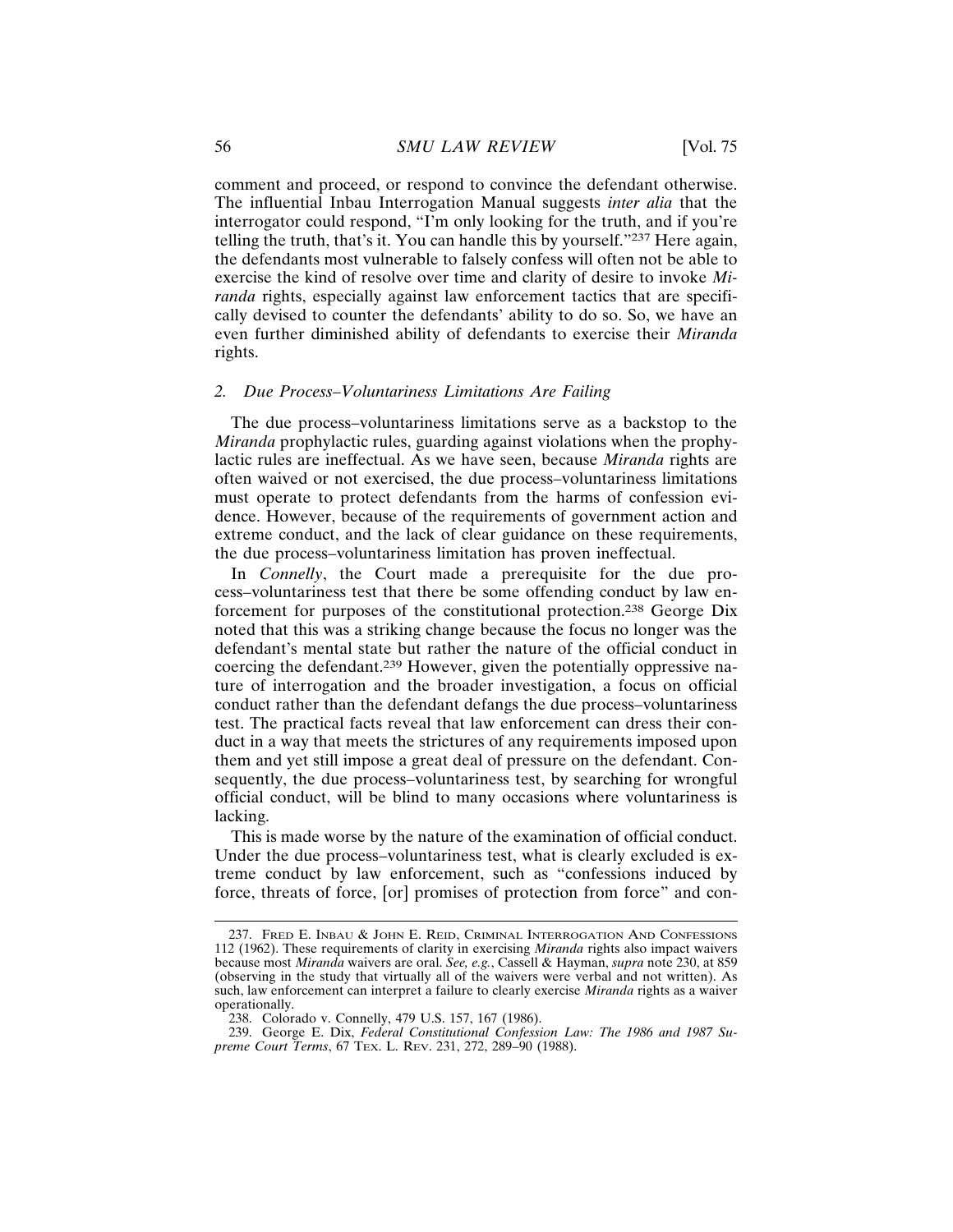fessions conducted under odious conditions.240 This kind of conduct likely due to the operation of the due process–voluntariness test itself—is considerably rare.241 And though it is laudable that the due process–voluntariness test has curbed the occurrence of this kind of extreme conduct, we know that such extreme conduct is not necessary for the harms of confession evidence to manifest.

Absent such extreme conduct, however, the due process–voluntariness test operates as a totality-of-the-circumstances test that considers both the nature of the putative offending official conduct and the characteristics and circumstances of the defendant.242 This seems not to have constrained law enforcement, who have largely decided to employ tactics that have not been explicitly ruled impermissible.243 And a review of the case law shows that law enforcement is still allowed to use tactics that can pressure and overwhelm defendants.<sup>244</sup>

This is further bolstered by the history—where it was the ineffectiveness of the due process–voluntariness test—that led to *Miranda*. 245 But, after *Miranda*, the due process–voluntariness test has not become any more restrictive on law enforcement than its pre-*Miranda* incarnation. Indeed, it is arguably less restrictive *because of Miranda*, as the *Miranda* warnings and rights were supposed to serve to protect the defendant.<sup>246</sup> As such, there has seemingly been some weakening of the due process–voluntariness test after *Miranda*. 247

What emerges from this is a due process–voluntariness test that is blind to a plethora of potential cases of harm arising from confession evidence. That is because the due process–voluntariness test only applies to cases with putative offending official conduct and only clearly prohibits extreme conduct. Consequently, there are a number of cases—where the pressure arises from the broad nature of the interrogation and investigation or where the law enforcement conduct is borderline—that the due process test does not certainly reach and thus does not protect the defendant.

245. White, *supra* note 68, at 1219; *see also* Geoffrey R. Stone, *The* Miranda *Doctrine in the Burger Court*, 1977 SUP. CT. REV. 99, 102–03 (stating that the limitations of the voluntariness test led the Court to decide *Miranda*).

246. White, *supra* note 68, at 1219; Louis Michael Seidman, Brown *and* Miranda, 80 CALIF. L. REV. 673, 744–45 (1992).

<sup>240.</sup> White, *supra* note 68, at 1218 (footnotes omitted).

<sup>241.</sup> *See id.* at 1217–19.

<sup>242.</sup> *Id.* at 1218.

<sup>243.</sup> *Id.* at 1218–19; *see also* Lawrence Herman, *The Supreme Court, the Attorney General, and the Good Old Days of Police Interrogation*, 48 OHIO ST. L.J. 733, 752 (1987).

<sup>244.</sup> *See, e.g.*, United States v. Villalpando, 588 F.3d 1124, 1129–30 (7th Cir. 2009) (holding that an officer's promise to defendant that the officer would aid defendant in avoiding revocation of probation did not render the confession involuntary); United States v. Turner, 674 F.3d 420, 433 (5th Cir. 2012) (holding that an officer's promise that if the defendant "could 'get it straight,' he could see his four-year-old daughter's first day of school" did not render defendant's incriminating statements involuntary).

<sup>247.</sup> White, *supra* note 68, at 1219; Seidman, *supra* note 246, at 744–45.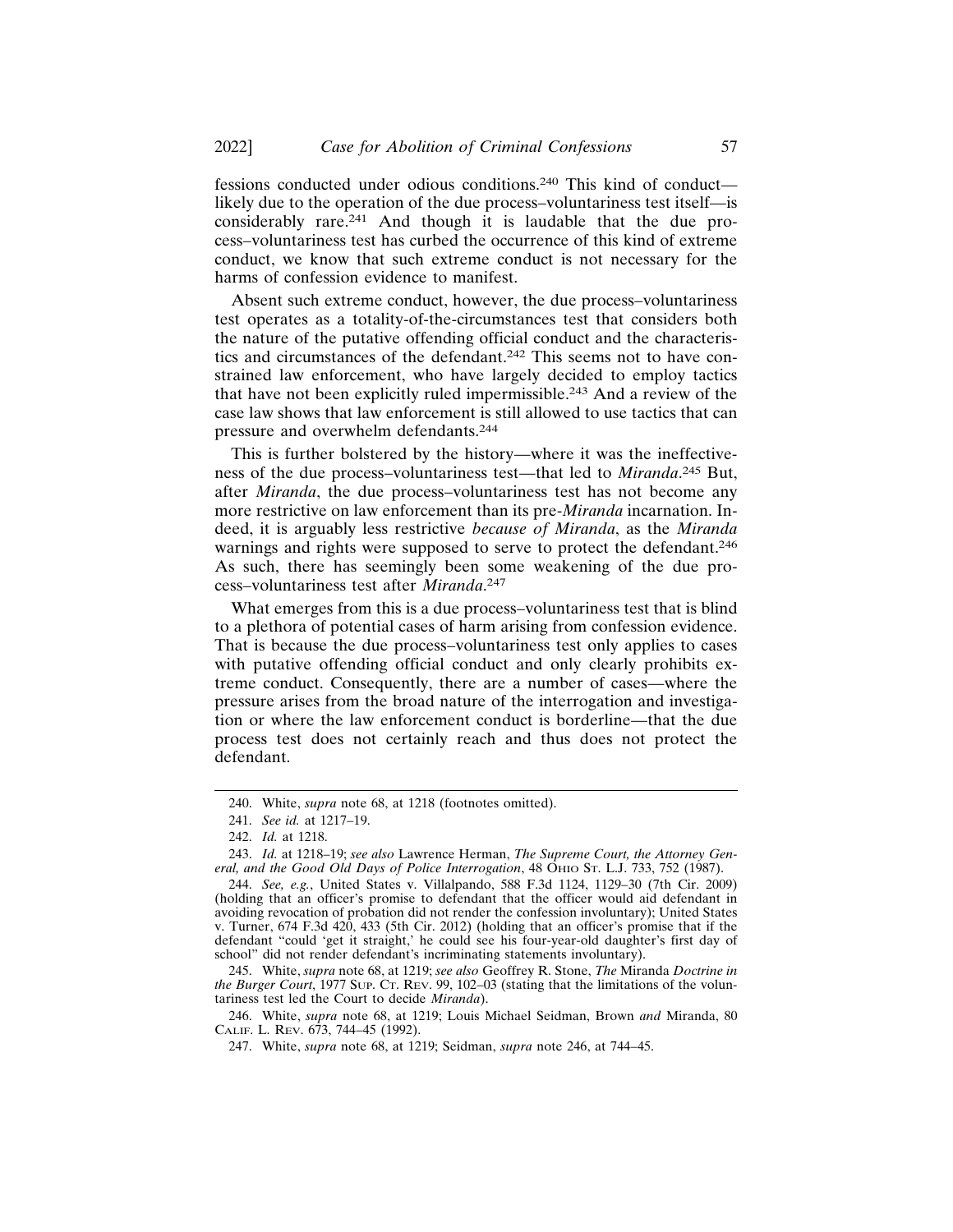#### *3. The Evidentiary Limitations Are Feeble*

With the ineffectiveness of the constitutional protections, the evidentiary limitations are the last line of defense. But these too have failed to do the required work. The main problem with these evidentiary limitations is that they leave too much to the jury, where the jury lacks precisely the rational capabilities to competently assess the evidence.

The *corpus delicti* rule and the more limited corroboration rule are useful insofar as they exclude confessions in obviously wrong cases, but they do not significantly protect against the current problems of confession evidence. That is because they serve as a low bar. So long as there is independent evidence of a crime's commission, that is sufficient to pass through the tests.248 That serves an important purpose. It ensures that baseless, false confessions, which are the ones most likely caused by egregious conduct, do not result in false convictions. But the *corpus delicti* and corroboration rules do not help much in the troublesome cases that have persisted. In prototypical cases of interrogation, there is sufficient suspicion of defendants to subject them to interrogation<sup>249</sup>—and that will be enough to pass through the *corpus delicti* and corroboration tests.

Similarly, the test for relevance of evidence is not a significant bar to confession evidence.250 Though I have shown that confession evidence is of low probative value, with high potential for undue prejudice, courts have rarely barred confession evidence on the basis of relevance or prejudice.251 Insofar as these rules do restrict confession evidence, they would likely be duplicative of the constitutional rules. That is, for example, a confession produced by means of physical threat may be also restricted as a matter of reliability, in addition to the constitutional violations.

From an evidentiary perspective, the prevailing attitude and justification for the leniency of these rules is that the adversarial system is the best check on the epistemic value of the evidence and that the jury should be allowed to make the determination.252 However, this is precisely the wrong view, given the incompetencies of the jury. As shown above, juries irrationally overestimate the probative value of evidence to prove the necessary facts and are infected with prejudicial bias.253 In particular, jurors do not properly understand the rates of confessions and false confessions, the nature of interrogation, and the potential reasons for

<sup>248.</sup> *See* Mullen, *supra* note 218, at 416–17.

<sup>249.</sup> *See supra* note 85 and accompanying text.

<sup>250.</sup> *See* FED. R. EVID. 401–03.

<sup>251.</sup> *See, e.g.*, Milhizer, *supra* note 75, at 4 ("[C]onfessions of even questionable reliability are often treated as dispositive by police, prosecutors, judges, juries, and even defense attorneys."); Drizin & Leo, *supra* note 77, at 922 ("Judges are conditioned to disbelieve claims of innocence and almost never suppress confessions, even highly questionable ones."). I have not been able to find any case, state or federal, in WestLaw's database where a confession was barred for failure of relevance on the basis of its unreliability.

<sup>252.</sup> The Federal Rules of Evidence place great emphasis on the role of the jury as the fact finder and are hesitant to usurp the jury's role. *See* FED. R. EVID. 703–04.

<sup>253.</sup> *See supra* Sections III.I.B, IV.I.C.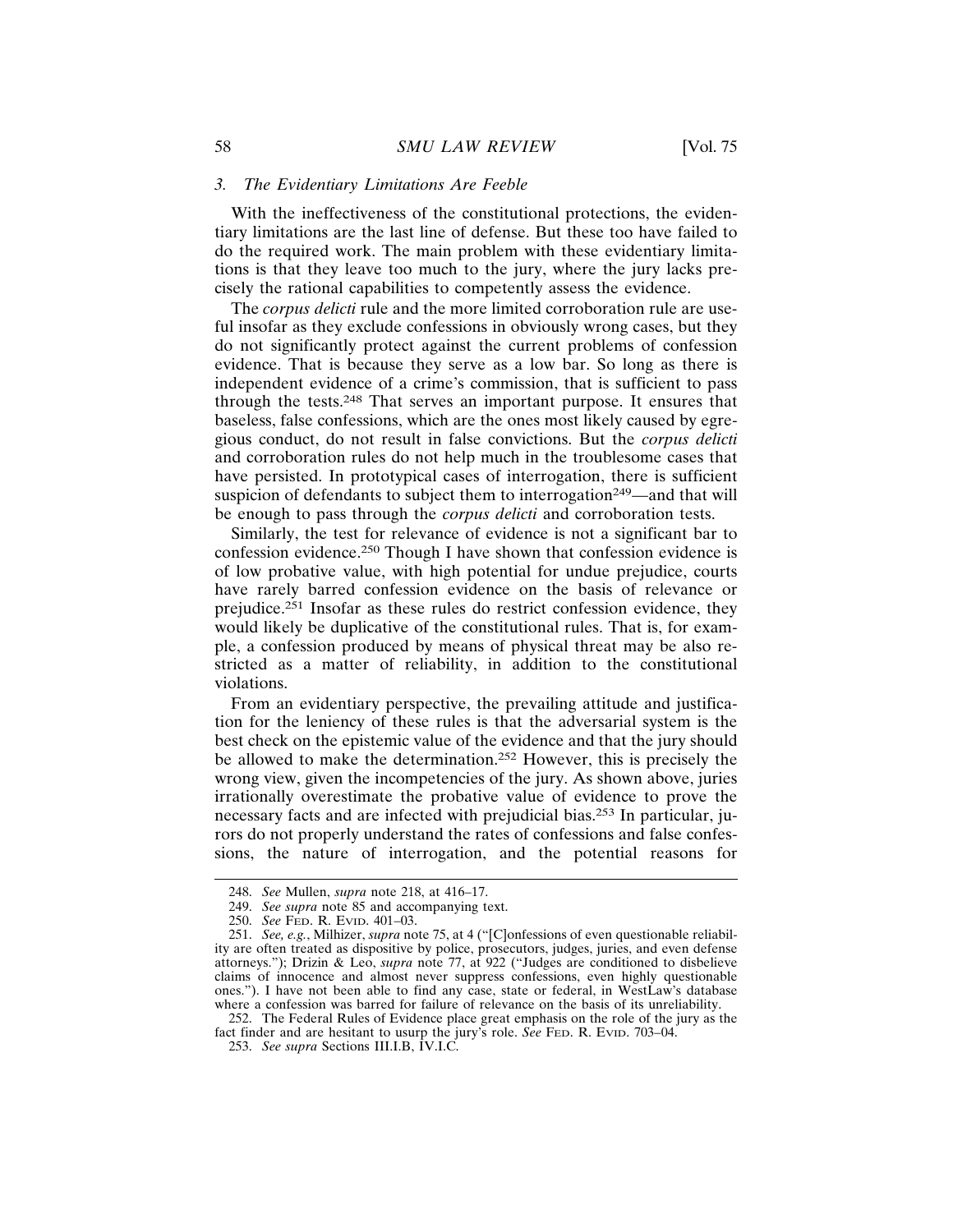confession. What's more, the most potent evidence for defendants on these issues—namely, defendants' own testimonies—is severely compromised because defendants must discredit their own words (in the confession) and thus themselves.

The other evidence that may be useful on these topics is expert testimony. But courts have been mixed in their reception of expert evidence on confessions.254 They either do not think that the testimony is reliable under scientific standards, prototypically under Rule 702<sup>255</sup> and the *Daubert*256 or *Frye*257 standards, or they believe that such evidence would be potentially confusing and prejudicial to the jury.258 In cases where the expert evidence is barred, there does seem to be an overarching sensibility in judges that juries are competent to assess confessions subjected to the adversarial process, without the need for expert intervention.259 That is because anything that experts may add could be brought to the jury's attention through case-specific facts about the nature of the interrogation and the psyche of the confessing defendant.<sup>260</sup>

The most promising pathway is the use of expert evidence. It has the best chance of educating jurors about the pressures and decision-making of the confessing defendant. But it is not yet clear how such expert evidence impacts the jurors' understanding.261 One cause of concern is that, because both sides will submit experts, expert testimony will simply result in the dreaded "battle of [the] experts."262 In such a battle, both sides

260. *See, e.g.*, *Free*, 798 A.2d at 96.

261. *See* Neil Vidmar & Shari Seidman Diamond, *Juries and Expert Evidence*, 66 BROOK. L. REV. 1121, 1160–66 (2001) (surveying studies on experts' testimony on eyewitness testimony, which show some increased sensitivity to relevant considerations but not an overall increased skepticism of eyewitness testimony); Kelsey S. Henderson & Lora M. Levett, *Can Expert Testimony Sensitize Jurors to Variations in Confession Evidence?*, 40 LAW & HUM. BEHAV. 638, 647–48 (2016) (showing some promise of expert testimony in sensitizing jurors to features of confessions); Stephen J. Ceci & Richard D. Friedman, *The Suggestibility of Children: Scientific Research and Legal Implications*, 86 CORNELL L. REV. 33, 98–103 (2000) (arguing for expert testimony regarding the suggestibility of children but recognizing the problem of the "battle of the experts").

<sup>254.</sup> *See* Soree, *supra* note 224, at 227–55.

<sup>255.</sup> FED. R. EVID. 702.

<sup>256.</sup> Daubert v. Merrell Dow Pharm., Inc., 509 U.S. 579 (1993).

<sup>257.</sup> Frye v. United States, 293 F. 1013 (D.C. Cir. 1923).

<sup>258.</sup> *See* Soree, *supra* note 224, at 243, 262.

<sup>259.</sup> *Id.* at 236–37, 247–51; Brian Cutler, Keith A. Findley & Danielle Loney, *Expert Testimony on Interrogation and False Confession*, 82 UMKC L. REV. 589, 600 (2014) ("Frequently, however, the testimony is excluded on the basis that the evidence will not 'help' the jury because it is within the common experience and knowledge of ordinary people and therefore the testimony invades the province of the jury to decide credibility questions for itself."); Danielle E. Chojnacki, Michael D. Cicchini & Lawrence T. White, *An Empirical Basis for the Admission of Expert Testimony on False Confessions*, 40 ARIZ. ST. L.J. 1, 21–26 (2008); Christopher Slobogin, *The Structure of Expertise in Criminal Cases*, 34 SE-TON HALL L. REV. 105, 114–15 (2003) (examining the admissibility of expert testimony on false confessions); *see also* United States v. Adams, 271 F.3d 1236, 1245 (10th Cir. 2001); People v. Son, 93 Cal. Rptr. 2d 871, 883 (Cal. Ct. App. 2000); People v. Gilliam, 670 N.E.2d 606, 619 (Ill. 1996); People v. Polk, 942 N.E.2d 44, 63–64 (Ill. App. Ct. 2010); State v. Davis, 32 S.W.3d 603, 608–09 (Mo. Ct. App. 2000); State v. Free, 798 A.2d 83, 95–96 (N.J. Super. Ct. App. Div. 2002).

<sup>262.</sup> Vidmar & Diamond, *supra* note 261, at 1162.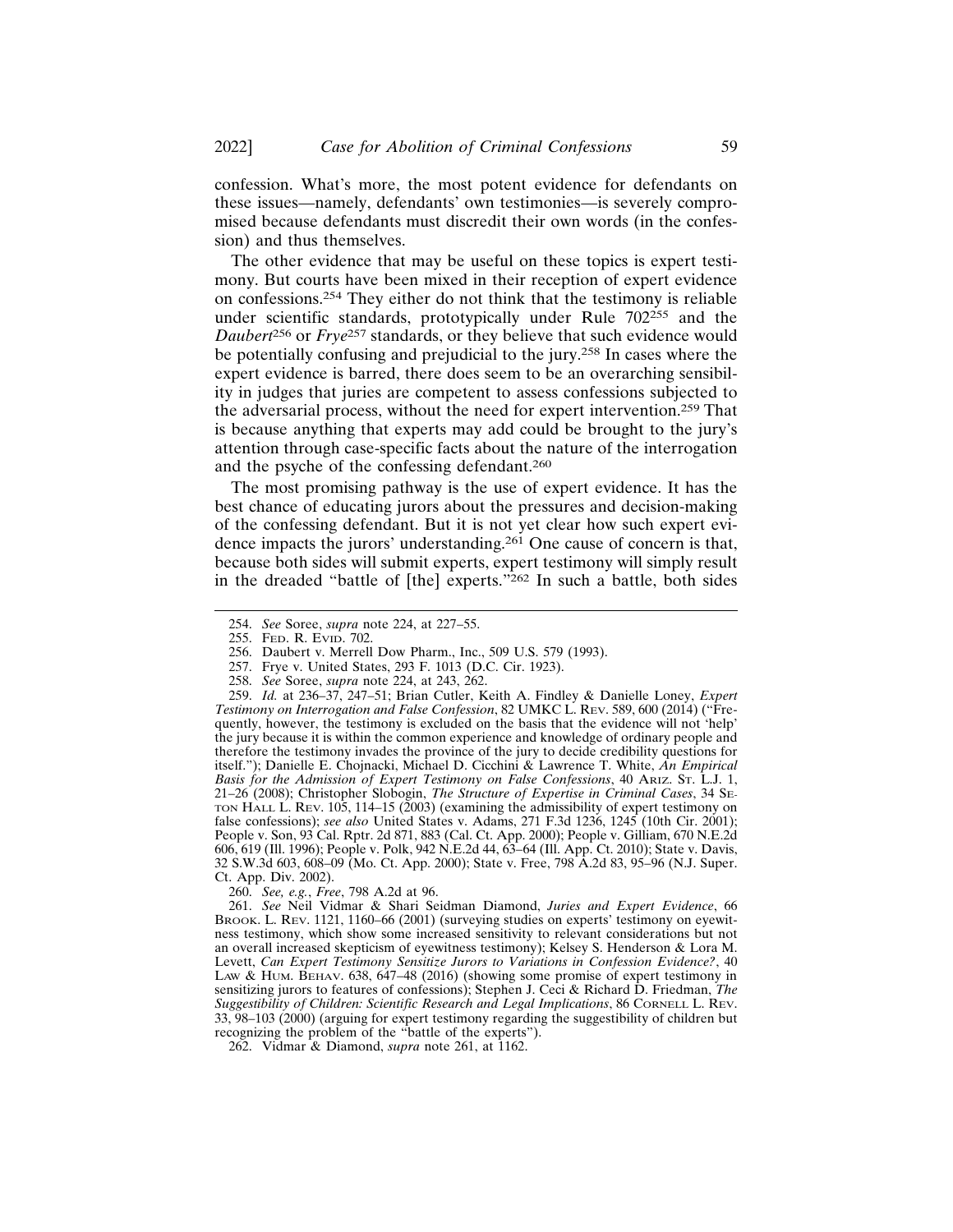may be able to inundate the jury with information to an equal duel, and the expert testimony does little work in effectively educating the jury.<sup>263</sup>

Ultimately, in practice, the standard evidentiary limitations—the *corpus delicti*/corroboration rule and the rules on relevance and prejudice—do little to protect defendants beyond the constitutional protections. They do not tackle the main problem—the gap between the real probative value of confession evidence and potential for prejudice and the jury's estimation of these facts. Expert testimony offers potential recourse in this regard, but the realities of the adversarial system may also undercut the ability to practicably educate the jury and improve its decision-making.

### C. THE MISFOCUS OF DOCTRINAL LIMITATIONS

As seen, the constitutional doctrines focus on law enforcement conduct, seeking to eliminate a narrow set of practices. Outside of those practices, the constitutional doctrine is inert. The doctrines fail to understand the key point that innocent criminal defendants may have strong reasons to falsely confess, even without any intervening offensive conduct by law enforcement and the prosecution, due to pressures inherent in the criminal justice system. The doctrines fail to reach the problem that the entirety of the criminal justice system—among other things, the nature of interrogation and investigation, the overcriminalization of various types of conduct, the exceedingly lengthy sentences for crimes and the nature of plea bargaining, and the horrific conditions of incarceration—imposes sufficient pressures on the innocent defendant to falsely confess.<sup>264</sup> The evidentiary rules fail to recognize that jurors are by-and-large unfamiliar with the fact that innocent criminal defendants have strong reasons to falsely confess, instead assuming that the adversarial system is capable of

<sup>263.</sup> *See, e.g.*, Mark S. Brodin, *Behavioral Science Evidence in the Age of* Daubert*: Reflections of A Skeptic*, 73 U. CIN. L. REV. 867, 903–12, 928, 939 & n.334 (2005) (discussing the concerns of the "battle of experts" with respect to eyewitness testimony); *see also infra* Section VII.B (discussing the problems with the solution of expert evidence at greater length).

<sup>264.</sup> *See, e.g.*, Darryl K. Brown, *Democracy and Decriminalization*, 86 TEX. L. REV. 223, 223–24 (2007) (discussing the dangers of overcriminalization); Stuntz, *supra* note 84, at 519–20, 576–78 (discussing the positive relationship between expansive laws and the rate of plea bargaining); Stephanos Bibas, *Plea Bargaining Outside the Shadow of Trial*, 117 HARV. L. REV. 2463, 2487–91 (2004) (explaining how high maximum sentences impact plea bargaining); James E. Robertson, *A Clean Heart and an Empty Head: The Supreme Court and Sexual Terrorism in Prison*, 81 N.C. L. REV. 433, 440–45 (2003) (detailing the prevalence of sexual violence in U.S. prisons); Charles Fried, *Reflections on Crime and Punishment*, 30 SUFFOLK U. L. REV. 681, 683–88 (1997) (describing the deplorable conditions of prisons); Matt Ford, *The Everyday Brutality of America's Prisons*, NEW REPUBLIC (Apr. 5, 2019), https://newrepublic.com/article/153473/everyday-brutality-americas-prisons [https:// perma.cc/X5JA-3EB9]; HUM. RTS. WATCH, PRISON CONDITIONS IN THE UNITED STATES 33–89 (1991), https://www.hrw.org/sites/default/files/reports/US91N.pdf [https://perma.cc/ 7DCL-NMCJ]; Thea Johnson, *Fictional Pleas*, 94 IND. L.J. 855, 860–68 (2019) (explaining the practices of "creative plea bargaining" and "fictional pleas," where defendants plea to criminal acts with sanctions less serious than they might generally obtain or where defendants plea to criminal acts they did not commit in order to avoid collateral consequences, including deportation and sex offender registration).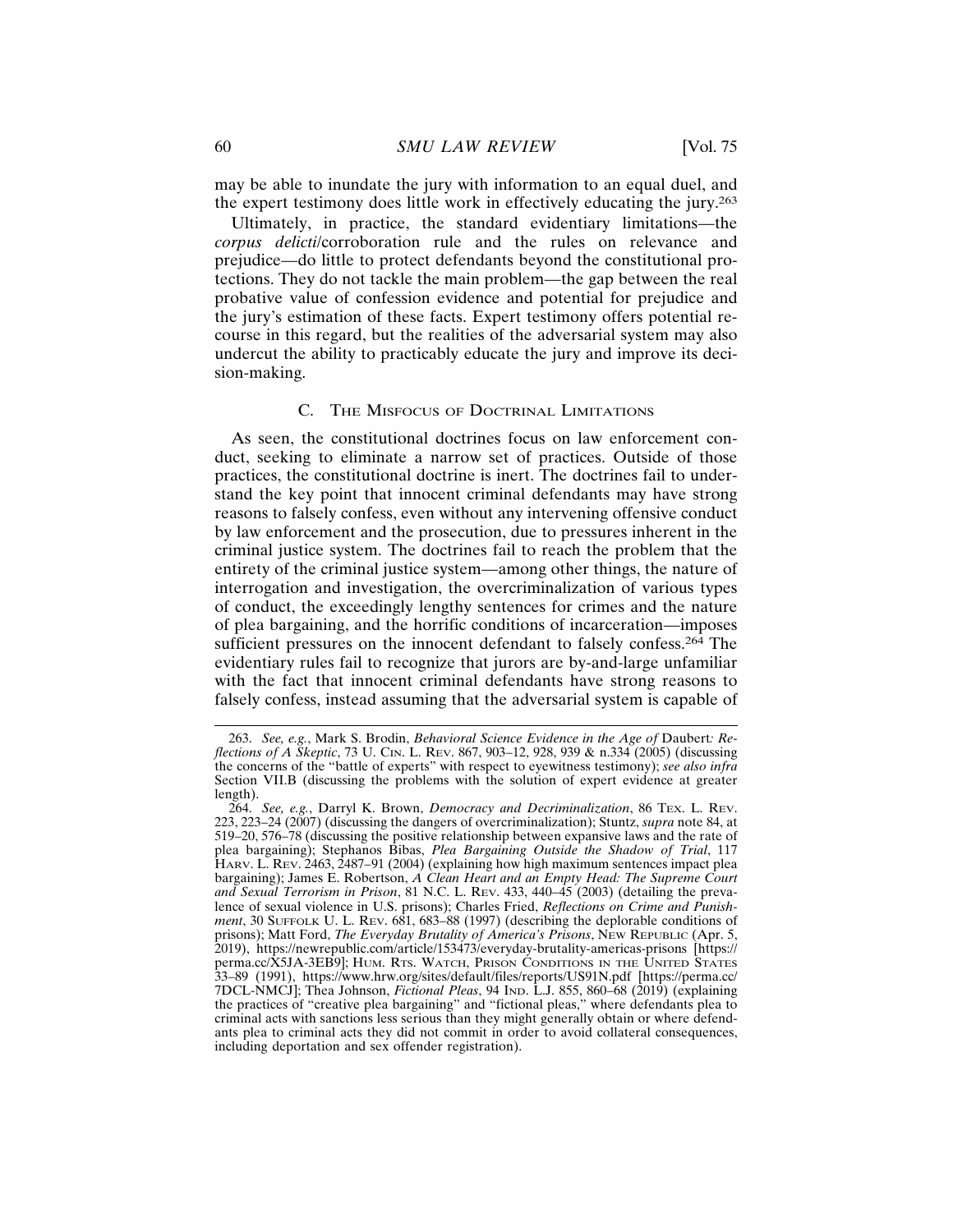bringing this fact to light and that juries are competent to consider this in assessing confession evidence. But, unfortunately, these assumptions have proven to be false. Without rectifying these misapprehensions, confession evidence continues, and will continue, to pose serious risks of harm to defendants.

# VII. THE SOLUTION OF ABOLISHING CONFESSION **EVIDENCE**

I have made the case that confession evidence poses a significant potential for harm to defendants, as a matter of theory, practice, empirical evidence, doctrine, and considerations of due process and morality.

I propose a simple solution: We must abolish confession evidence against the defendant in criminal trials. Thus, I suggest the following text for the rule of the abolition of confession evidence:

In any criminal proceeding, confession evidence is not admissible. Confession evidence is defined as:

- (1) A statement by a defendant;
- (2) claiming that the defendant committed a crime or satisfied particular elements of a crime;
- (3) where the defendant knows that the statement will be used by the government in a criminal prosecution of the defendant to establish or help establish an element of a crime based on prior conduct.<sup>265</sup>

As stated above, this rule excludes incriminating statements made by a defendant to an undercover agent or informant, for example, because in such a situation, the defendant does not have knowledge that the statement would be used to establish the crime. Also, importantly, the proposed rule does not necessarily exclude all incriminating statements, such as statements merely evincing that a defendant had knowledge of key facts of the crime.

The confession abolition rule could and should apply to plea bargains as well. The language of the rule says "any criminal proceeding," which includes plea allocutions, not just trials. Allowing confessions, or their functional equivalent, in plea bargains but excluding them from trials may not change the detrimental results from confession evidence. That is, it could be that the pressures imposed by law enforcement and felt by defendants at the investigatory stage can be levied by prosecutors at the adjudicatory stage. This is especially true of the rational calculus of punishment, but it may also be true of the pressures of being subjected to the jeopardy of trial.

We could envision a rule that only applies to trial proceedings and not plea proceedings. And such a rule may have useful impact. Though few

<sup>265.</sup> The rule is itself inspired by and modeled on the Federal Rules of Evidence Rule 412, entitled "Sex-Offense Cases: The Victim's Sexual Behavior or Predisposition" and governing sexual proclivity and predisposition evidence against a victim of a sex offense. *See* FED. R. EVID. 412.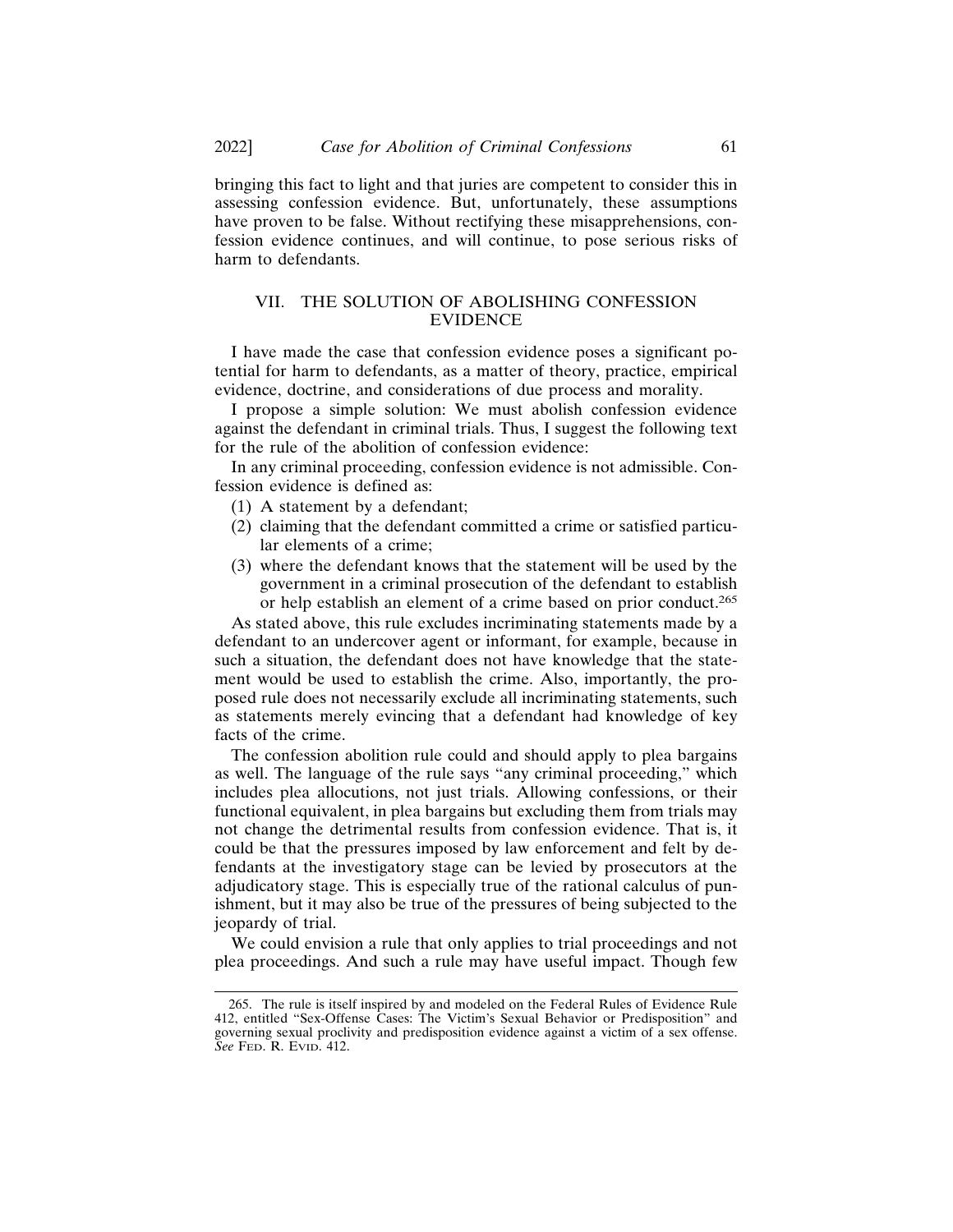criminal cases go to trial, and the vast majority are handled by plea bargain,266 the rule's impact on what evidence is available at trial would then also impact the negotiation of pleas. If confession evidence is not allowed because of its potency, the chances of conviction are diminished, even if they remain high. Defendants can use that to negotiate from a position of greater strength than they had before. But such a rule again fails to recognize that the pressures of the criminal justice system—in terms of the sentences that a defendant faces and the overwhelming nature of investigation and jeopardy—can lead to false confession.267 Further restricting law enforcement conduct in obtaining confessions does not substantially mitigate those pressures,<sup>268</sup> and thus does not adequately solve the problems of confession evidence.

# A. THE AFFIRMATIVE CASE FOR THE ABOLITION OF CONFESSION **EVIDENCE**

The rule may, at first glance, seem radical. In one sense, it is: it would be a great departure from practice as usual. Confessions, and pleas that rely on confessions or their functional equivalents, occur in the vast majority of criminal cases.<sup>269</sup> Thus, the proposal would impact almost all criminal cases. But in the more important sense—what rationally comports with our legal commitments to defendants—abolishing confession evidence is not radical. It is the most sensible solution.

As we have seen above, confession evidence is, theoretically and empirically, weak in terms of probative value, but prejudicially overestimated by juries and judges. This is precisely when evidence should be inadmissible. Consider Federal Rules of Evidence Rule 403: "The court may exclude relevant evidence if its probative value is substantially outweighed by a danger of one or more of the following: unfair prejudice, confusing the issues, misleading the jury, undue delay, wasting time, or needlessly presenting cumulative evidence."270 The term "misleading the jury" refers "to the possibility of the jury incorrectly evaluating the probative value of a particular item of evidence, usually by overvaluing."<sup>271</sup>

<sup>266.</sup> John Gramlich, *Only 2% of Federal Criminal Defendants Go to Trial, and Most Who Do Are Found Guilty*, PEW RSCH. CTR. (June 11, 2019), https://pewrsr.ch/2F1Qxn7 [https://perma.cc/ND98-WYT7].

<sup>267.</sup> The Court has recognized that, in certain circumstances, the adverse consequences that might arise from trial may lead defendants to plead guilty, rather than exercise their trial rights. *See* United States v. Jackson, 390 U.S. 570, 571–72, 583 (1968) (holding that a sentencing regime that made death penalty available only on asserting the right to a jury trial impermissibly burdened defendant). Unfortunately, the Court has not embraced this realization. *See* Brady v. United States, 397 U.S. 742, 755, 758 (1970) (holding that the fear of receiving the death penalty does not render a guilty plea involuntary or invalid).

<sup>268.</sup> *See supra* notes 243–44 and accompanying text.

<sup>269.</sup> Howard B. Terrell & William Logan, *The "False Confession": Manipulative Interrogation of the Mentally Disordered Criminal Suspect*, 13 AM. J. FORENSIC PSYCHIATRY 29, 29 (1992).

<sup>270.</sup> FED. R. EVID. 403.

<sup>271.</sup> MICHAEL H. GRAHAM, EVIDENCE: AN INTRODUCTORY PROBLEM APPROACH 22 (2002).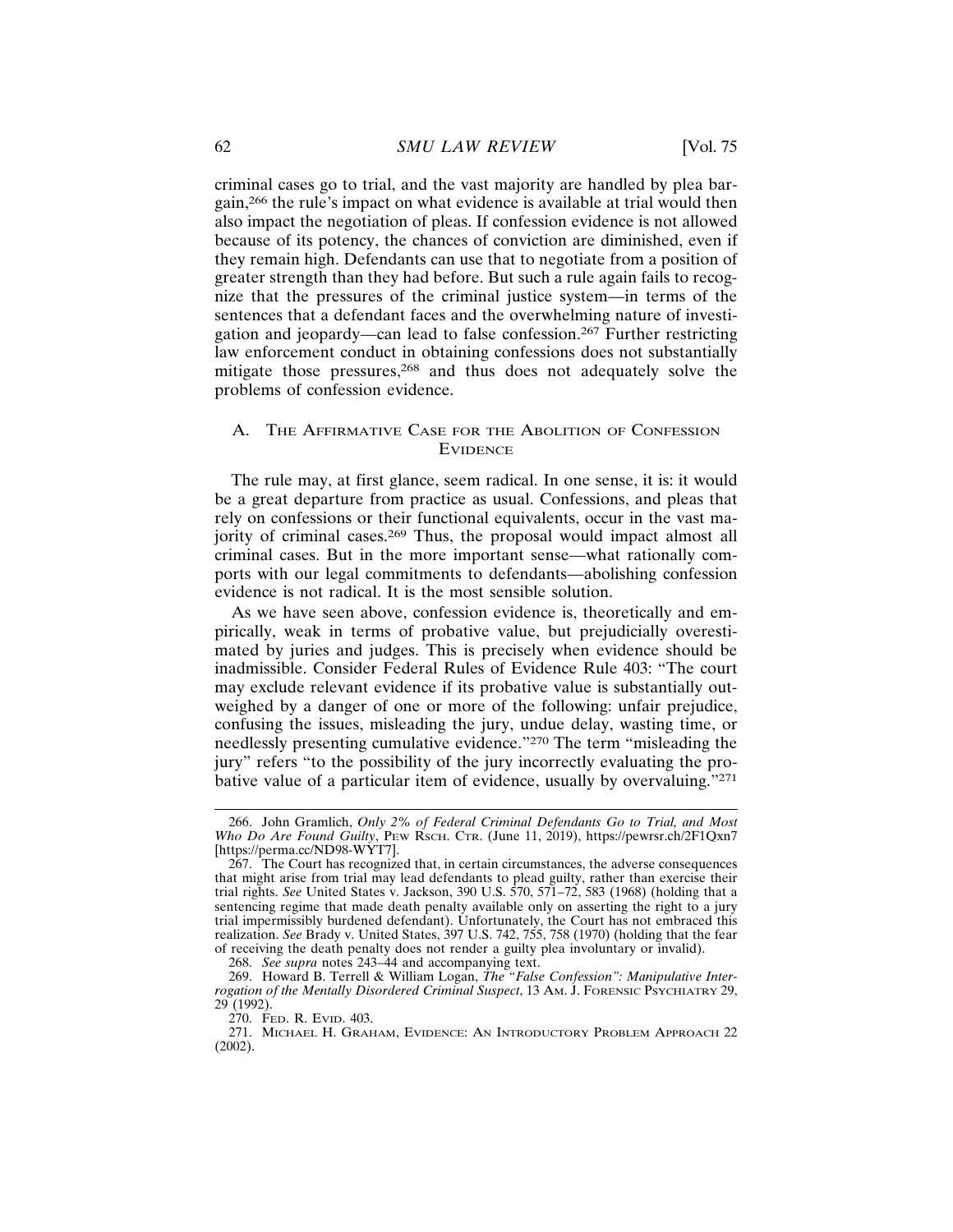Now, the exclusion of evidence under Rule 403 is a considerably rare remedy,272 but the language of the rule is clear and, given what we know about confession evidence, demands exclusion as a matter of law.

Of course, Rule 403 operates on individualized determinations of pieces of evidence. But the Federal Rules of Evidence also include Rule 412, which operates to exclude most evidence regarding the sexual proclivity and sexual predisposition of victims of sexual offenses in cases involving alleged sexual misconduct.273 The animating idea behind Rule 412 was, in Congress's view, to protect victims from "invasion[s] of privacy, potential embarrassment and sexual stereotyping."274 This protects victims and thus encourages reporting, and it safeguards the proceedings from unnecessary information that could corrupt the fact-finding mission of the jury.<sup>275</sup>

Rule 412 also provides an analogy in that it has a significant moral component. One of the motivating reasons for its promulgation was to ensure that victims of sexual assault would not suffer retraumatization through the process of investigation and adjudication of the crimes they suffered.<sup>276</sup> The other motivating reason for its promulgation was to counteract the wrongful association of sexual behavior and untrustworthiness.277 That is, allowing evidence of victims' unrelated sexual behavior tended to cause jurors to believe the victim deserved these harms, and it was morally wrongful to allow that to continue. This too is similar to confession evidence—not only does confession evidence have detrimental epistemic results, but its continued use causes significant moral harms.

Consider also Rule 404(b)'s prohibition that "[e]vidence of any other crime, wrong, or act is not admissible to prove a person's character in order to show that on a particular occasion the person acted in accordance with the character. $278$  Though Rule 404 is subject to potentially capacious exceptions in criminal cases, $279$  the justification for excluding the prior-act-propensity evidence in the first instance is on point:

Character evidence is of slight probative value and may be very prejudicial. It tends to distract the trier of fact from the main question of what actually happened on the particular occasion. It subtly permits the trier of fact to reward the good man and to punish the bad man

277. *Id.* at 800–01 (explaining that the rationale behind the law was to avoid embarrassment of the victim).

<sup>272.</sup> *Id.* at 21 ("Exclusion of relevant evidence under Rule 403 is employed sparingly as it is an extraordinary remedy.")

<sup>273.</sup> FED. R. EVID. 412.

<sup>274.</sup> GRAHAM, *supra* note 271, at 386.

<sup>275.</sup> Harriett R. Galvin, *Shielding Rape Victims in the State and Federal Courts: A Proposal for the Second Decade*, 70 MINN. L. REV. 763, 794–96, 800 (1986) (explaining that the rationale behind the law was to avoid embarrassment of the victim, which was harmful in itself, but also that such "character assassination" resulted in unfair prejudice against the victim that skewed the results of trials).

<sup>276.</sup> *Id.* at 795 (explaining that the rationale behind the law was to avoid embarrassment and retraumatization of the victim).

<sup>278.</sup> FED. R. EVID. 404(b)(1).

<sup>279.</sup> *See id.* at 404(a)(2), 404(b)(2).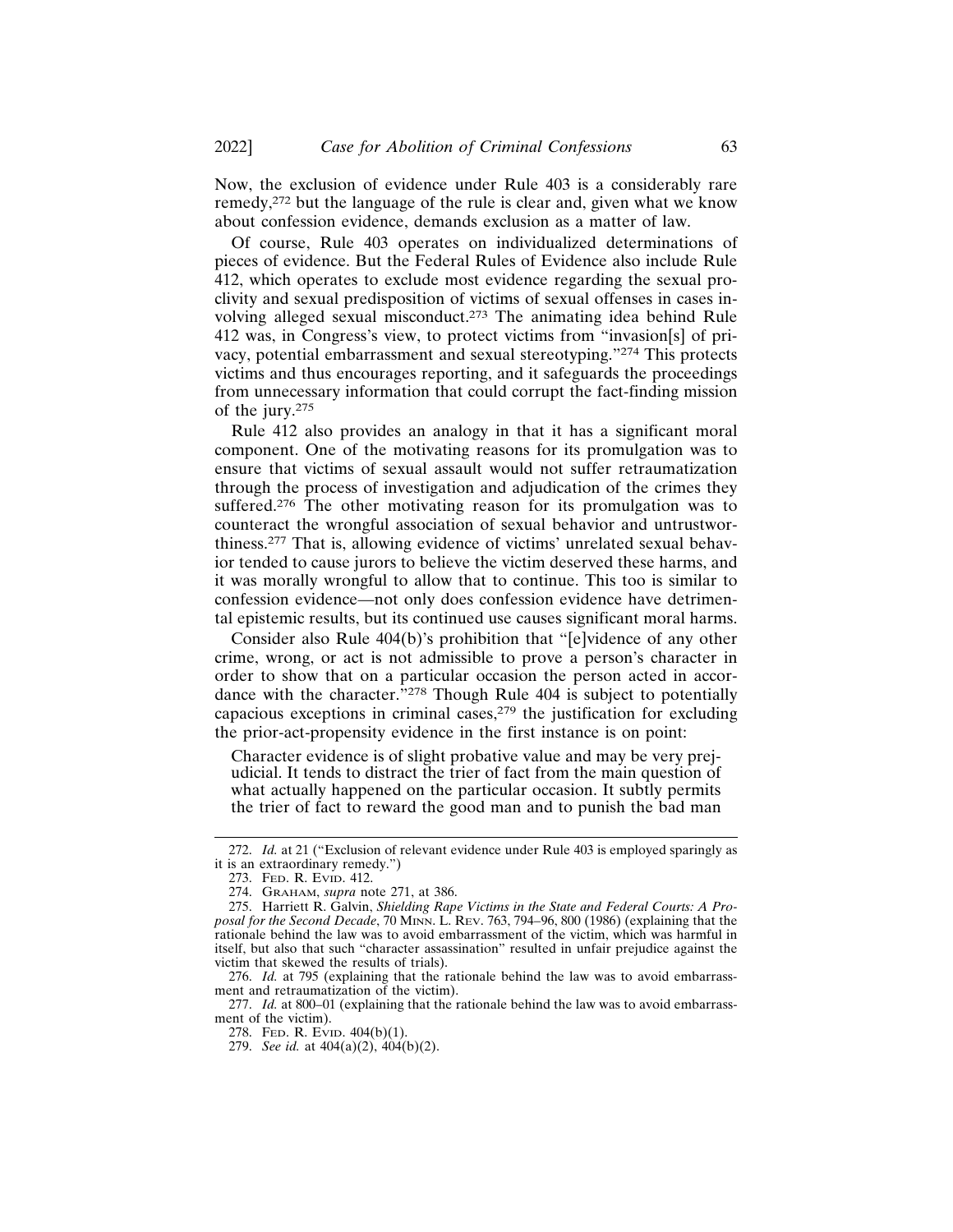because of their respective characters despite what the evidence in the case shows actually happened.<sup>280</sup>

That is what we have with confession evidence: evidence with low probative value that is highly and prejudicially overvalued by the jury.

The proposed rule can operate as an evidentiary rule. In that form, the proposed rule could be passed by the appropriate legislature.281 But the rule could be properly imposed as a constitutional matter as well. As a constitutional matter, a defendant has the right to due process of law.<sup>282</sup> The Supreme Court has stated that "the Due Process Clauses of the Fifth and Fourteenth Amendments may constitute a further bar to admission of, for example, unreliable evidence."283 That is precisely what we have with confession evidence: unreliable evidence.<sup>284</sup>

The truth is that the interventions to protect defendants from the harms of confession evidence have always been radical, or at least perceived that way. For example, scholars have observed that the decision in *Bram* was substantially untethered to the prior case law and prior understanding of the Fifth Amendment.285 Similarly, *Miranda* is often understood as a "[w]atershed" moment in the history of the Supreme Court.<sup>286</sup> Indeed, the *nemo tenetur*, and thus the Fifth Amendment privilege against self-incrimination, were dramatic grants of rights against the State.287 Tackling the harms of confession evidence is a behemoth that has historically required exceptional action.

282. *See* U.S. CONST. amends. V, XIV.

283. Michigan v. Bryant, 562 U.S. 344, 370 n.13 (2011) (first citing Montana v. Egelhoff, 518 U.S. 37, 53 (1996) (plurality opinion); and then citing Dutton v. Evans, 400 U.S. 74, 96–97 (1970) (Harlan, J., concurring)).

284. In an insightful article, David Crump explains the affirmative reasons why we do allow confession evidence in, homing in on the usefulness of confessions as evidence in prosecution, the fact that when not compelled "confessions are 'fair' evidence," and the civic duty of citizens to account for their behavior by admitting their criminality. David Crump, *Why Do We Admit Criminal Confessions into Evidence?*, 43 SEATTLE U. L. REV. 71, 72–73 (2019). My arguments here undercut the first two reasons for the admission of confession evidence. As far as the civic duty rationale, I am skeptical that citizens have such a duty, but even if they did, I contend that confession evidence would not be more likely to lead to upholding of that duty, rather than capitulation in the face of the pressures of the criminal justice system. Thus, the third rationale cannot alone support the admission of confession evidence, in the face of its unreliability and potential for harm. Crump also raises the concern that widespread exclusion of confession evidence would lead to legitimacy concerns for the criminal justice system. *Id.* at 73. But I think that is countermanded by the legitimacy concerns of false confessions.

285. *See, e.g.*, Godsey, *supra* note 203, at 477.

286. *See, e.g.*, Mark R. Brown, *Weathering Constitutional Change*, 2000 U. ILL. L. REV. 1091, 1103.

<sup>280.</sup> *Id.* at 404 advisory committee's note.

<sup>281.</sup> For state criminal proceedings, the state legislature would need to pass the legislation. Cornell L. Sch., *Evidence*, LEGAL INFO. INSTIT., https://www.law.cornell.edu/wex/evidence [https://perma.cc/958X-HZ3L]. For federal criminal proceedings, Congress would have to ultimately pass the legislation. *See* 28 U.S.C. § 2074. Under 28 U.S.C. §§ 2071–2074, the Supreme Court may pass rules, subject to the disapproval of Congress, unless the rule "create[es], abolish[es], or modif[ies] an evidentiary privilege," in which Congress's express approval is required. At first glance, this would appear to create a privilege, which would then need Congress's approval.

<sup>287.</sup> *See* Godsey, *supra* note 203, at 479–80.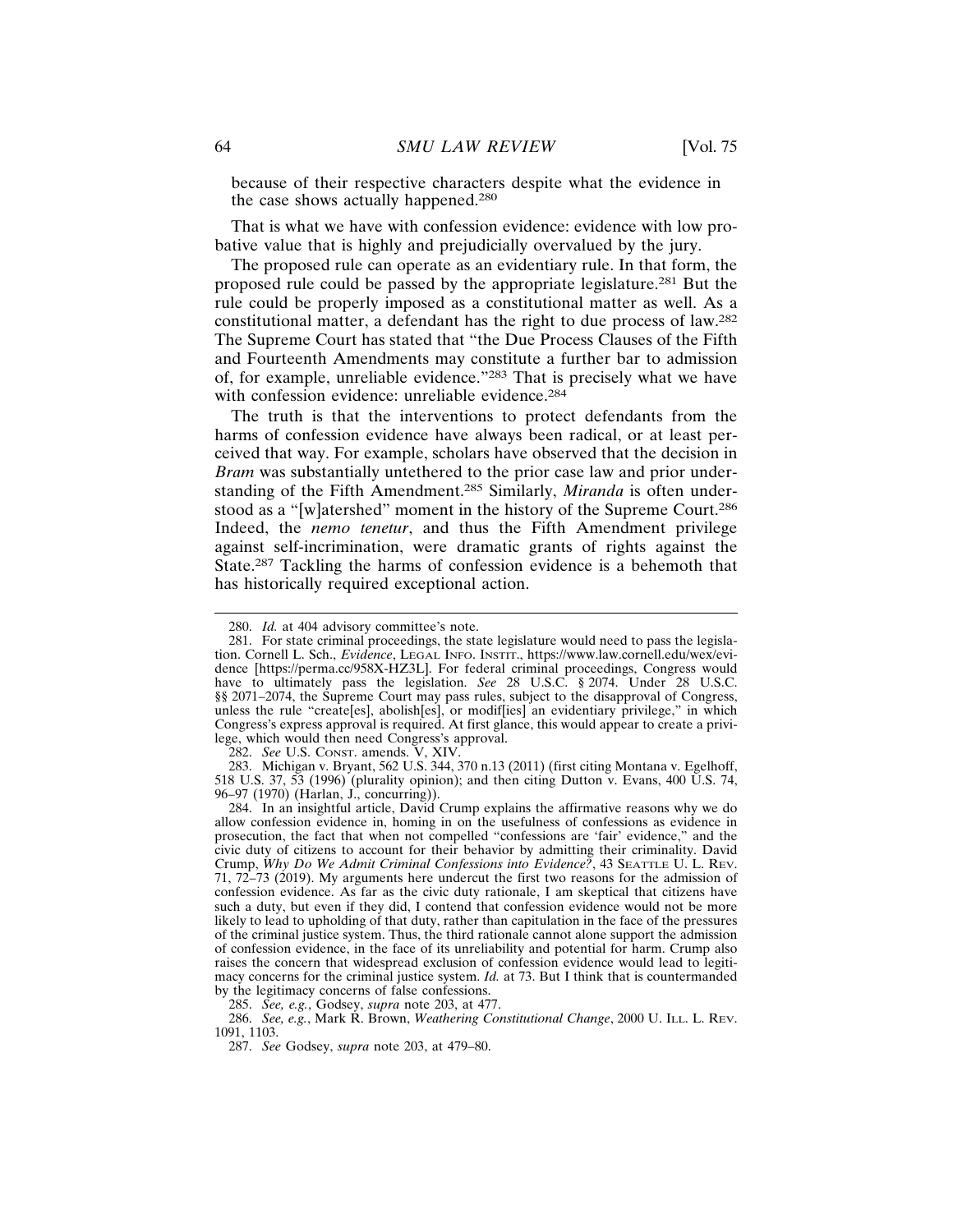Notwithstanding, a rule abolishing confession evidence would not be unmoored from the law. Recall the sweeping language of *Bram*:

'But a confession, in order to be admissible, must be free and voluntary; that is, must not be extracted by any sort of threats or violence, nor obtained by any direct or implied promises, however slight, nor by the exertion of any improper influence. A confession can never be received in evidence where the prisoner has been influenced by any threat or promise; for the law cannot measure the force of the influence used, or decide upon its effect upon the mind of the prisoner, and therefore excludes the declaration if any degree of influence has been exerted.'<sup>288</sup>

Abolition embodies this principle, for it recognizes that overwhelming pressures on defendants to falsely confess pervade the criminal justice system. Thus, the conditions set forth by *Bram* are nearly always present and thus require the exclusion of confession evidence.

"Nearly" is not always, and so one might question why we need abolition, as opposed to individualized determinations based on new criteria for determining voluntariness that take into account the rational calculus or the pressure of investigation and jeopardy. Suppose, for example, there is strong evidence that a criminal defendant was not impacted by these pressures of the criminal justice system and confessed voluntarily. Why should we eliminate confession evidence in those cases?

This kind of case should not concern us for several reasons. *First*, most all cases will involve defendants who are impacted by the rational calculus or the pressures of jeopardy. And if that does impact the defendants, the problem—as enunciated by *Bram*—is that we cannot easily quantify that impact and thus must exclude it. The cases where the confessing defendant is not affected by the pressures of the criminal justice system would be exceedingly rare. And then we must ask what is motivating the defendant to confess. Among other reasons, it could be that the defendant seeks atonement, that the defendant seeks to protect some other party, that the defendant has notoriety or political goals,289 or it could be that the defendant has no rational reason at all. The first such reason for confession may coordinate with truth, but we have no obligation to provide a criminal defendant atonement through the criminal justice system. And, given that such a reason being the sole reason is rare, we shouldn't contort the rule to save this possibility. The other reasons do not actually coordinate with truth: a defendant confessing to protect another could be sacrificing themself; a defendant seeking notoriety or some political goal could also be falsely confessing; and a defendant confessing with no rational reason is generally unpredictable such that their confession is unreliable.

<sup>288.</sup> Bram v. United States, 168 U.S. 532, 542–43 (1897) (quoting 3 RUSSELL, *supra* note 189).

<sup>289.</sup> Gail Johnson, Commentary, *False Confessions and Fundamental Fairness: The Need for Electronic Recording of Custodial Interrogations*, 6 B.U. PUB. INT. L.J. 719, 726–27 (1997).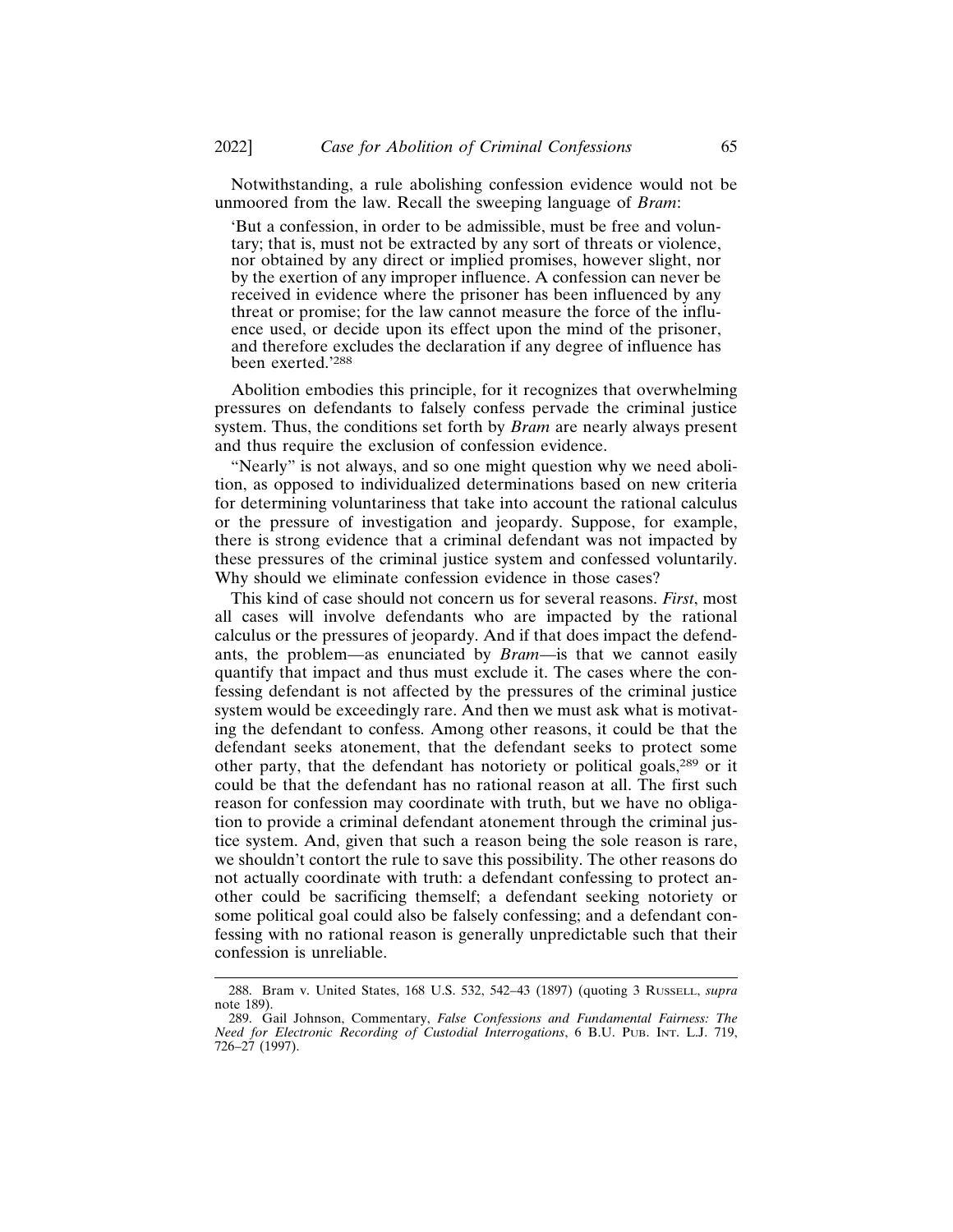*Second*, such a confessing defendant could still otherwise provide useful information to investigators and prosecutors that would allow for the defendant's proper conviction. Recall that the definition of "confession" includes only statements by a defendant knowingly stating the defendant's guilt for the purpose of helping the prosecution establish guilt. That would prototypically be a defendant's statement of the form "I did it." Other statements by the defendant—for example, evincing uncommon knowledge of the crime—is corroborating and supporting evidence, which prima facie can still be admitted under the abolition rule.<sup>290</sup>

*Third*, in a similar vein, any harm in excluding the evidence is *de minimis* anyway. The confession evidence is, as shown above, so low in actual probative value that excluding it is no matter.291 Certainly, the abolition will impact conviction rates because juries value confession evidence so highly, but that is a feature of the proposal—not a bug—because confession evidence is irrationally overvalued by juries. The corroborating and supporting evidence is the probative evidence—and that is still prima facie allowed in as it is beyond the scope of confession evidence.

My arguments here, however, may generate a concern from the other side: If confession evidence is so limited in definition, will this abolition rule do anything? I maintain that it will. The evidence of the bare confession is extremely powerful, without the actual probative value to back it up. But what can make a confession much more reliable is corroborating evidence, such as when confessing defendants know particular details of the crime, which increases the chance that the defendant actually committed the crime.292 If the defendant knows, say, where the bodies of victims are buried or what and where the murder weapon was, that increases the chance that the defendant was the culprit. Such corroborating evidence is epistemically useful. But the fact of confession itself—the "I did it" adds very little in terms of probative value. Omitting that confession evidence from the evidentiary record, but keeping the corroborating evidence, gets us substantially closer to an epistemically fair assessment of the evidence by the jury. Lose the bad, keep the good—it's a good strategy.

That said, there are potential gray areas. Courts may have to use their discretion to exclude or alter the presentation of statements that have some probative value but may strongly indicate that the defendant did in fact confess. Consider an example: Suppose in the opening statement, the prosecution says it will show that the "defendant knew the victim, hated the victim, met the victim that day, and murdered the victim." Then the prosecutor introduces statements from an interrogation where the defendant stated that they "knew the victim," "hated the victim," and "met the victim that day." That *may* indicate to the jury that the defendant also confessed to murdering the victim. Or it may not. But if it does convey to

<sup>290.</sup> *See supra* Part VII.

<sup>291.</sup> *See supra* Part IV.

<sup>292.</sup> *See* Leo et al., *supra* note 45, at 509.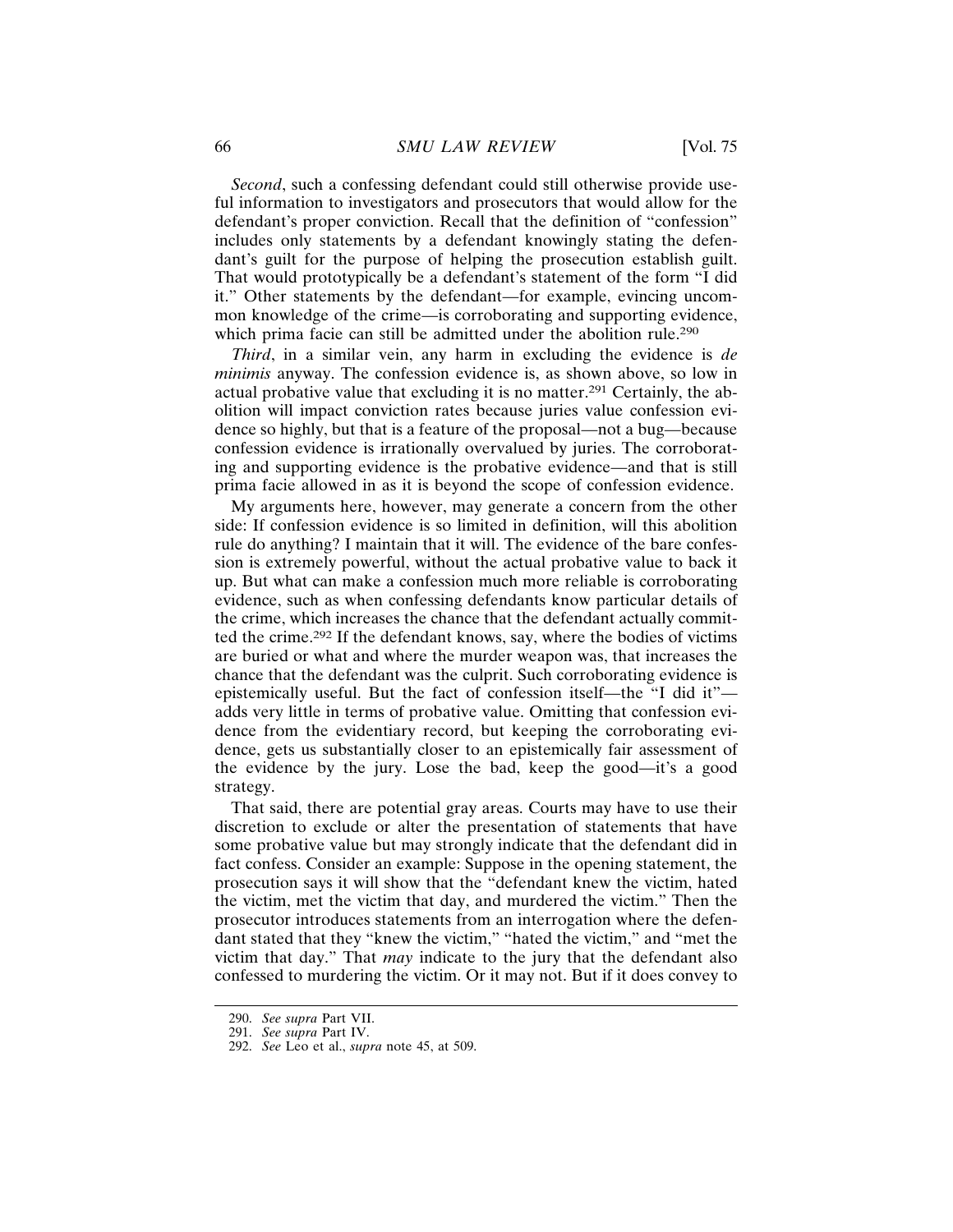the jury, with a wink and a nod, that there was a confession, the court could and should, in the vigilant application of the abolition rule, either omit this evidence—because perhaps it is cumulative—or ask the prosecution to alter the opening or presentation of evidence. These can be tough judgment calls, but trial courts are equipped to handle them. What this makes clear is that the abolition of confession evidence—though sensible and beneficial—is not self-executing, but it is nevertheless workable.

# B. THE SUPERIORITY OF ABOLITION OVER OTHER SOLUTIONS

I have thus far explained why the abolition of confession evidence is justified. And part of that justification was observing that the current existing doctrine is not a solution to the harms of confession evidence. Thus, another solution is necessary. But, nevertheless, abolition may seem like an axe when a scalpel would do. To see why that is not the case, it's useful to see why the other commonly proposed solutions are lacking.

*Further limiting or scrutinizing law enforcement behavior.* One schema of solutions proposed by scholars is to call for further limiting what law enforcement can do in interrogation, such as limiting threats and offers of leniency, limiting misrepresentation of evidence and use of deception, and recording all interrogation proceedings.293 Though I would welcome further limitations, I do not think that type of solution is sufficient. For one, law enforcement is sufficiently capable to cope with and circumvent these limitations on behavior. There will also be vague lines, such as whether law enforcement has properly represented the quality of evidence, and that will result in very little practical oversight. Moreover, with respect to recording interrogations, I also worry that much will happen beyond the scope of the recording—as happens from time to time with body cameras, for example.<sup>294</sup> And more fundamentally, these solutions' narrow focus on law enforcement conduct miss the forest for the trees: the criminal justice system as a whole imposes these pressures on defendants, and that is sufficient to cause the harms of confession evidence.

<sup>293.</sup> *See* White, *supra* note 68, at 1236, 1241, 1243; White, *supra* note 132, at 1007; Amelia Courtney Hritz, Note, *"Voluntariness with A Vengeance": The Coerciveness of Police Lies in Interrogations*, 102 CORNELL L. REV. 487, 501–02 (2017); Johnson, *supra* note 289, at 749–50; Leo & Ofshe, *supra* note 75, at 494.

<sup>294.</sup> *See, e.g.*, Connie Fossi & Willard Shepard, *Body Cameras Turned Off During Miami PD Arrest*, NBC MIAMI (Feb. 20, 2020, 5:54 PM), https://www.nbcmiami.com/investigations/body-cameras-turned-off-during-miami-pd-arrest/2193518 [https://perma.cc/ UZ3F-VDK5]; Megan Cassidy, *San Francisco Police Turned Off Body Cameras Before Illegal Raid on Journalist, Memo Says*, S.F. CHRON. (June 18, 2020, 5:27 PM), https:// www.sfchronicle.com/crime/article/San-Francisco-police-turned-off-body-cameras-

<sup>15349795.</sup>php [https://perma.cc/SP7N-F7XU]; Eddy Rodriguez, *Chicago Mayor Calls Out Officers Who Turn Off Body Cams, Says 'We Will Strip You of Your Police Powers*,*'* NEWS-WEEK (June 6, 2020, 10:45 AM), https://www.newsweek.com/chicago-mayor-calls-out-officers-who-turn-off-body-cams-says-we-will-strip-you-your-police-1509167 [https:// perma.cc/6XAB-89TP]; Claudia Vargas, *Body Cameras Are Ineffective Because Some Philly Cops Misuse Them, Advocates Say*, NBC PHILA. (July 23, 2020, 5:18 PM), https:// www.nbcphiladelphia.com/investigators/body-cameras-police-departments-philadelphiasepta-protests/2458223 [https://perma.cc/62V9-T5WB].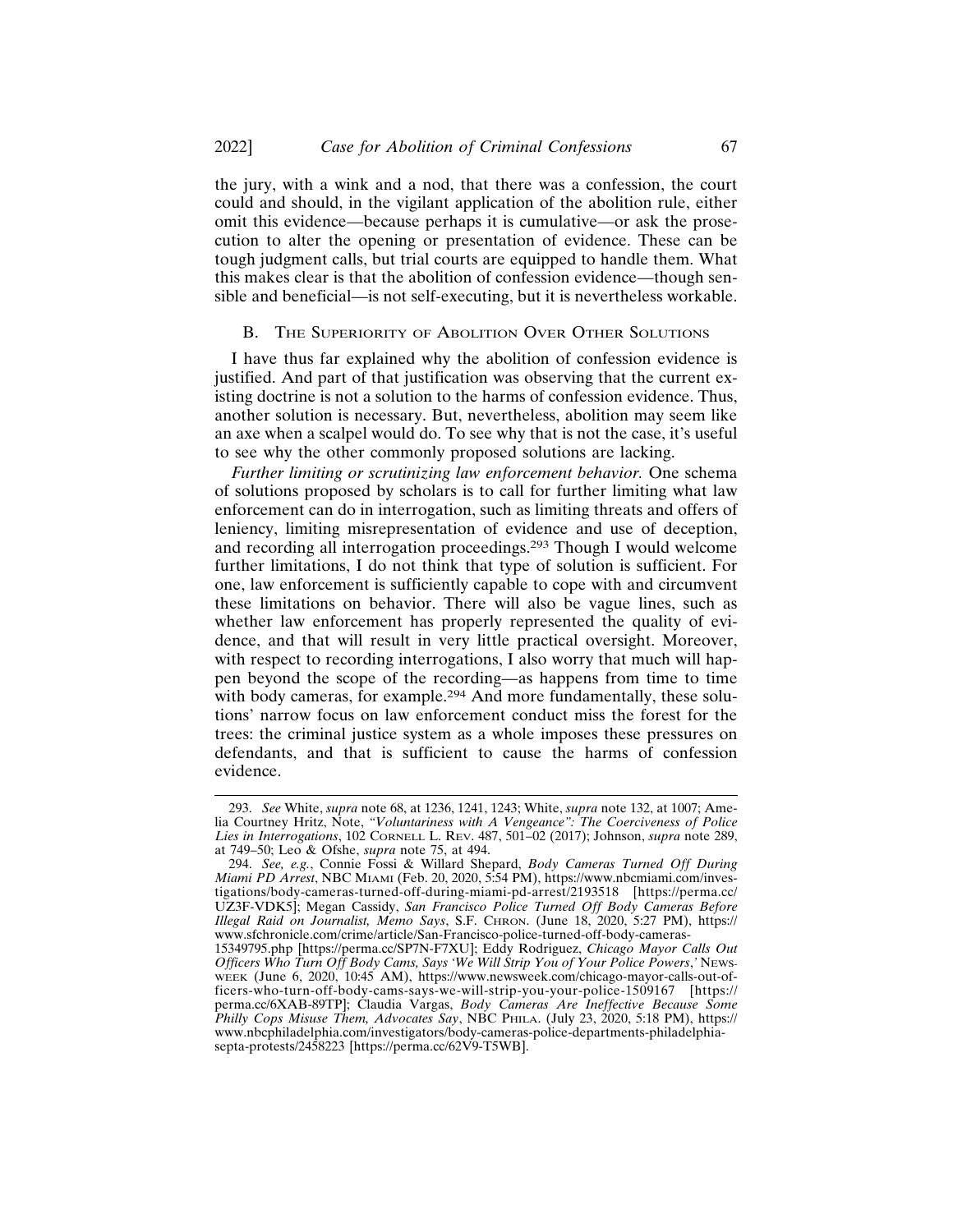*Presumption or per se exclusion in potential death penalty cases.* Another solution embraces the points about the rational calculus to suggest exclusion of confession evidence when the potential for the death penalty is on the table.295 The animating idea is that the defendant's actions, in the face of the possibility of death, cannot be a reliable indicator of truth. And with that, I wholeheartedly agree. But I see no reason why that is limited to the death penalty. If a defendant faces a statutory maximum of fifty years and confesses with the hope of getting five or ten years, it is the same calculus of punishment that is motivating the decision to confess. The death penalty makes the rationality of that calculus stark and obvious, but it is no less true of other defendants facing (what they perceive to be) stiff sentences. This holds similarly with the pressures of jeopardy.

*Expert testimony*. A now familiar solution is to introduce expert testimony regarding the nature of confessions, the tactics used by law enforcement in interrogation, and the pressures confessing defendants face.<sup>296</sup> This is a promising solution because it can elucidate for the jury the heart of the problem about how the criminal justice system as a whole can instigate false confessions from defendants. But as explained above, the problem is with the efficacy of expert evidence in an adversarial system. Both sides get to present expert evidence, which results in the infamous "battle of [the] experts."297 That can bury the critical information for juries such that misconceptions about confessions persist. Indeed, because the fact of confession is so viscerally powerful, expert evidence may not be able pierce through to the jury.298 At the baseline, we know that juries are not able to rationally process the true probative value of confession evidence.299 Among other reasons, that occurs because defendants challenging their own confession are self-defeating in the sense that it impacts their own credibility and moral standing. Adding dueling experts is unlikely to significantly change this baseline because many of these jury intuitions are about ground facts of credibility that are fixed, or at least resistant to reassessment.

*Requiring more indicia of reliability from confessions*. A final solution to consider is the requirement that confessions exhibit further indicia of reliability. Leo and Ofshe suggest indicia such as whether the confession leads law enforcement to new evidence, includes details about non-public unusual elements of the crime, or includes details about non-public mun-

<sup>295.</sup> *See* Lauren Morehouse, Note, *Confess or Die: Why Threatening a Suspect with the Death Penalty Should Render Confessions Involuntary*, 56 AM. CRIM. L. REV. 531, 538–39 (2019).

<sup>296.</sup> *See, e.g.*, Cutler et al., *supra* note 259, at 590–91.

<sup>297.</sup> *See* Vidmar & Diamond, *supra* note 261, at 1133–34, 1162.

<sup>298.</sup> *See id.* at 1163. There are studies that suggest that expert testimony is able to make jurors more sensitive to issues with criminal evidence—mainly confession evidence and witness identifications. *See, e.g.*, Henderson & Levett, *supra* note 261, at 647–48; Steven D. Penrod & Brian L. Cutler, *Eyewitness Expert Testimony and Jury Decisionmaking*, 52 LAW & CONTEMP. PROBS. 43, 83 (1989). However, given the relative resource advantages between the government and criminal defendants, it may be the case that expert testimony further disadvantages criminal defendants.

<sup>299.</sup> *See supra* Sections III.B, IV.C.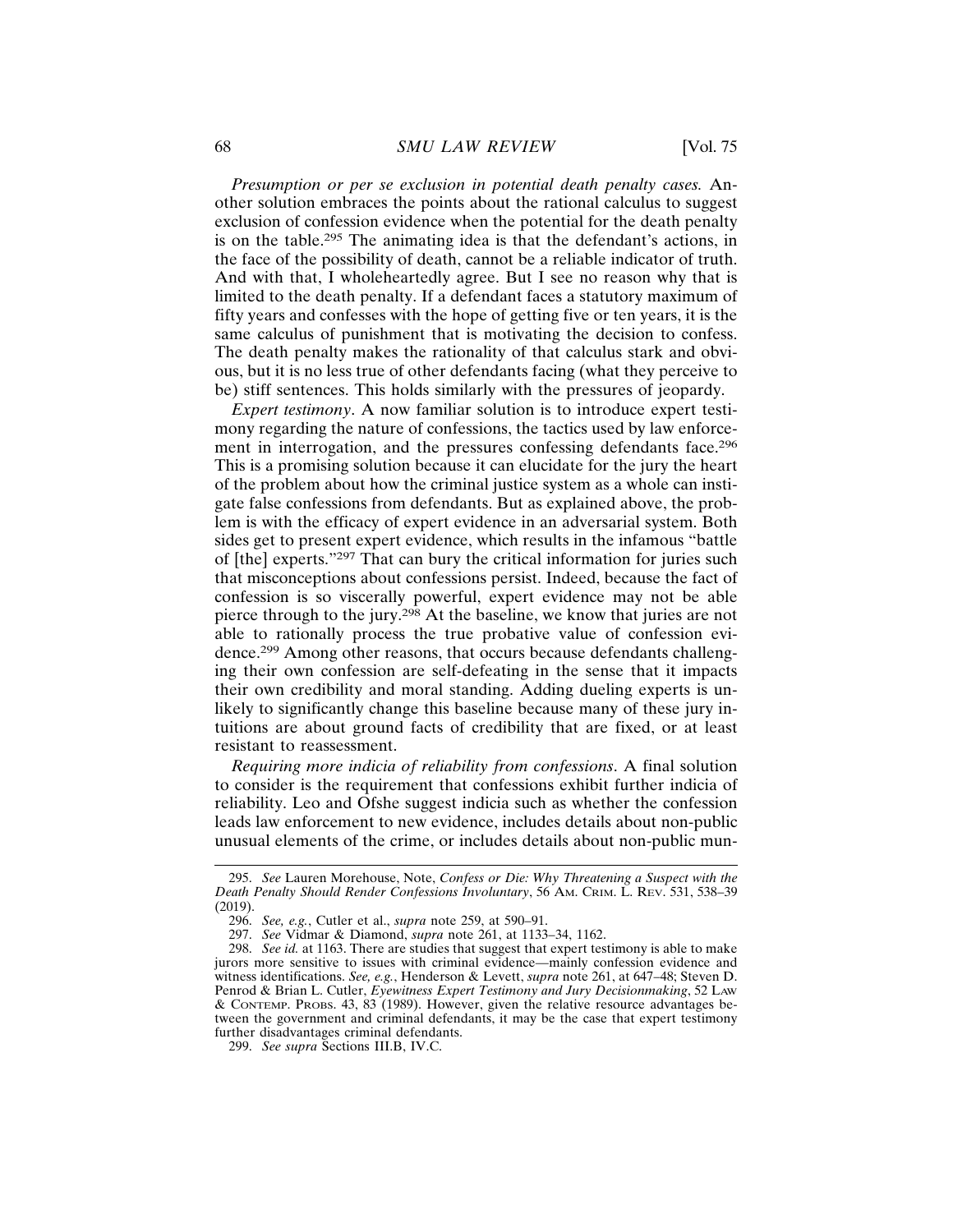dane elements of the crime.300 The idea here is that, as you cannot squeeze blood from a stone, you cannot obtain such details from an innocent defendant. One concern about this potential solution is, with respect to known information, that law enforcement may, in the course of interrogation, suggest to the defendant information about the crime that in turn the defendant parrots back.<sup>301</sup> This would undercut the truth adaptiveness of the putative indicia of reliability. But perhaps that too can be rectified with recording all the proceedings of interrogation, with a special focus on whether the indicia of reliability were indeed genuine. But there is another point here: this proposed solution is not far from the abolition of confession evidence. The principal difference is the exclusion of the confession, the "I did it." The indicia of reliability—that is, the corroboration evidence—is doing the epistemic work. Abolition preserves the admissibility of that evidence. And as is now familiar, the confession evidence itself is low probative value, while highly and irrationally overestimated by the jury. If it is the indicia of reliability that is useful, keep it and use it. But that provides no warrant for the use of the epistemically flawed confession evidence.<sup>302</sup>

Finally, none of these alternative solutions deal with the moral harm of confession evidence. By allowing confession evidence, all of these other solutions still allow for and indeed encourage the process and pathologies of interrogation. That puts the defendant in harm's way. Abolition does best in substantially mitigating these harms. Because no confession is admissible, the innocent defendant will not likely face the same kind of choice of confessing for lowering punishment. Moreover, the stakes of interrogation are reduced, leading to less overt pressure from law enforcement and the prosecution, which in turn leads to less pressures on the defendant.

<sup>300.</sup> Leo & Ofshe, *supra* note 75, at 438–39. Eugene Milhizer suggested an evidentiary rule that would look to individualized confessions and exclude them if they were unreliable on the preponderance of the evidence standard. Milhizer, *supra* note 75, at 47. I do not think this is much of a change from the present evidentiary standards. For the stated reasons, I prefer the categorical approach.

<sup>301.</sup> An examination of exonerations where there were false confessions reveals that the defendants often provided detailed and accurate information of the crimes. Brandon L. Garrett, *The Substance of False Confessions*, 62 STAN. L. REV. 1051, 1053–57 (2010). It is most likely that the defendants were informed of these details through the interrogation process. *Id.* at 1054.

<sup>302.</sup> Another potential solution would be for the prosecution to vigilantly pursue perjury charges against falsely confessing defendants. *See* Drizin & Leo, *supra* note 77, at 993–95 (discussing cases of David Saraceno and Teresa Sornberger, where false confessors were prosecuted for obstructing justice after falsity came to light). That might change the calculus of innocent defendants who are considering whether to confess to obtain a lighter punishment, for example. But this is a problematic solution because it requires the acceptance by prosecutors, who institutionally benefit from defendants being pressured by the punishment calculus to confess. Moreover, it does not obviously address the defendants who confess because of the pressure of interrogation and investigation. Indeed, it seems particularly unjust to subject defendants to the overwhelming pressures of interrogation, and then prosecute them for succumbing to those pressures.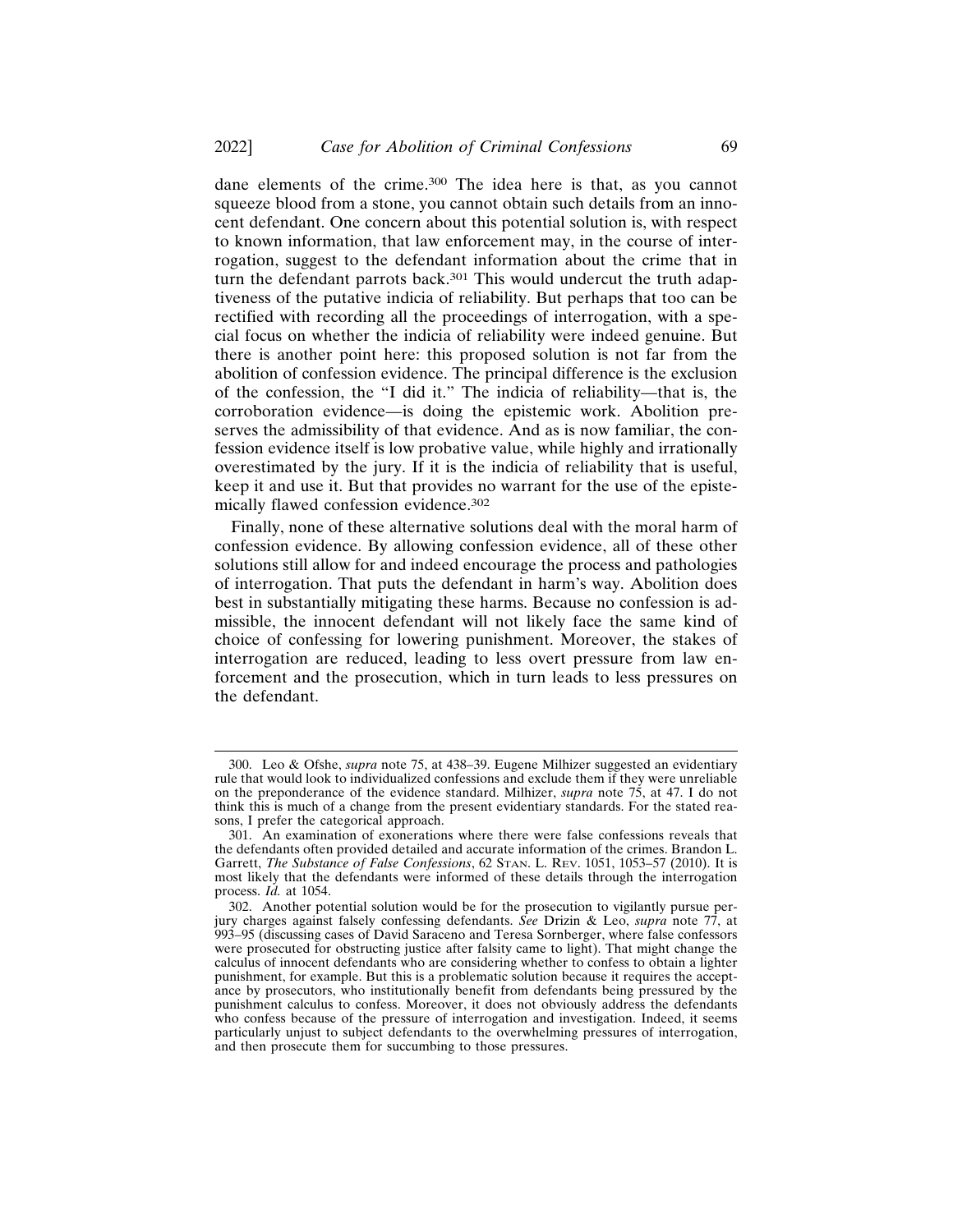## C. THE CONSEQUENCE OF THE ABOLITION OF CONFESSION EVIDENCE

Abolition is by design a sweeping change to fix the pervasive pathologies created by confession evidence. But despite its being a far-reaching solution, I contend that the peripheral consequences are appropriately limited. Most pressingly, abolition remains consistent with, and leaves room for, interrogation and plea bargaining.

*Interrogation*. The abolition of confession evidence does not directly impact the practices of law enforcement interrogation. It merely states that particular evidence produced from interrogation—namely confession evidence of the form "I did it"—is not admissible in criminal proceedings. That may mean interrogation is less useful in the production of potent evidence against a defendant. Indeed, interrogation would be much more about the production of actual and true information about the crime. These are welcome changes.

But it does not mean interrogation is useless. Interrogation can still be extraordinarily helpful in genuine investigation and in learning the facts of the crime. By operation of the rule, the prosecution may not be allowed to use the defendant's confessing statements to affirmatively prove the case, but the prosecution can use the information gleaned from an interrogation to build the theory of the case. Moreover, the proposed rule *could* allow a defendant's statements to be used for other purposes, such as impeachment, to help ensure that the defendant does not lie.

*Plea bargaining*. One of the more striking consequences of the proposed rule is that confession evidence would not be allowed in *any* criminal proceeding, including plea allocutions. However, given that most cases are handled by guilty plea, where the plea is supported by the confession and slight other corroborating evidence (which may be little more than that the stated crime occurred), what would this mean for plea bargaining?

There would be a room, and indeed an important place, for plea bargaining, but it would be different and improved. Under current law, a guilty plea must still be supported by evidence,<sup>303</sup> and even if that evidence is a confession, it must be corroborated.304 If there was no confession, then the plea would still need to be supported with other evidence. Thus, under the abolition rule, the prosecution must build a case that convinces the court that the defendant is guilty of the charged crime beyond a reasonable doubt.

Thus, the abolition rule allows for meaningful plea bargaining. It requires law enforcement and prosecution to build a case against the defendant, without use of confession evidence. That may take further resources, which in turn may mean that fewer perpetrators are charged and convicted. But that is primarily because law enforcement and prose-

<sup>303.</sup> McCarthy v. United States, 394 U.S. 459, 467 (1969) (Under Rule 11, the judge must "personally inquire" into whether the defendant understands the charges and "satisfy himself that there is a factual basis for the plea." (citing FED. R. CIV. P. 11)).

<sup>304.</sup> Opper v. United States, 348 U.S. 84, 89–91 (1954).